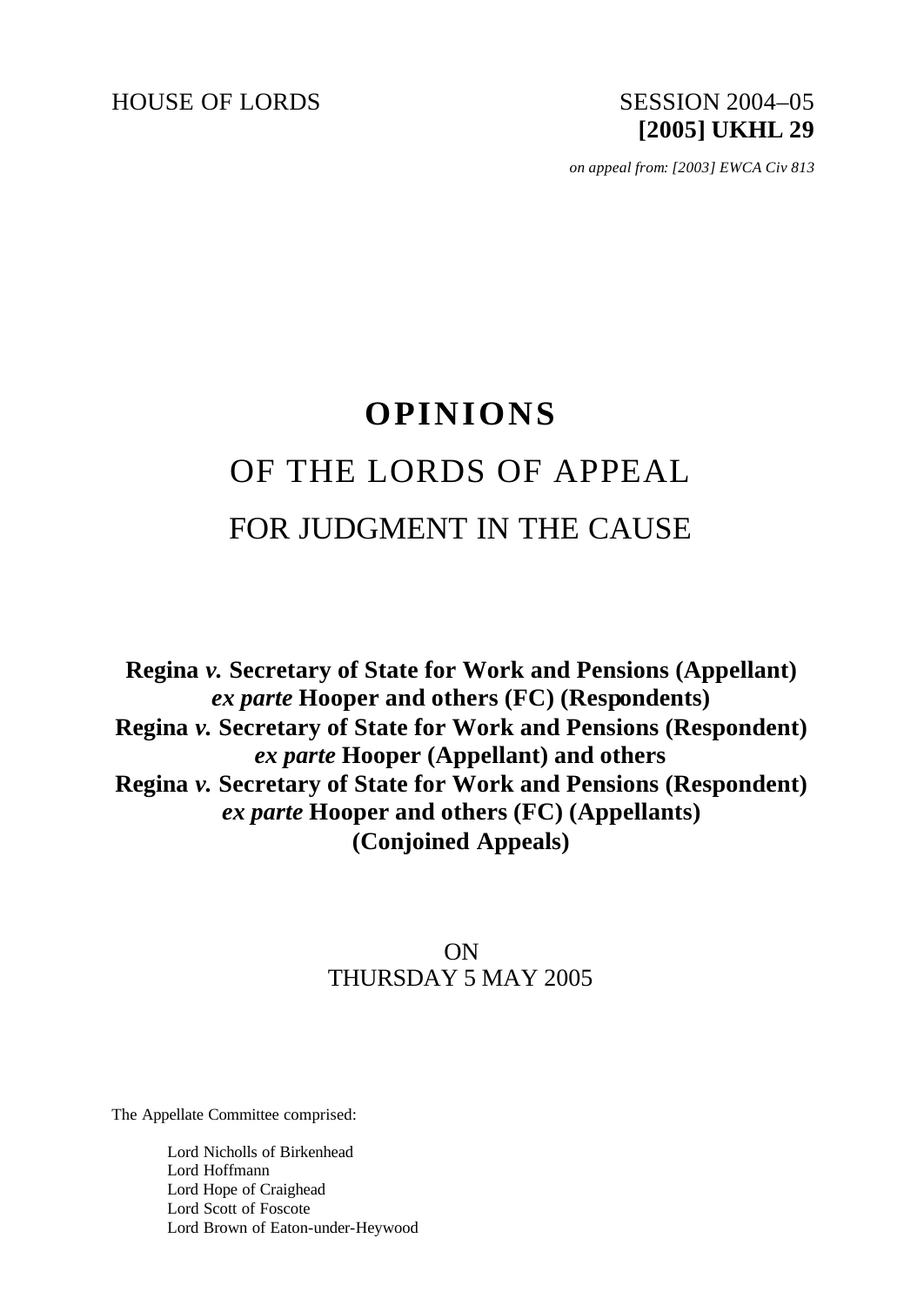#### **HOUSE OF LORDS**

#### **OPINIONS OF THE LORDS OF APPEAL FOR JUDGMENT IN THE CAUSE**

#### **Regina** *v.* **Secretary of State for Work and Pensions (Appellant)** *ex parte* **Hooper and others (FC) (Respondents) Regina** *v.* **Secretary of State for Work and Pensions (Respondent)** *ex parte* **Hooper (Appellant) and others Regina** *v.* **Secretary of State for Work and Pensions (Respondent)** *ex parte* **Hooper and others (FC) (Appellants) (Conjoined Appeals)**

#### **[2005] UKHL 29**

#### **LORD NICHOLLS OF BIRKENHEAD**

1. I have had the advantage of reading in draft the speech of my noble and learned friend Lord Hoffmann. For the reasons he gives, with which I agree, I would allow the appeals of the Secretary of State and dismiss the appeals of the widowers.

2. I add a note on one point, concerning the claims in respect of widow's payment and widowed mother's allowance under sections 36 and 37 of the Social Security Contributions and Benefits Act 1992. The widowers' claim is that non-payment of corresponding amounts to them was unlawful discrimination. Non-payment of these amounts to them, it is said, violated their Convention right under article 14 read with article 1 of Protocol 1. Accordingly the Secretary of State's failure to make corresponding payments to widowers was unlawful under section 6(1) of the Human Rights Act 1998. By failing to make such payments the Secretary of State acted incompatibly with the claimants' Convention right.

3. The Secretary of State's primary defence to this claim lies in section 6(2) of the Human Rights Act. Your Lordships are all of the opinion that this defence is well-founded. I agree. There is a measure of disagreement on whether the applicable paragraph of section 6(2) is paragraph (a) or paragraph (b). In my view it is not necessary to decide which is the applicable paragraph in this case and there is good reason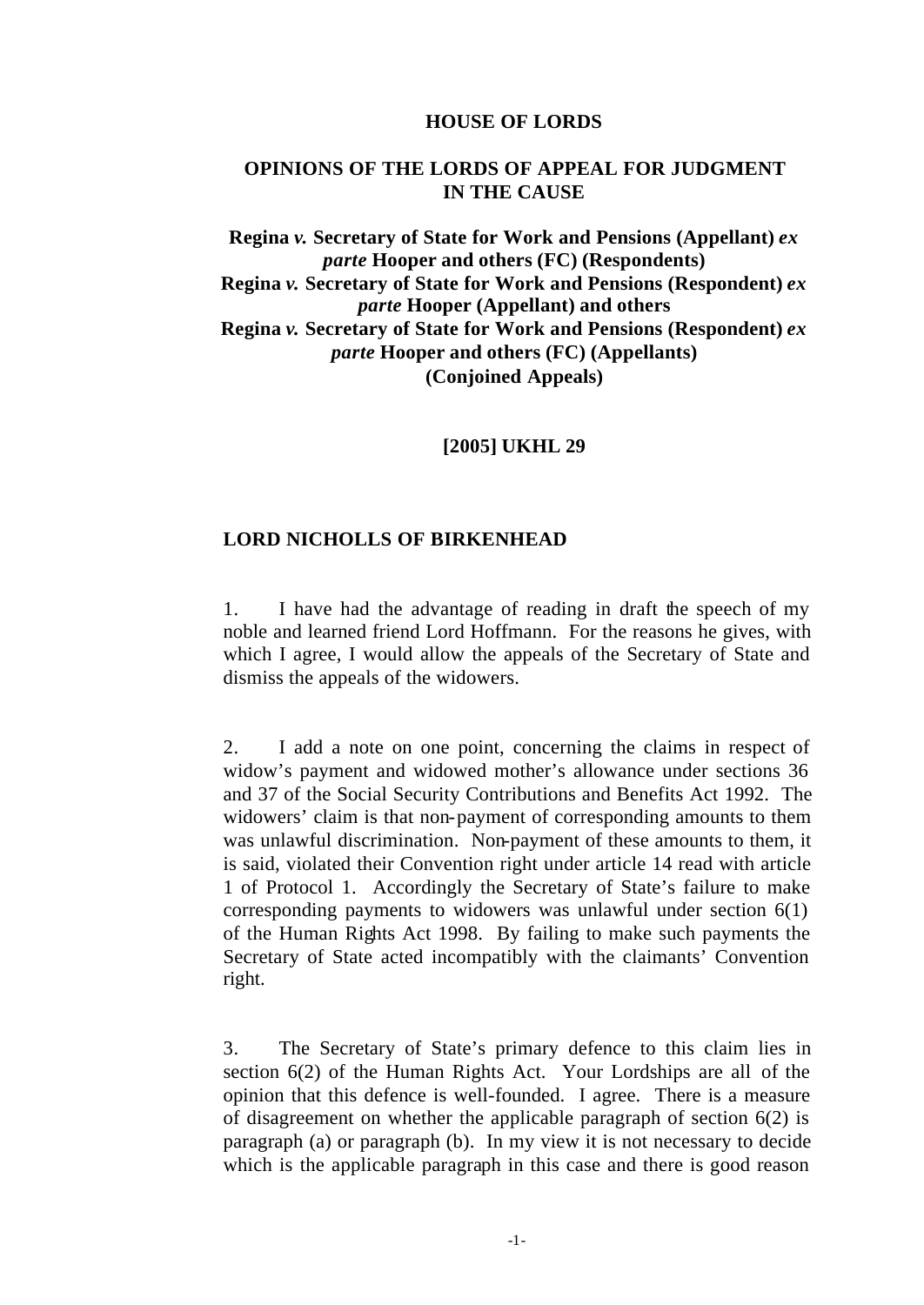for not doing so. It is not necessary because it is clear that one paragraph or the other is applicable. It is not desirable because a decision on which paragraph is applicable cannot be reached without first deciding a legal point which is better left for decision on another occasion.

4. Let me explain. Whether the limb of section 6(2) applicable in the present case is paragraph (a) or paragraph (b) depends upon the view taken of the Secretary of State's common law powers. That is the starting point. Under the Social Security Contributions and Benefits Act 1992 Parliament made provision for payment of benefits to widows, but not widowers. The parliamentary intention in this regard was abundantly clear. If the effect of this statutory provision was that thereafter the Secretary of State acting on behalf of the Crown could not lawfully have made corresponding payments to widowers in exercise of the Crown's common law powers, then the present case would fall squarely within section  $6(2)(a)$ . If the Secretary of State could not lawfully have made corresponding payments to widowers he could not have acted otherwise than he did.

5. The Secretary of State, however, does not contend he lacked power to make corresponding payments to widowers and that therefore the case falls within paragraph (a). Mr Sales submitted that the Secretary of State, acting on behalf of the Crown, had power and retained power to make such payments. Mr Goudie QC, of course, made a similar submission. Indeed, the foundation of the widowers' case is that the Secretary of State had such a power. The widowers' case is that the Secretary of State had such a power and, unlawfully, failed to exercise it.

6. Whether the Crown, in exercise of its common law powers, could lawfully have made corresponding payments to widowers is a difficult question with far-reaching constitutional implications. I prefer to express no view on this issue in the absence of fuller argument. This issue would be better decided in a case where, unlike the present case, the contrary argument is presented. This issue does not call for decision in the present case because, either way, section 6(2) provides a defence for the Secretary of State. If the Secretary of State could not lawfully have paid the widowers the case falls within paragraph (a) as already mentioned. If the Secretary of State could lawfully have made corresponding payments to widowers the case falls within section  $6(2)(b)$ . Section  $6(2)(b)$  provides that section  $6(1)$  does not apply to an act if the authority was acting so as to give effect to a provision in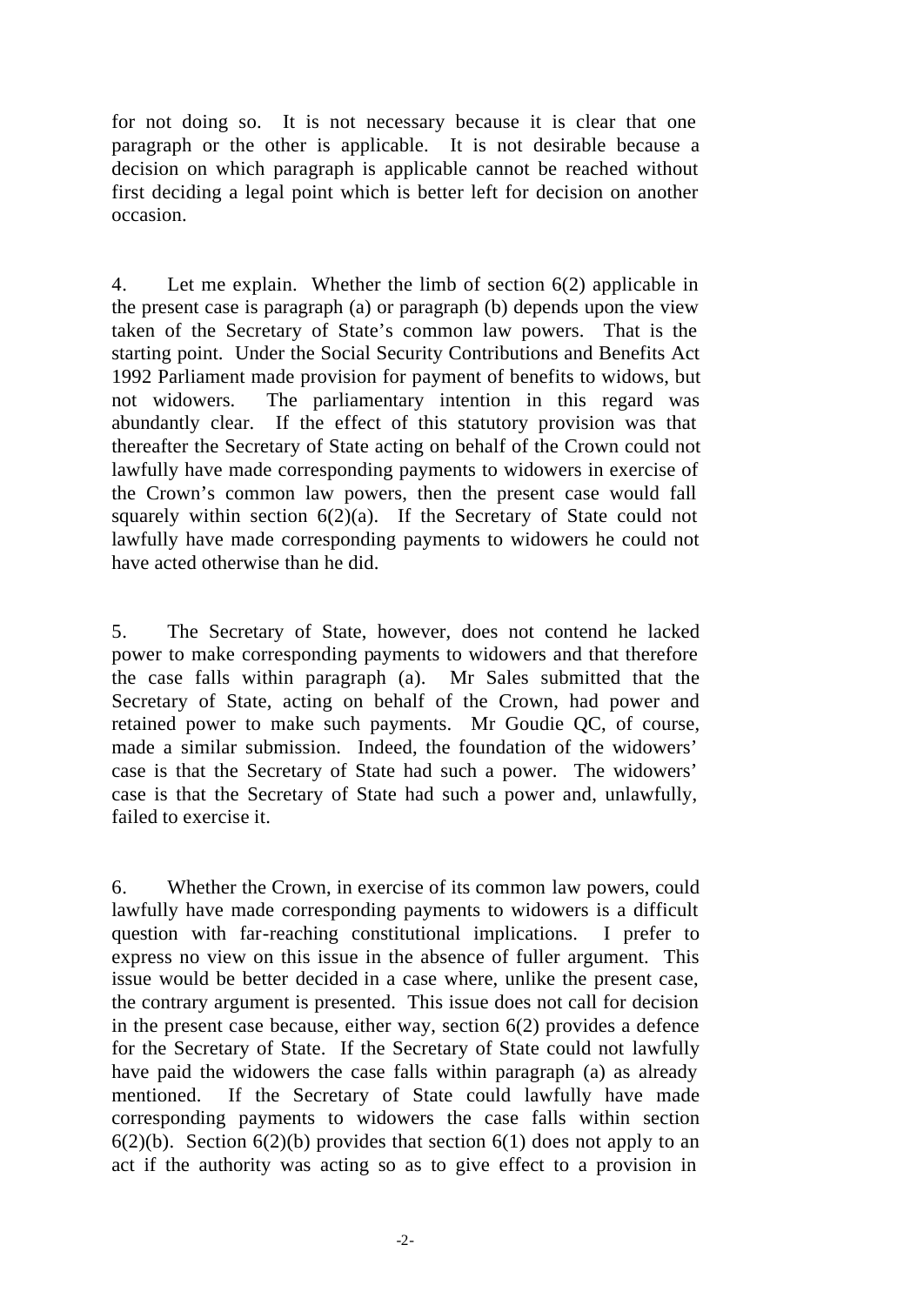primary legislation. Clearly, in making payments to widows the Secretary of State was giving effect to sections 36 and 37 of the Social Security Contributions and Benefits Act 1992. Likewise in not making corresponding payments to widowers the Secretary of State was giving effect to those statutory provisions. Sections 36 and 37 make provision for payments to widows alone. If the Secretary of State were asked 'Why are you not making similar payments to widowers?' he would have answered 'Because the statute provides these payments should be made to widows and makes no provision for payments to widowers'. The fact that the Secretary of State could lawfully have made corresponding payments to widowers does not detract from the crucial fact that in declining to pay widowers he was 'giving effect' to the statute.

#### **LORD HOFFMANN**

My Lords,

#### *Introduction*

7. The four claimants are widowers. Mr Hooper's wife died on 27 March 1997. Mr Withey's wife died on 26 November 1996. Mr Martin's wife died on 11 September 2000. Mr Naylor's wife died on 2 July 1995. All except Mr Naylor had dependent children at the time of bereavement.

8. If the claimants had been widows, they would have been entitled to claim widow's benefits. Under section 36(1) of the Social Security Contributions and Benefits Act 1992 they would have been entitled to claim a widow's payment ("WPt") of £1,000. Under section 37, all except Mr Naylor would have been entitled to claim widowed mother's allowance ("WMA"), a weekly sum payable until such time as the children ceased to be dependent. Under section 38, Mr Naylor would have been entitled to claim a widow's pension ("WP").

9. The widowers submit that in denying them the benefits which would have been payable to widows, the Secretary of State for Work and Pensions has acted in a way which is incompatible with their rights under article 14 read with article 1 of Protocol 1 and article 8 of the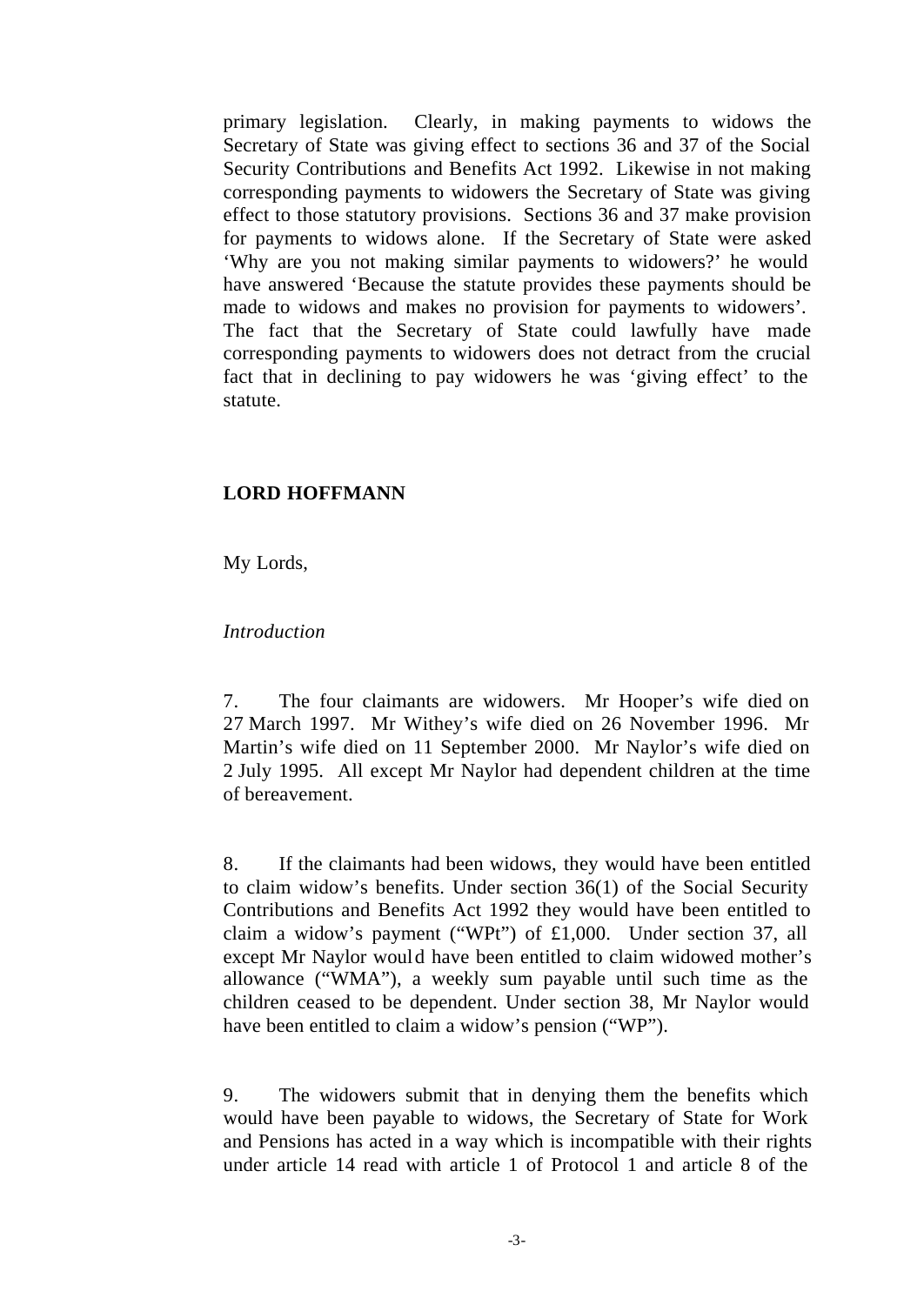European Convention on Human Rights. Under article 14 they have the right to enjoyment of the rights and freedoms "set forth in this Convention" without discrimination on grounds of sex. One of those rights is the "peaceful enjoyment of possessions" protected by article 1 of Protocol 1 and another is the respect for family life protected by article 8. A widow's benefit is a pecuniary right generated by the national insurance contributions of the husband and its object is the enhancement of family life. The widowers therefore say that if the state provides such benefits, it must do so without discrimination on grounds of sex. Before the judge (Moses J) the Secretary of State accepted only that WMA fell within the ambit of article 8 but the judge found that all three benefits did so. On the other hand, he rejected the argument that they fell within article 1 of Protocol 1. In the Court of Appeal and before your Lordships the Secretary of State has accepted that all widow's benefits fall within the ambit of one or both of the Convention rights.

10. The widowers accept that in respect of the acts or omissions of the Secretary of State which occurred before the Human Rights Act 1998 came into force on 2 October 2000, they can make no complaint in domestic law. But they submit that in denying them the benefits which a widow would have received after that date, the Secretary of State has acted incompatibly with their Convention rights and therefore contrary to section  $6(1)$ :

"It is unlawful for a public authority to act in a way which is incompatible with a Convention right".

11. The widowers say that they are victims of the Secretary of State's unlawful acts or omissions and are therefore entitled to bring proceedings under section 7(1)(a).

12. To these claims, the Secretary of State raises two principal defences. The first, in response to Mr Naylor's claim, is that discrimination between men and women in the payment of WP was and continues to be objectively justified. The second, in response to the claims of the other three widowers, is that although discrimination in the payment of WPt and WMA did in principle infringe the Convention rights of widowers, it was not unlawful under section 6(1) because the application of that subsection was excluded by section 6(2):

"Subsection (1) does not apply to an act if—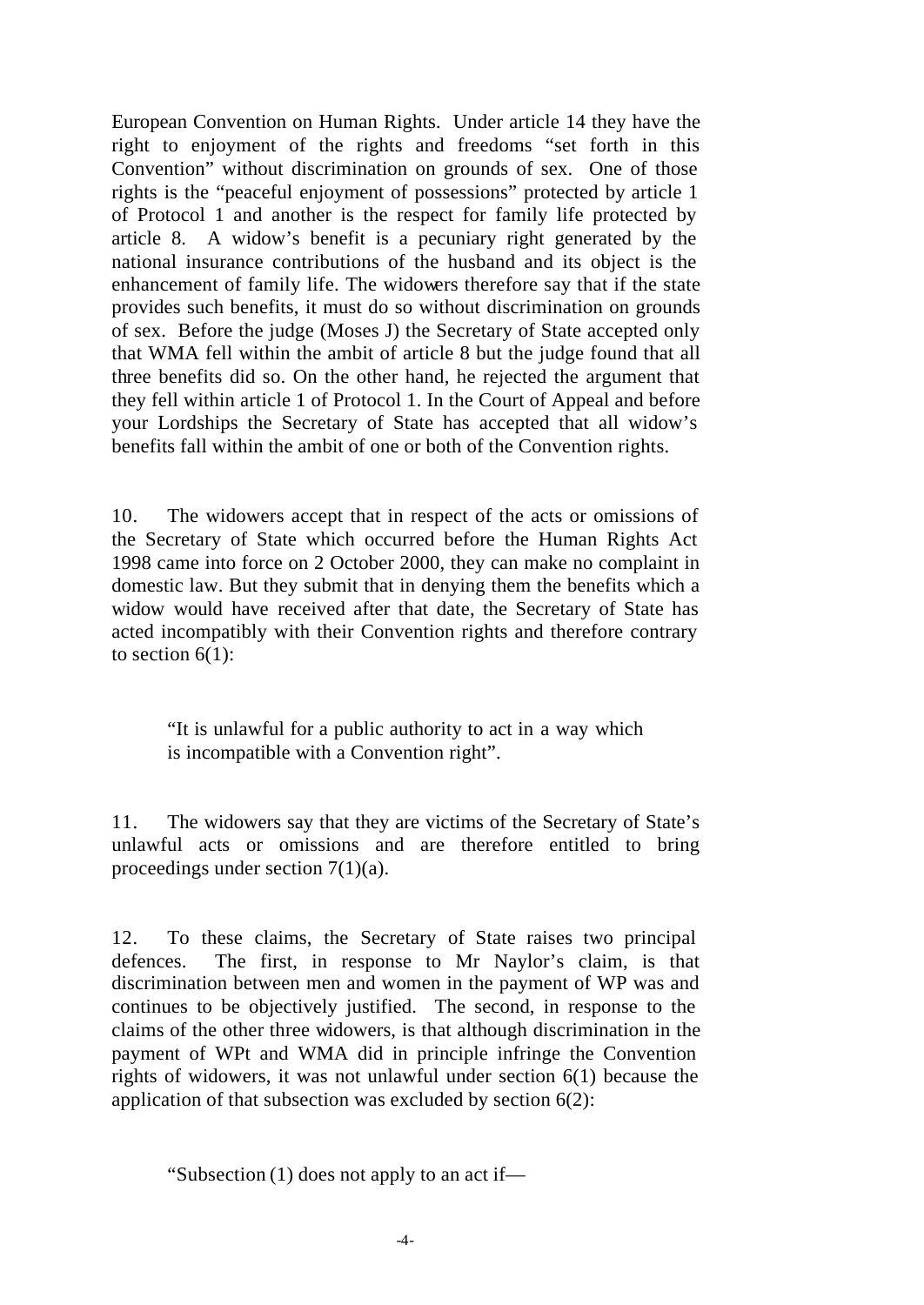- (a) as the result of one or more provisions of primary legislation, the authority could not have acted differently; or
- (b) in the case of one or more provisions of, or made under, primary legislation which cannot be read or given effect in a way which is compatible with the Convention rights, the authority was acting so as to give effect to or enforce those provisions."

13. Thus the question of objective justification for WP and whether section 6(2) excludes a claim in respect of WPt and WMA are the two chief issues in this appeal. In addition, there are some subsidiary questions, to which I shall later return, as to whether the individual widowers would have qualified for benefits even if they had been widows: questions which go either to the legality of the Secretary of State's refusal to pay them or to whether they qualify as victims.

14. Before the 1998 Act came into force, some other widowers petitioned the European Court of Human Rights in Strasbourg for redress. In the lead case of *Willis v United Kingdom* (2002) 35 EHRR 547 the court found that discrimination in the payment of WPt and WMA infringed the rights conferred by article 14 read with article 1 of Protocol 1 but made no finding about WP. The court awarded Mr Willis £25,000 by way of just satisfaction. In a number of other cases, the Government followed a policy of agreeing to make extra-statutory payments by way of friendly settlement to applicants whose cases were declared admissible. Since the 1998 Act came into force and pending the resolution of this litigation, the Government has made no more payments but has resisted proceedings in Strasbourg on the ground that the applicant has not exhausted his domestic remedies. The widowers claim that the Government's refusal to make extra-statutory payments to them in the same way as to earlier Strasbourg applicants is itself a form of discrimination contrary to article 14. I shall deal with that argument last.

15. The period for which the Secretary of State is alleged to have been in breach of section 6(1), at any rate in respect of WPt and WMA, did not last very long. The Welfare Reform and Pensions Act 1999 abolished widow's benefits for widows whose husbands died on or after 9 April 2001. WPt was replaced by a bereavement payment of £2,000, WMA by a widowed parent's allowance and WP by a bereavement allowance payable for 52 weeks. All three benefits were payable to widows and widowers alike. Thus widowers achieved equality with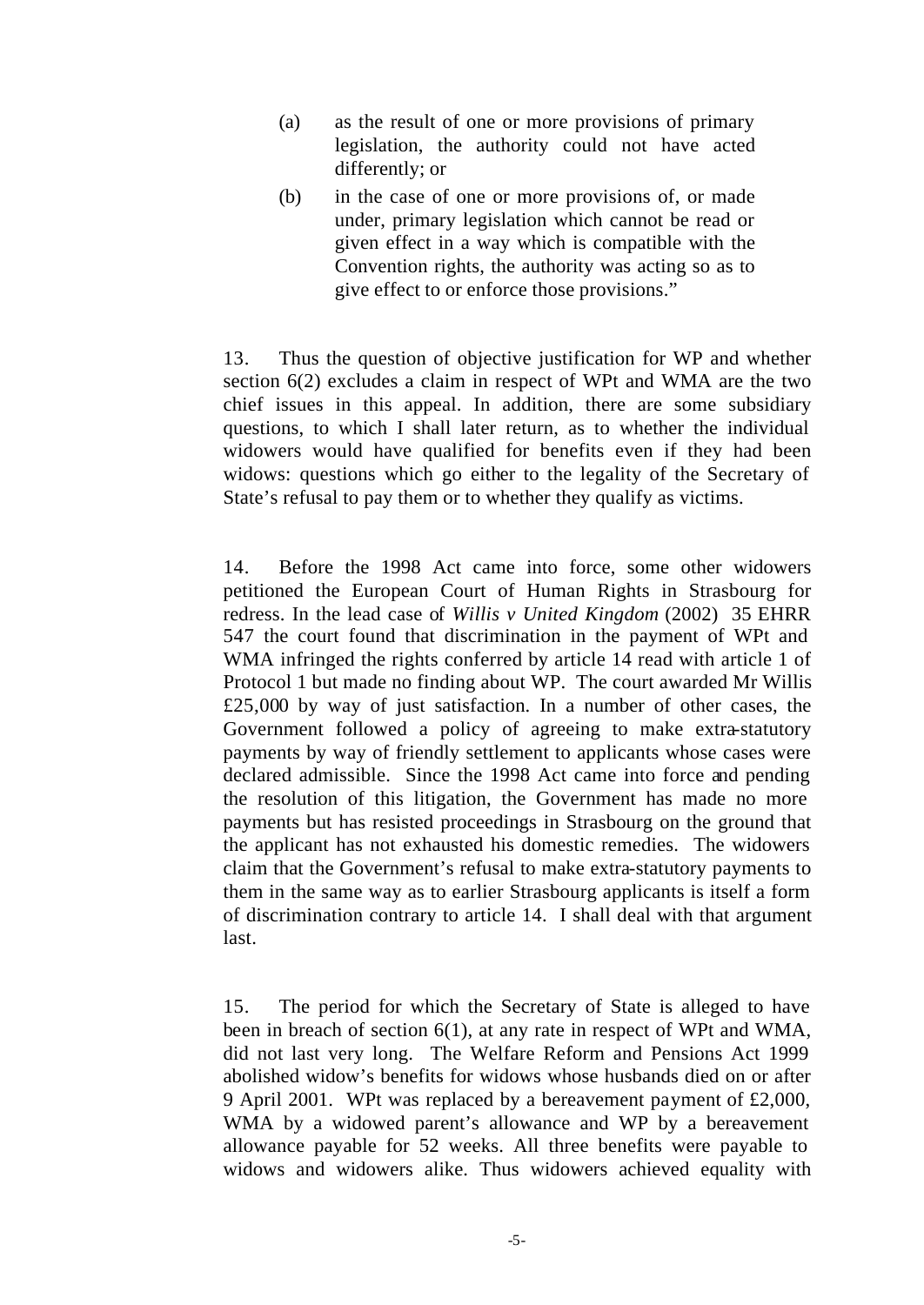widows but widows bereaved on or after 9 April 2001 no longer had the right to a pension for life to which they would have been entitled under the previous legislation. The rights of existing widows to WP were preserved.

#### *Objective justification for widows' pensions*

16. In considering whether discrimination between men and woman in the payment of WP was objectively justified, two points must be kept in mind. The first is that WP was never a means tested benefit. It was paid to all widows who satisfied the age qualification on bereavement or upon the cessation of WMA, irrespective of whether they were in employment or receiving a private pension or other income. Its justification therefore did not depend upon the greater need of any particular widow but upon a perception that older widows as a class were likely to be needier than older widowers as a class or, for that matter, younger widows as a class. No doubt means testing would have been more discriminating but the use of more complicated criteria increases the expense of administration and reduces take-up by those entitled.

17. The second point is that there has never been any social or economic justification for extending WP to men under pensionable age. The argument for WP was that in the social conditions which prevailed for most of the last century, it was unusual for married women to work and that it was unreasonable to expect them to be equipped to earn their own living if they were widowed in middle age. This argument selfevidently did not apply to men. The position was not quite the same in relation to WMA because there were slightly stronger arguments for saying that a man who might have to give up or reduce his work to look after dependent children should be treated in the same way as a widowed mother. It is not necessary to go into the counter-arguments (for example, that mothers bringing up children alone for reasons other than widowhood are usually in an even weaker position: see the Finer *Committee on One-Parent Families* (1974) Cmnd 5629 Vol. 1, pp. 283- 284) because neither the Government in Strasbourg nor the Secretary of State before your Lordships has argued that discrimination in the payment of WPt and WMA was objectively justified in the last few years of the twentieth century. Both benefits were extended to men by the 1999 Act, which was passed to the accompaniment of ministerial statements that the existing system was unfair and "woefully out of date". But WP was not extended to men. It was for practical purposes abolished; replaced by a 52 week bereavement allowance to both sexes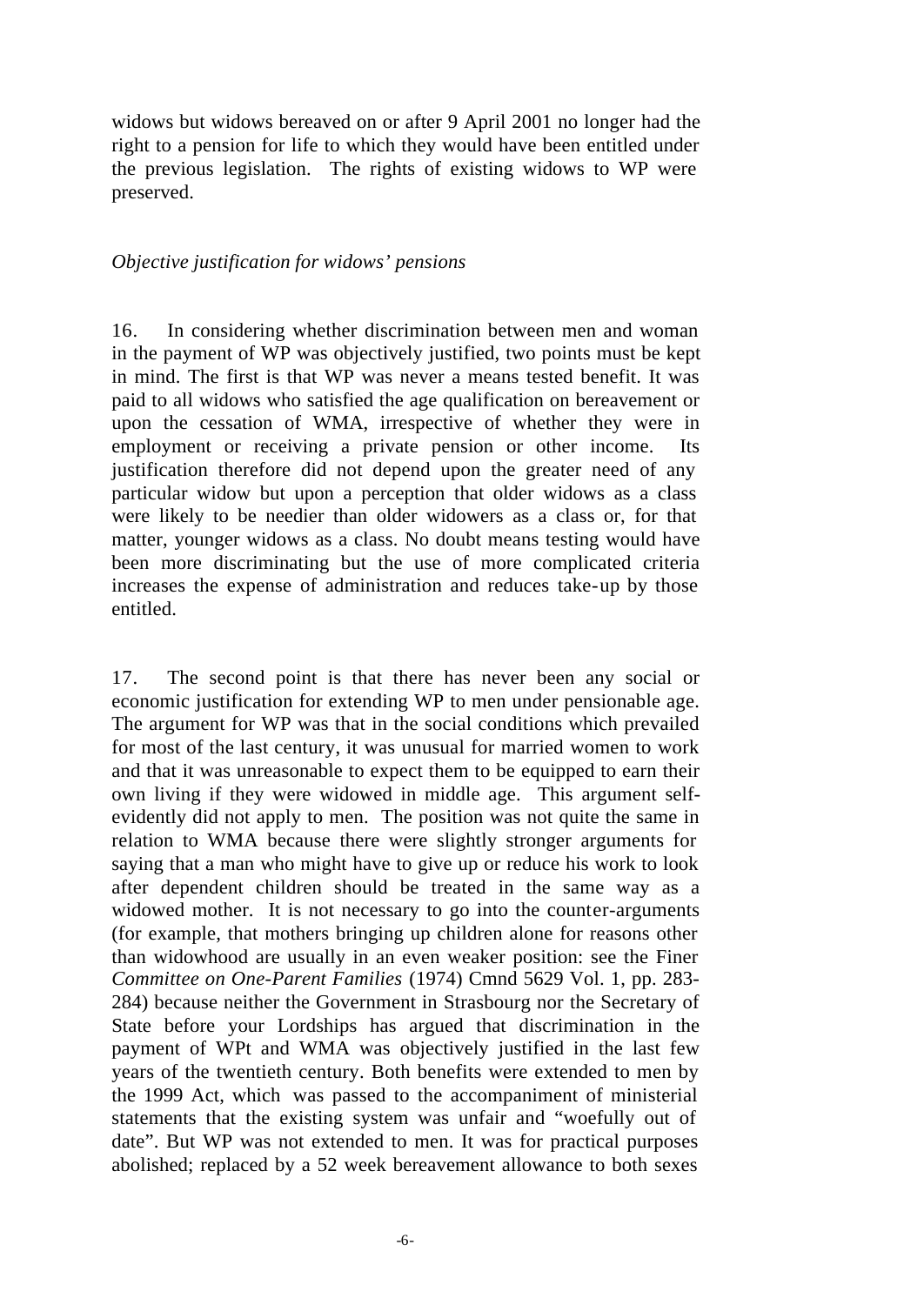to ease the transition to single status. So the question in the case of WP is not so much whether there was justification for not paying it to men as whether there was justification for not having moved faster in abolishing its payment to women.

18. With these two considerations in mind, I shall summarise the history of widow's pensions. They were first introduced by the Widows', Orphans' and Old Age Contributory Pension Act 1925. The Act provided a pension of 10 shillings a week to any widow whose husband had paid sufficient contributions. There was no age qualification or time limit on payment. Widows were as such entitled to support. But during the Second World War, large numbers of women worked in the armed forces or civilian employment, replacing men on active service. Public attitudes to widowhood changed. Sir William Beveridge said in his 1942 *Report on Social Insurance and Allied Services* (Cmd 6404, paragraph 153) that there was no reason why a childless widow should get a pension for life. If she was able to work she should do so. He recommended that all widows should be paid a 13 week transitional allowance to help them adjust to their new circumstances but that longer term pensions should be confined to widows with dependent children. The Government did not accept this advice in full. It considered that an older widow, who had in accordance with convention stayed at home during a long marriage to look after husband and children, would often be severely disadvantaged if she was required to earn her own living. The National Insurance Act 1946 therefore not only gave effect to Beveridge's recommendations by introducing WMA and a widow's allowance for 13 weeks after bereavement but also provided WP for widows who were over 50 at the date of the husband's death or who ceased to qualify for WMA when they were over 40.

19. The secular trend in the position of women in employment over the next half century reinforced Beveridge's view that being a widow should not, as such, entitle one to a pension. More and more women entered the labour market. But the trend was a slow one and crude comparisons of the numbers of economically active men and women are misleading. Far more women than men worked part-time and the great majority of women were (and remain) unable to escape from the traditional low-paid activities of cooking, caring and cleaning. So the trend to equality was counteracted by political pressure from groups representing widows who claimed that, as the United Kingdom became more prosperous, benefits for widows should be increased rather than reduced. The policies pursued by successive governments were therefore not entirely consistent. The Family Allowances and National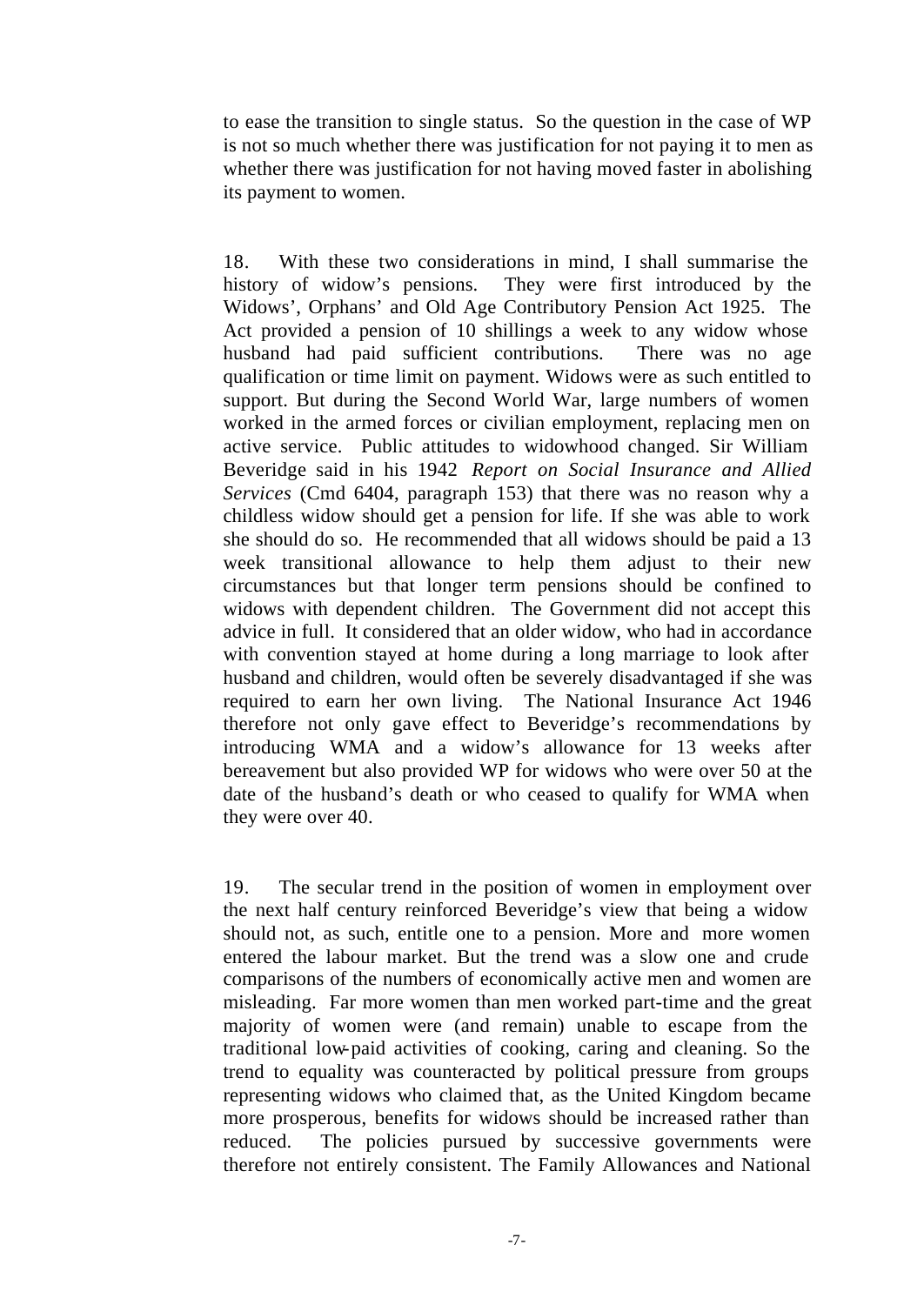Insurance Act 1956 raised to 50 the age at which a woman could claim WP after ceasing to be entitled to WMA. On the other hand, the National Insurance (Old persons' and widows' pensions and attendance allowance) Act 1970 reduced to 40 the age at which WP would be payable (at a reduced rate), whether as a result of bereavement or the cessation of WMA..

20. In 1985 the government published a Green Paper on Social Security Reform which pointed out (in paragraph 10.9) that the current system of benefits dated from days when far fewer married women worked:

"Today two thirds of all married women with children over school age, and over a half of widows between 40 and 60, go to work. The present pattern of benefits nonetheless provides support without regard to widows' other income, in many cases long after they have ceased to be responsible for bringing up children. The Government's view is that it is right to give greater emphasis to providing for widows of working age who have children to support, and for older widows less able to establish themselves in work."

21. Despite this acknowledgement of changes in social conditions, the Social Security Act 1986 made relatively modest adjustments to the system. The 26 week transitional widow's allowance was abolished and the lump sum WPt of  $£1,000$  substituted. The age at which WP became payable, whether on bereavement or cessation of WMA, was raised to 45 and entitlement to the full rate postponed until 55. These provisions were subsequently consolidated in the 1992 Act.

22. The 1986 changes were opposed by a strong lobby on behalf of widows. But no one suggested in the course of the Parliamentary debates that WP should be extended to men. It is true that Cruse, a nongovernmental organisation for "the widowed and their children", which had taken widowers on board in 1980, said in their 1986-87 annual report:

"We … continued to press for a widower's pension, based on his wife's national insurance contributions, and for an allowance to be paid to widowed fathers."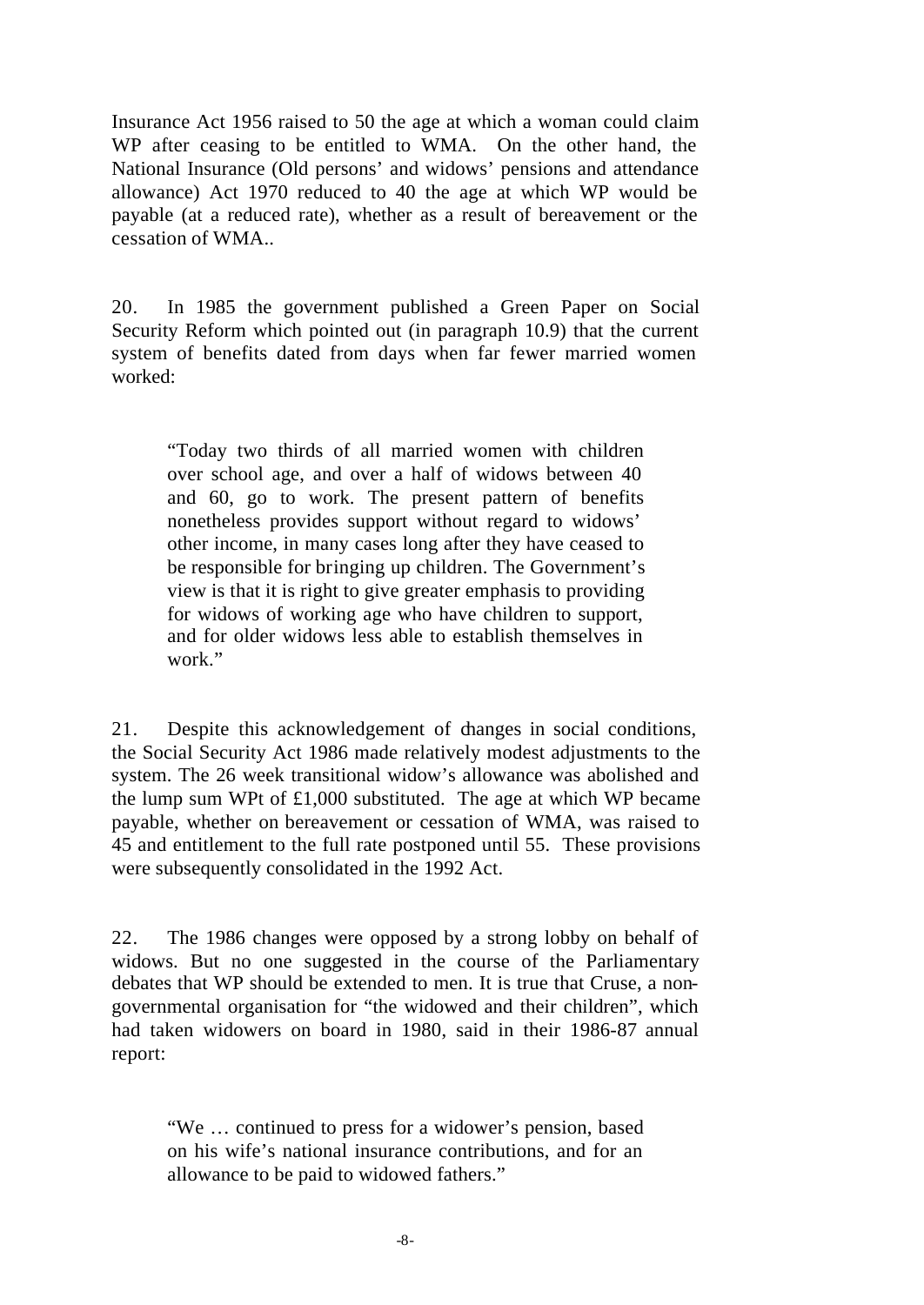23. But this pressure does not appear to have persuaded anyone to raise the question of WP for widowe rs in Parliament. The first serious suggestion that widowers should in principle be paid the same benefits as widows came from the European Commission. There had been a Council Directive 79/7/EEC in 1978 on "the progressive implementation of the principle of equal treatment for men and women in matters of social security" which expressly excluded survivors' benefits. In 1987 the Commission produced a proposal for a new Directive (Com (87) 494 Final). It drew attention in an explanatory memorandum to statement of the Court of Justice in *Razzouk and Beydoun v Commission of the European Communities* (Cases 75/82 and 117/82), [1984] ECR 1509, 1530, para 16 (a case concerning survivors' pensions under the Community's own Staff Regulations) that the principle of equal treatment of men and women "forms part of the fundamental rights the observance of which the court has a duty to ensure." Article 4 of the draft Directive provided that there should be no discrimination on grounds of sex in the payment of survivorship benefits:

"and to this end:

- (a) either the recognition on the same terms for widowers of entitlement to the pensions and other benefits provided for widows;
- (b) or the replacement of widows' benefits by the creation or extension of a system of individual rights open to all surviving spouses regardless of sex."

24. The House of Lords Select Committee on the European Communities (Sub-Committee C) held an inquiry into the proposal in 1989. Miss Joan C. Brown, a writer on social security matters, said in evidence to the Committee that there was no case for paying older widowers the same pensions as older widows. The only way to produce equality was to level down. But hasty action would cause real hardship to large numbers of older widows who had chosen many years earlier to follow the conventional path of staying home to look after husband and children:

"the effect of earlier social patterns on women still have to be worked through. This suggests the need to phase out the older widow's pension over a long period – in the order of 10-15 years. Without this, there would be a serious risk of poverty among older widows who had followed the social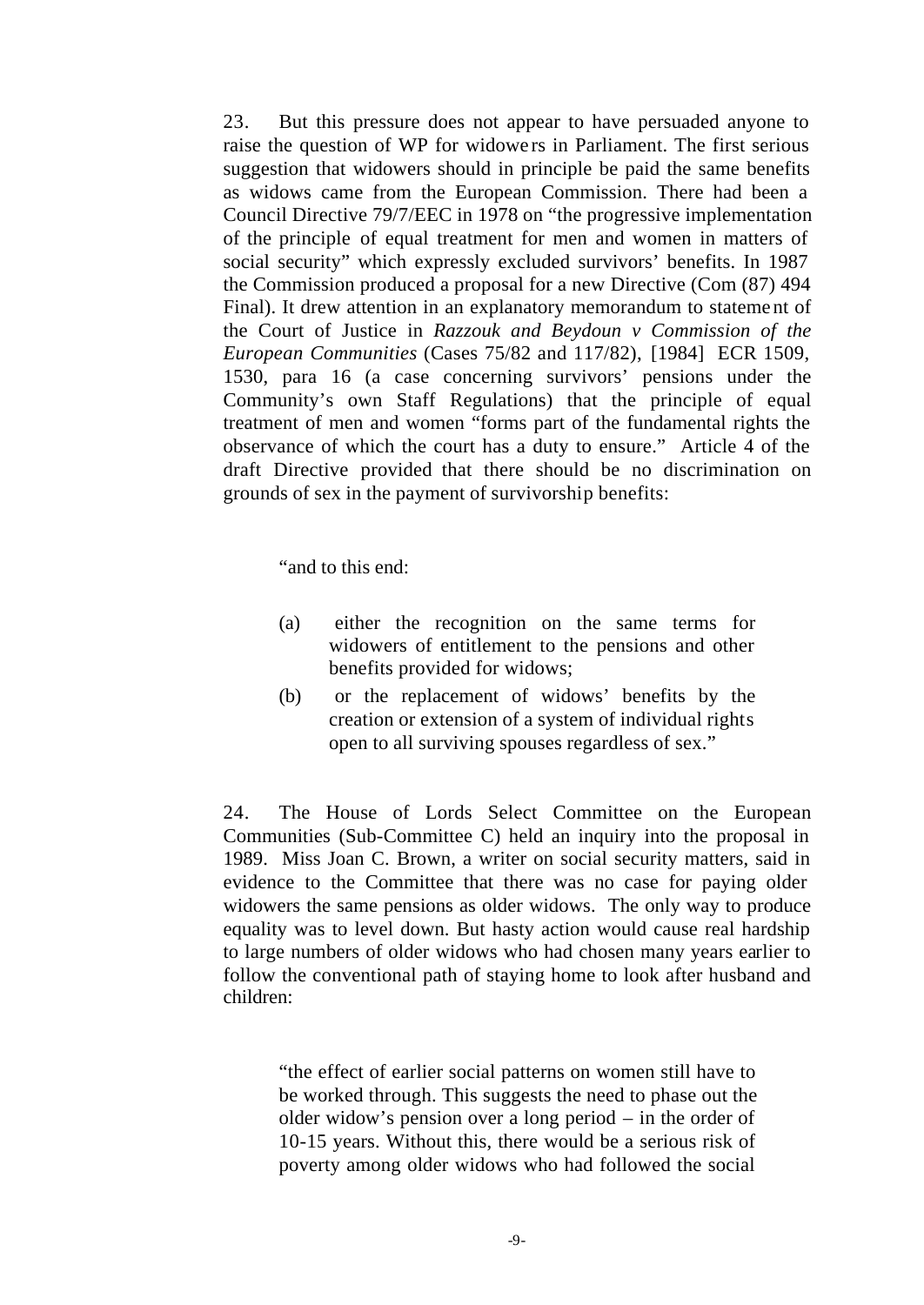norms of their day and now find themselves at a severe disadvantage in a changed world as a result."

25. The Select Committee accepted Miss Brown's evidence and reported (Session 1988–89, 10th Report, HL Paper 51):

"87. … In the United Kingdom…there might be reluctance to reproduce for widowers the pension a childless widow can receive under the national insurance scheme, irrespective of her earnings, if she is aged 45 or more when her husband dies. This is in recognition of the difficulty the widow may find in re-establishing herself in the labour market- whereas a widower's earning ability would not ordinarily be prejudiced in this way.

88. The Committee consider that, despite these difficulties, the concept of equal treatment must require that, eventually, men and women should be provided with survivors' benefits on the same terms. Employment patterns are changing and, if it becomes the norm for married couples to be dependent on the earnings of both partners for most of their working lives, it will make sense for equal survivors' benefits to be available. There is also a need to avoid putting families at a disadvantage if the mother, rather than the father, becomes the principal breadwinner. It would, however, be perverse to deprive widows of benefits they still need in the interests of sex equality. To reduce this danger, a substantial period should be allowed – at least 15 years – before Member States are obliged to equalise survivors' benefits. Community law recognises a principle of 'legitimate expectation' which would support this approach."

26. The Government published its response on 4 April 1990 (Cm 1038). It said at para 15:

"Within the state social security system the Government do not think there is any merit in introducing a universal state insurance benefit for widowers on a par with those currently provided for widows. To extend the current provisions for widows to wi dowers would cost about £350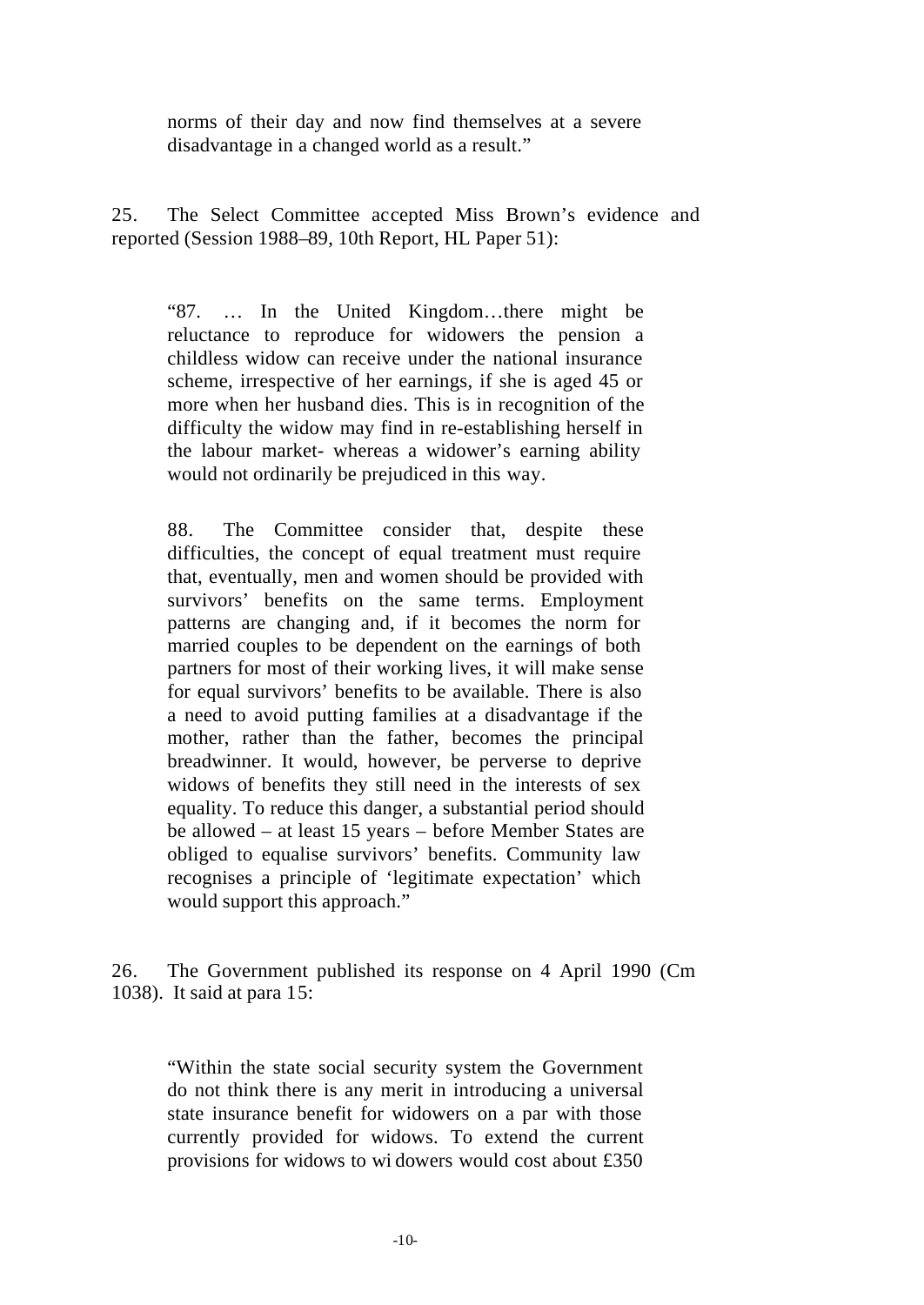million a year. The available evidence indicates that widowers are more likely to be in full time work than widows, are more likely to have higher earnings than widows and are less likely to have dependent children. As a consequence the Government have made it clear to the Commission that the equalisation of survivors' benefits should be removed from this draft directive entirely."

27. In 1991 the Commission withdrew the draft directive pending further consultation with Member States and there has been no further European Union initiative on the question.

28. Mr Cox QC, on behalf of Messrs Withey, Martin and Naylor, said that there was no evidence that the Government had given consideration to the equalisation of survivorship benefits before 1998. But this is not the case. Not only was there a full investigation by the Select Committee, followed by a Government response, but over the next few years the question of paying WMA to widowed fathers was raised on more than one occasion (see, for example, a Private Member's Bill introduced by Mr Hartley Booth MP on 13 April 1994 (Hansard HC Debates ( $6<sup>th</sup>$  Series) vol 241, cols 212-213) and a Written Answer by the Secretary of State for Social Security (Hansard HC Deb (6th Series) vol 255, 1 March 1995, col 621)). No one suggested paying WP to widowers or, unsurprisingly, abolishing WP for widows. Cruse said in evidence in these proceedings that Mr Hartley Booth's decision to confine his Private Member's Bill to WMA was "tactical" but the need for such tactics suggests that there would have been little support for anything more.

29. The abolition of WP came as part of a wider reform of survivorship and other social security benefits in the 1999 Act. It was preceded in 1998 by a Consultation Paper which drew attention to the fact that, in 1995, 7 out of 10 married women worked compared with 1 in 8 in 1946. Half of widows under 60 worked and 47% of widows now had income from occupational pension schemes. The Government took the view that widows without dependent children no longer needed long term support. The extension of WP to men was "not acceptable": it would cost another £250 million a year and would mean giving help to people who were, as a class, unlikely to need it.

30. But the abolition of WP was strongly opposed by some members of Parliament, partly on the ground that elderly widows were still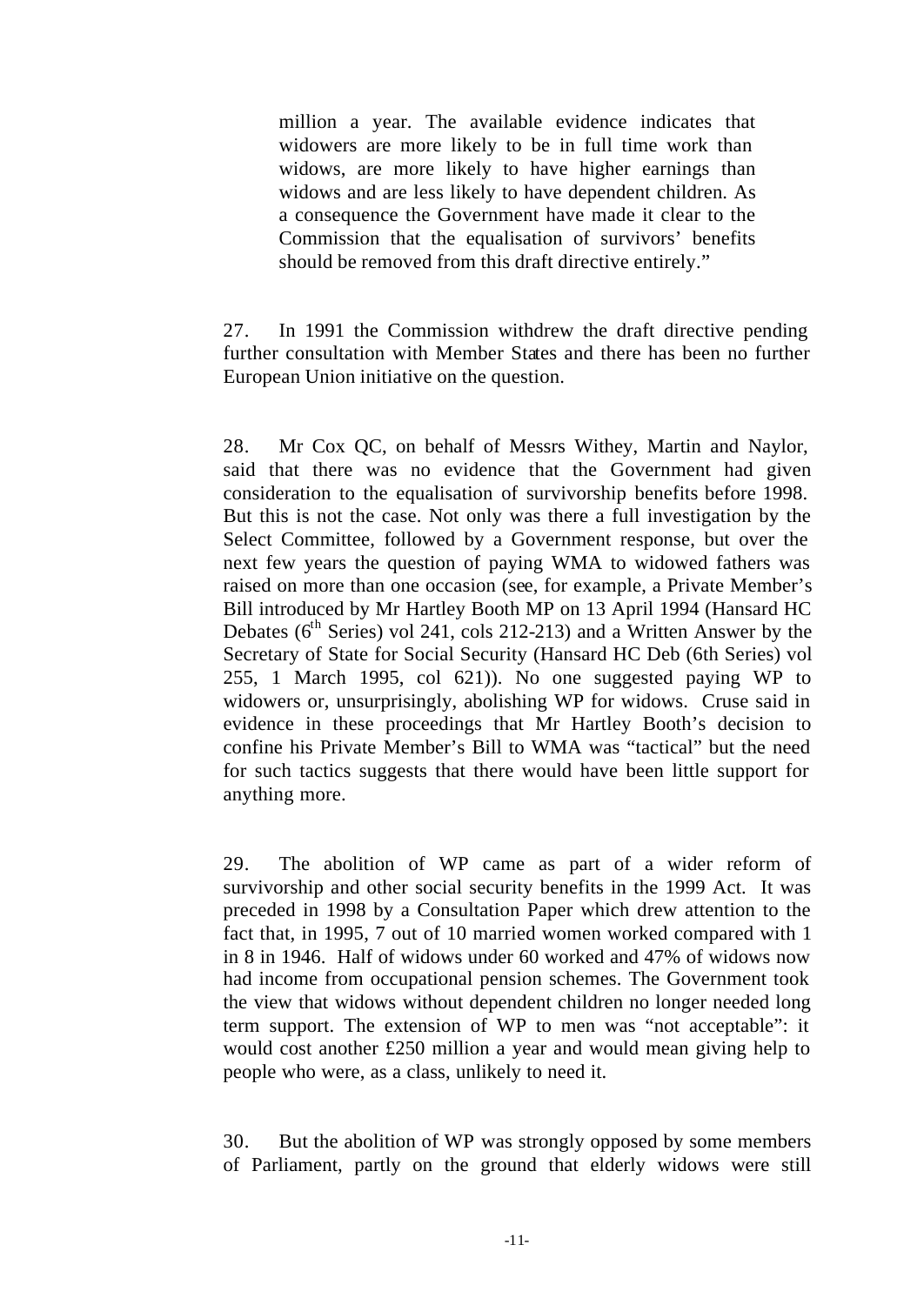disadvantaged compared with men or younger widows and partly on the ground that WP was a contributory benefit and that it would be a breach of faith to deny it to the widows of men who had made contributions and arranged their affairs on the assumption that it would be available. An opposition amendment deferring the abolition of WP until 2020 was defeated but the Government agreed that the changes should not come into force until 9 April 2001 and that the rights of women bereaved before that date should be preserved.

31. This brief history demonstrates that the decision to achieve equality between men and women by levelling down survivors' benefits (subject to vested rights) was by no means easy or obvious. It is true that by 2000 the proportion of older women (50-59) who were "economically active" was 65.9% against 72.5% for men. But those figures must be adjusted to reflect both greater part-time working by women (44% as against 9%) and the concentration of women in lowpaid occupations. The comparative disadvantage of women in the labour market had by no means disappeared.

32. The question then is whether the continued payment of WP to women in the period 1995-2001 and its continuation for women bereaved before 9 April 2001 was objectively justified. Moses J [2002] EWHC 191 (Admin) held that it was but the Court of Appeal [2003] EWCA Civ 813; [2003] 1 WLR 2623 thought otherwise. It is not in dispute that the jurisprudence of the European Court of Human Rights allows Member States to treat groups unequally in order to "correct factual inequalities" between them: see *Belgian Linguistic Case (No 2)* (1968) 1 EHRR 252, 284, para 10. Furthermore, in making decisions about social and economic policy, particularly those concerned with the equitable distribution of public resources, the Strasbourg court allows Member States a generous margin of appreciation: see *James v United Kingdom* (1986) 8 EHRR 123, 142, para 46. In a domestic system which (unlike the Strasbourg court) is concerned with the separation of powers, such decisions are ordinarily recognised by the courts to be matters for the judgment of the elected representatives of the people. The fact that the complaint concerns discrimination on grounds of sex is not in itself a reason for a court to impose its own judgment. Once it is accepted that older widows were historically an economically disadvantaged class which merited special treatment but were gradually becoming less disadvantaged, the question of the precise moment at which such special treatment is no longer justified becomes a social and political question within the competence of Parliament.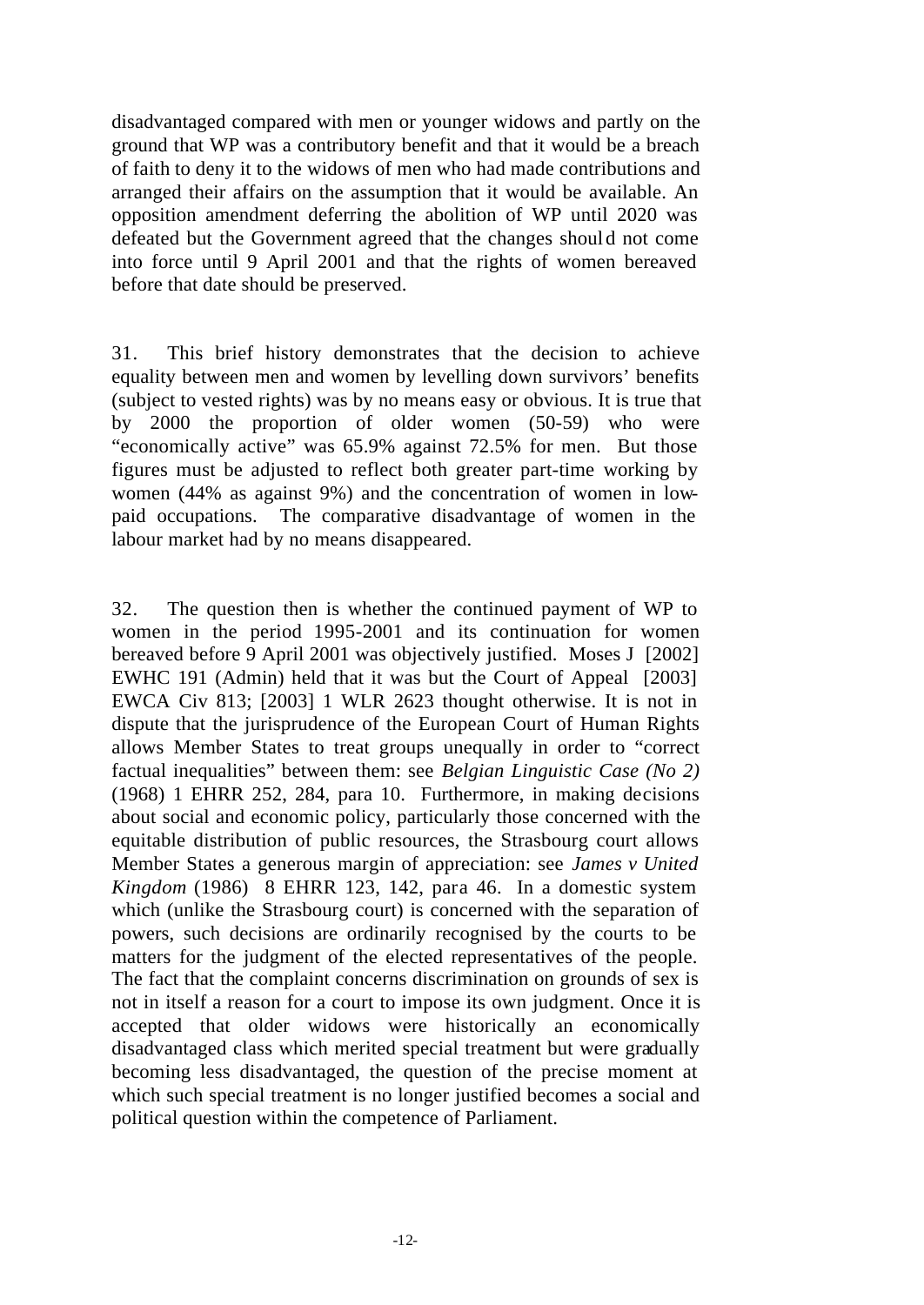33. Why then did the Court of Appeal decide that by 1995 there was no longer any objective justification for WP? Their three reasons were brief. First, they examined the statistics of men and women in employment and noted, at para 66, that "the change between 1995 and 2000 can be seen to be relatively modest". The figures did not span a watershed, that is to say, rise and then fall back to more or less the same level. The change was gradual, as it had been for many years.

34. Secondly, at para 67, the Court of Appeal quoted statements by Government spokesmen during the passage of the 1999 Act through Parliament, stressing that the old system was outdated.

35. Thirdly, at para 68, they drew attention to 14 European countries, together with Russia and Turkey, which had "established equal entitlement to survivors' benefits by 1995."

36. The first reason seems to mean that whenever Parliament decided to make the change to equalise survivors' benefits in response to the gradual historic trend towards greater economic activity by women, it would follow that for some years there had been no objective justification for the previous system. It would always be the case that the changes over the preceding few years had been relatively modest. In my respectful opinion, this proposition is fallacious. It contradicts the earlier acceptance by the Court of Appeal, at para 63, that:

"in answering this question a very considerable margin of discretion must be accorded to the Secretary of State. Difficult questions of economic and social policy were involved, the resolution of which fell within the province of the executive and the legislature rather than the courts. In this context we revert to the fact that the issue was the point in time at which benefits which had long been enjoyed by widows should be withdrawn. No statistical formula or calculation could provide a precise answer to this question."

37. The Court of Appeal seems to have treated the decision of Parliament in 1999 to abolish WP from 9 April 2001 as an acknowledgement that there could have been no possible reason for the legislature not taking such a step at that time and therefore as demonstrating that it should have taken the same step at an earlier date.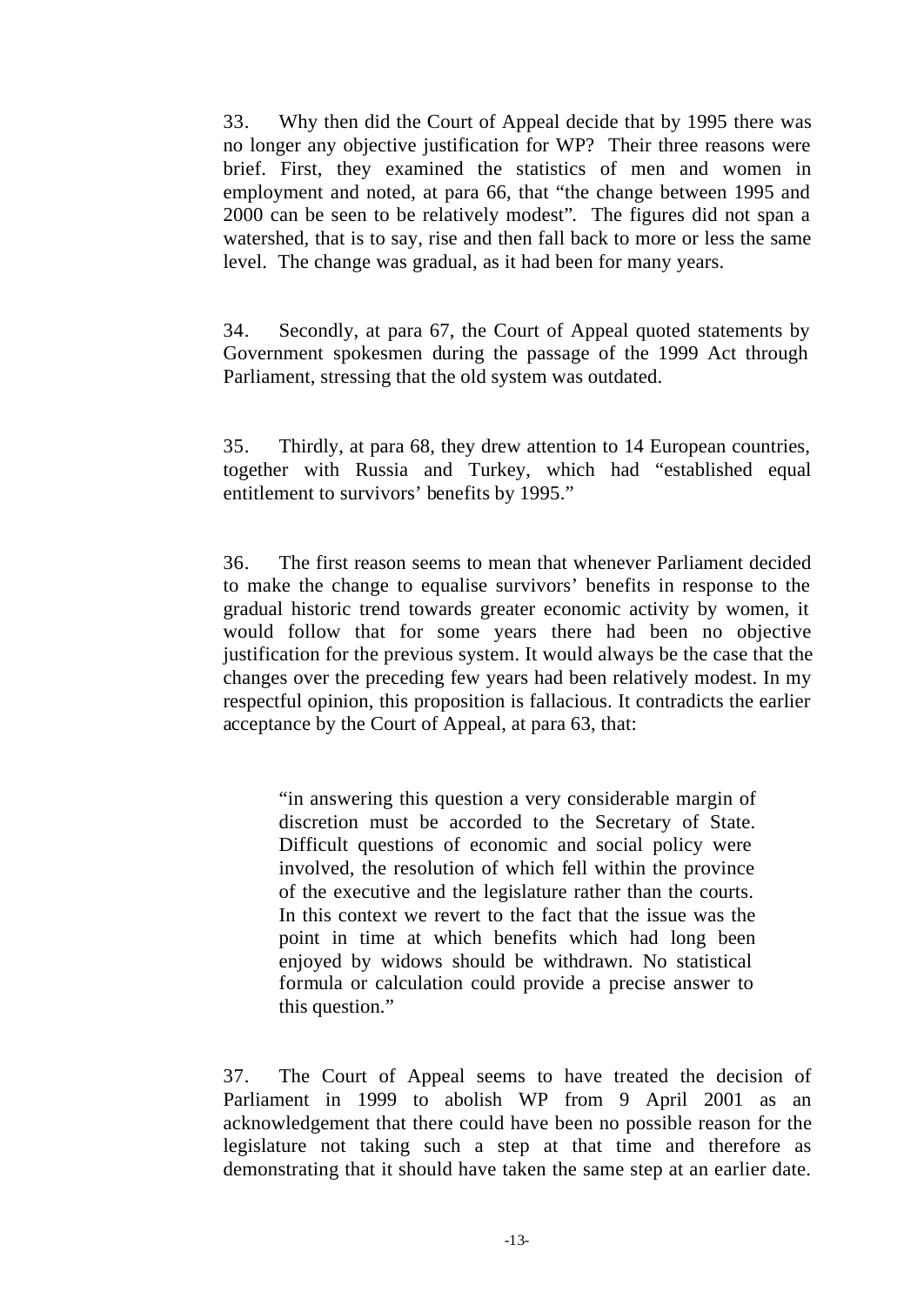But in my opinion the courts are not in a position to say that the 1999 decision was inescapably right or that a different decision, whether earlier or later, would have been inescapably wrong. It was a matter for legislative judgment.

38. The references to what Government spokesmen said in 1999 seem to me essentially debating points. Perhaps they represented the Government's opinion, although it is fair to point out, first, that they referred not to WP in particular but to the whole survivors' benefit system, part of which is not alleged to have been objectively justified, and, secondly, that they are couched in rhetoric characteristic of a new Government changing the previous system. But the question is not what the Government thought but whether Parliament could reasonably have taken a different view, then or five years earlier.

39. Finally, at para 68, the Court of Appeal agreed with Moses J that the information available about the position in other Council of Europe countries did not enable the court to assess the "overall economic impact of the measures taken." In particular, we do not know whether the achievement of equality involved the withdrawal of a benefit which widows had enjoyed for half a century. Nevertheless, the Court of Appeal said that the evidence about other countries "[cut] the ground from the submission…that there were good reasons for the Government to take no steps to bring this country into line with our neighbours until 1998." But we have no idea of the extent to which we are "[in] line with our neighbours" except in the content-free sense of not making a distinction between widows and widowers. That seems to me an inadequate basis for deciding that the widows' benefits should have been abolished earlier.

40. I therefore agree with Moses J that the preservation of WP for widows bereaved before 9 April 2001 was objectively justified. It involved no breach Convention rights.

*Section 6(2) of the 1998 Act*

41. No objective justification is claimed for the payment of WPt and WMA at the relevant times. The Secretary of State does submit, in an argument based on the unreported decision of the European Court of Human Rights in *Walden v Liechtenstein* (Application No 33916/96) (16 March 2000) that there was nevertheless no breach of Convention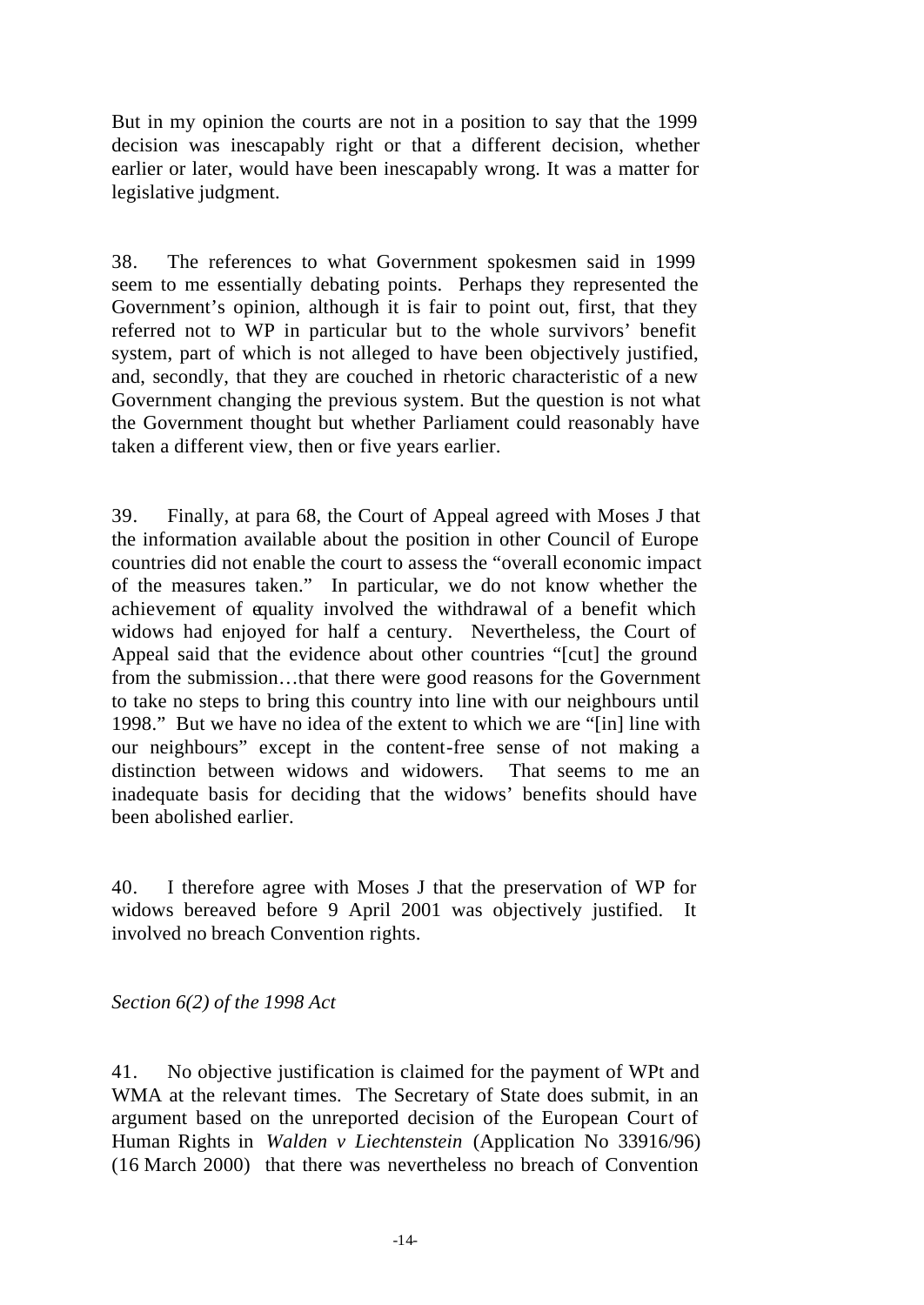rights because Parliament had to be allowed a reasonable time to legislate to put the matter right. I shall come back to this point later. Meanwhile, I turn to the second important point in this appeal, which is whether, assuming that non-payment of WPt and WMA to widowers involved breaches of Convention rights, the Secretary of State's acts or omissions are immunised by section 6(2) of the Act.

42. The Secretary of State relies upon section 6(2)(b). He says that, notwithstanding the injunction in section 3 to read and give effect to legislation in a way which is compatible with Convention rights, sections 36 and 37 of the 1992 Act cannot be read as applying to widowers. Mr Cox QC, for Messrs Withey, Martin and Naylor, tried unsuccessfully to persuade Moses J and the Court of Appeal to do so but before your Lordships the widowers accept that it cannot be done. So the Secretary of State says that section  $6(2)(b)$  applies because sections 36 and 37 are provisions which "cannot be read or given effect in a way which is compatible with the Convention rights" and that in paying WPt and WMA he was "acting so as to give effect to…those provisions."

43. The widowers say that they not complaining that the payments to widows infringed their Convention rights. Their complaint is that no similar payments were made to them. They accept that the 1992 Act imposed no obligation upon the Secretary of State to make payments to widowers but argue that he could have made such payments by exercising the common law powers of the Crown as a corporation sole to make discretionary payments of funds under its control. The breach of Convention rights therefore arose out of a failure to exercise a common law power and this is entirely outside section 6(2)(b).

44. Mr Sales, for the Secretary of State, accepted that sections 36 and 37, while imposing a statutory duty to pay WPt and WMA to widows, did not make it unlawful for the Crown to make equivalent extrastatutory payments to widowers. It was therefore not the case that the Secretary of State, as a result of primary legislation, "could not have acted differently" within the meaning of section  $6(2)(a)$ . But he submitted, and Moses J accepted, that the case fell within section 6(2)(b). The Secretary of State was acting incompatibly with Convention rights because he was giving effect to sections 36 and 37.

45. The Court of Appeal, at para 135, rejected Mr Sales's concession that the Crown would have had a power at common law to make extrastatutory payments. In their opinion, sections 36 and 37, requiring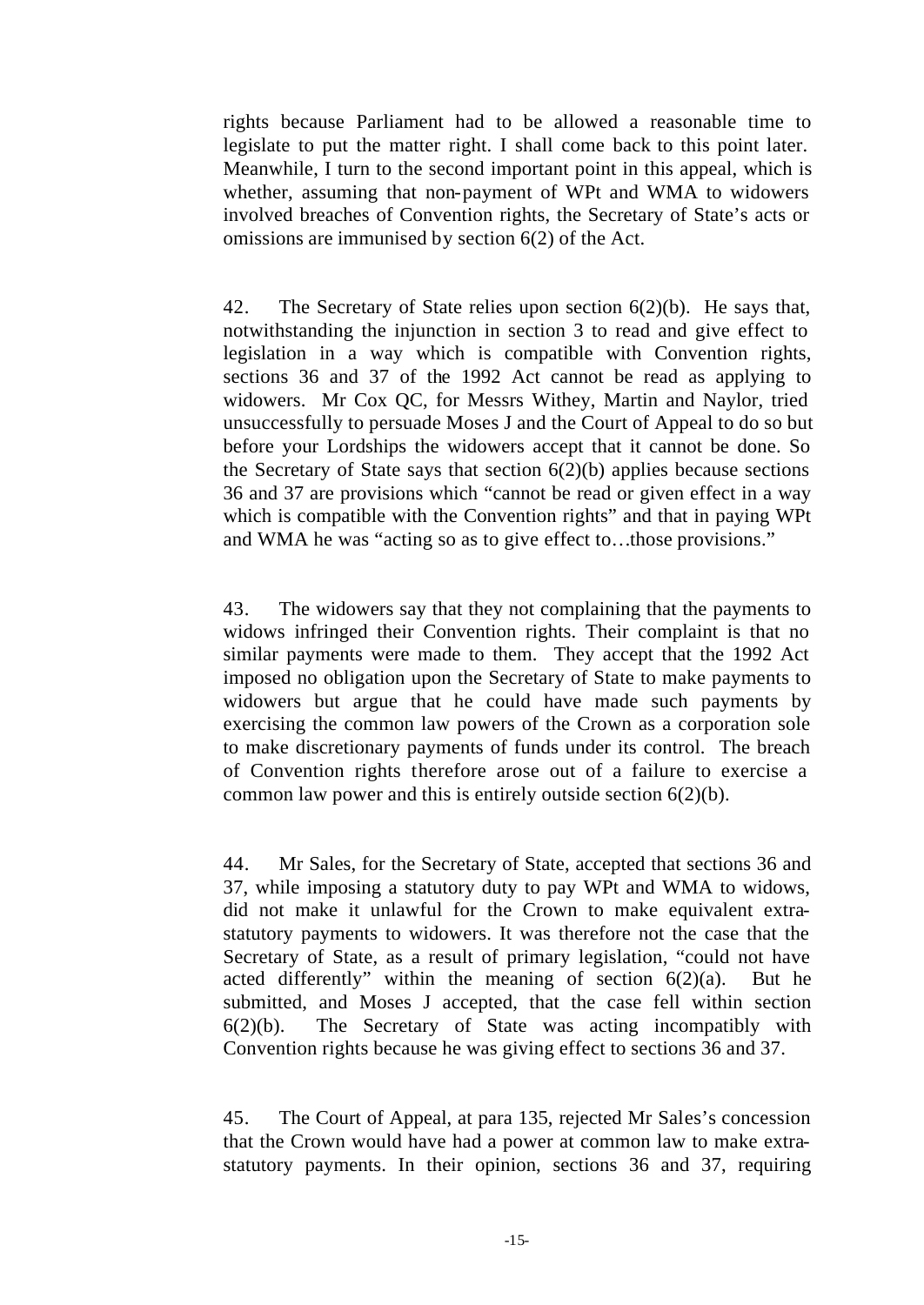payments only to widows, would have made it an abuse of power to make payments to widowers. They applied the principle in *Attorney General v De Keyser's Royal Hotel Ltd* [1920] AC 508. However, the 1998 Act displaced the effect of this principle and required the Crown to make extra-statutory payments equivalent to WPt and WMA in order to achieve compatibility with Convention rights. The Court of Appeal therefore accepted, for a different reason, Mr Sales's concession that section  $6(2)(a)$  did not apply. But they also held, at para 119, that section  $6(2)(b)$  did not apply:

"The 1992 and 1999 Acts expressly require the Secretary of State to pay benefits to widows in accordance with their terms. If he retains a common law power to make payments to widowers, we cannot see how a decision not to exercise that power can be said to be necessary in order to give effect to the provisions, express or implied, of either Act."

46. Mr Sales submitted to your Lordships that the Court of Appeal was wrong to say that the Crown could not have made extra-statutory payments to widowers before the 1998 Act came into force. As a corporation sole, the Crown has the same right to deal with its property as any other legal person. It needs no statutory authority to do so. There are constitutional conventions in the relationship between the Crown and Parliament as to when the Crown will spend money voted by Parliament without a specific statutory authority to do so (see the Concordat between the Treasury and the Public Accounts Committee to which reference is made in Halsbury's Laws of England  $(4<sup>th</sup>$  edn reissue) vol 8(2) (1996), para 230), footnote 4 but these are flexible conventions and not legally binding. The principle in the *De Keyser's Royal Hotel* case is, says Mr Sales, nothing to the point because it deals with an implied statutory extinction or restriction of the historic prerogative powers which belong to the Crown as supreme executive authority. The right to spend money is not a power which the Crown enjoys as executive but simply by virtue of being a legal person like any other. A statute would have to be a good deal more explicit before it could be interpreted as extinguishing such a commonplace power. Mr Sales added that it would be unfortunate if the dicta in the Court of Appeal cast doubt upon the validity of extra-statutory schemes such as the Criminal Injuries Compensation Scheme, which was originally established without any statutory authority.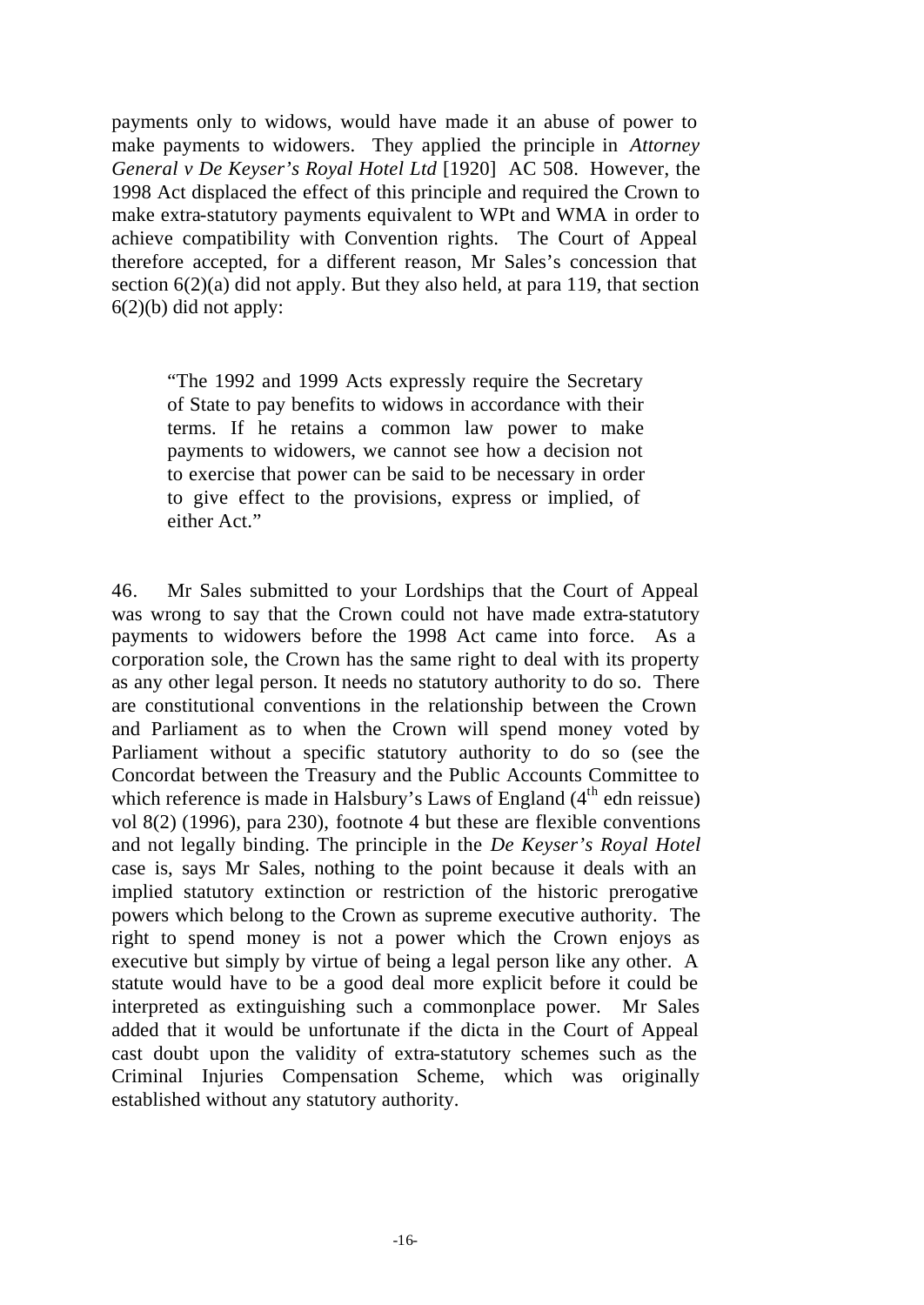47. There seems to be to be a good deal of force in these submissions, but I need not express a concluded opinion because, if they are right, they lead to the same conclusion as that reached by the Court of Appeal, namely that section 6(2)(a) does not apply. I should add that I also have some difficulty in seeing why, if it would have been an abuse of power for the Secretary of State to make discretionary extra-statutory payments to widowers before the 1998 Act came into force, it should afterwards have become compulsory. But I put these questions aside and turn to the question of whether section  $6(2)(b)$  applies.

48. The Court of Appeal rejected the Crown's argument on section  $6(2)(b)$  on the ground that a decision not to make extra-statutory payments was not "necessary in order to give effect to the provisions, express or implied" of the 1992 or 1999 Acts. But section  $6(2)(b)$  says nothing about a decision having to be necessary for any particular purpose. If the 1992 or 1999 Acts had made it *necessary* not to make extra-statutory payments, the case would have fallen under section 6(2)(a). The Secretary of State could not have acted differently.

49. Clearly, section 6(2)(b) has a different purpose. It assumes that the public authority could have acted differently but nevertheless excludes liability if it was giving effect to a statutory provision which cannot be read as Convention-compliant in accordance with section 3. It follows that section 6(1) does not apply if the Secretary of State was acting incompatibly with Convention rights because he was giving effect to sections 36 and 37 of the 1992 Act.

50. The widowers say that the incompatibility did not arise because the Secretary of State was giving effect to sections 36 and 37. It arose because he did not make equivalent extra-statutory payments. But the payments under sections 36 and 37 are essential to any complaint of discrimination. If the Secretary of State had not paid widows, he would have infringed no Convention rights by not paying widowers. If section 6(1) "does not apply" to the acts of making payments under sections 36 and 37, the argument for unlawful discrimination in domestic law collapses.

51. This reasoning is in my opinion supported by the evident purpose of section 6(2), which was to preserve the sovereignty of Parliament: see Lord Nicholls of Birkenhead in *Aston Cantlow and Wilmcote with Billesley PCC v Wallbank* [2004] 1 AC 546, para 19. If legislation cannot be read compatibly with Convention rights, a public authority is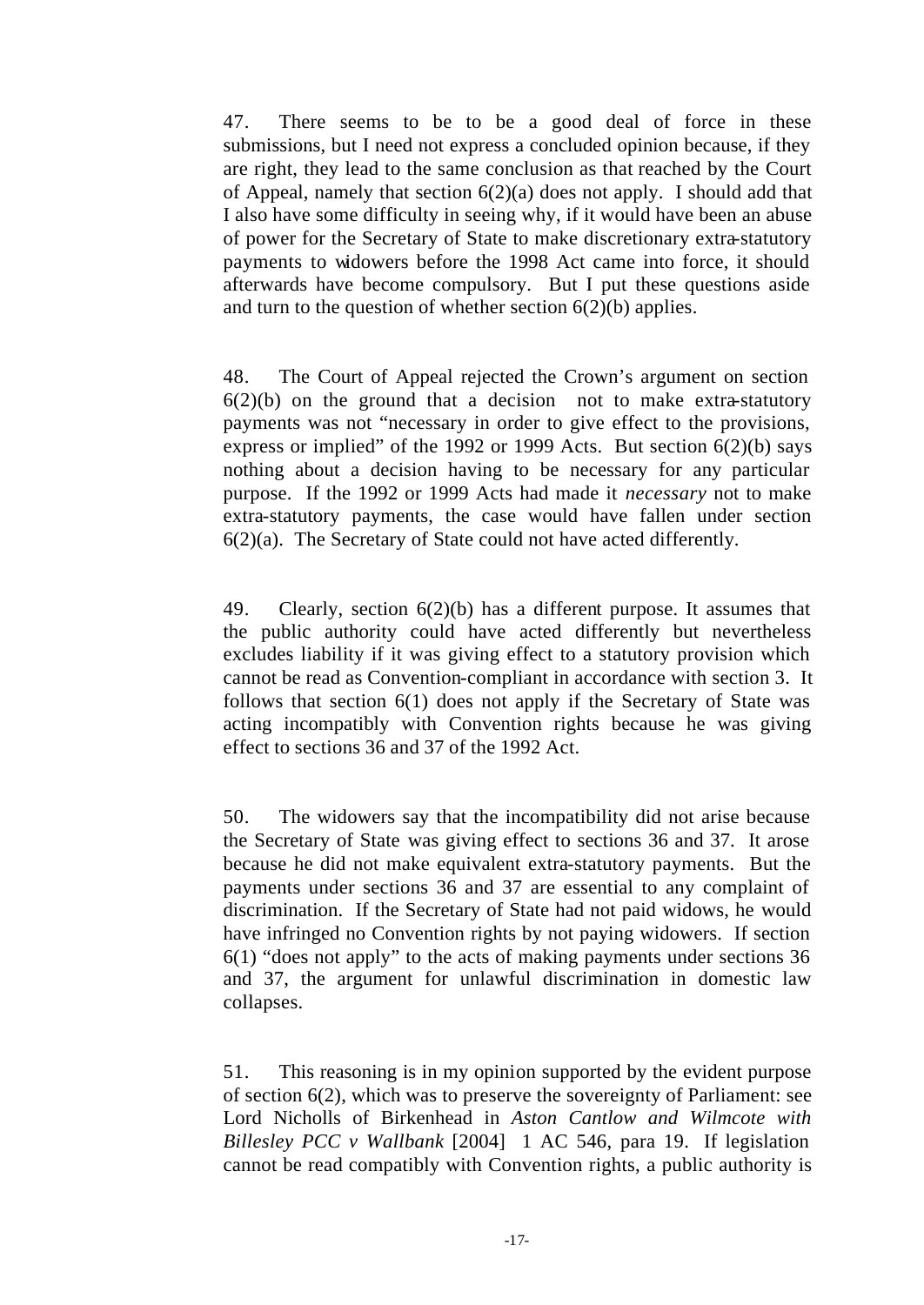not obliged to subvert the intention of Parliament by treating itself as under a duty to neutralise the effect of the legislation. As Moses J said, at para 185, the widowers' submissions on section  $6(2)$ :

"come…perilously close to a submission that the court should impose a duty to grant benefits where Parliament has chosen not to do so."

52. It follows that in my opinion the acts and omissions of the Secretary of State incompatible with Convention rights, that is to say, the payment of WPt and WMA to widows without making similar payments to widowers, was immunised by section  $6(2)(b)$ . The widowers' claims under section 7(1)(a) must therefore be dismissed, in the case of WP because there was no incompatibility with Convention rights and in the case of WPt and WMA because of section 6(2)(b). Moses J, who came to a similar conclusion, made a declaration that sections 36 and 37 of the 1992 Act were incompatible with Convention rights. But both sections have been repealed and I see no point in making such a declaration now.

#### *Victim status and retrospectivity*

53. These conclusions make it strictly unnecessary to decide whether, if there had been no objective justification for WP or no section  $6(2)$ defence, these widowers would have been victims for the purposes of bringing an action under section  $7(1)(a)$ . But the question has been argued and I shall therefore express some views on the hypothesis that the Secretary of State was acting unlawfully.

*54.* A person may bring a claim under section 7(1)(a) only if he is a "victim" of the unlawful act. By section  $7(7)$ , a person is a victim of an unlawful act only if he:

"would be a victim for the purposes of article 34 of the Convention if proceedings were brought in the European Court of Human Rights in respect of that act."

55. It is therefore necessary to identify an unlawful act (which section 6(6) treats as including a failure to act) and then to ask whether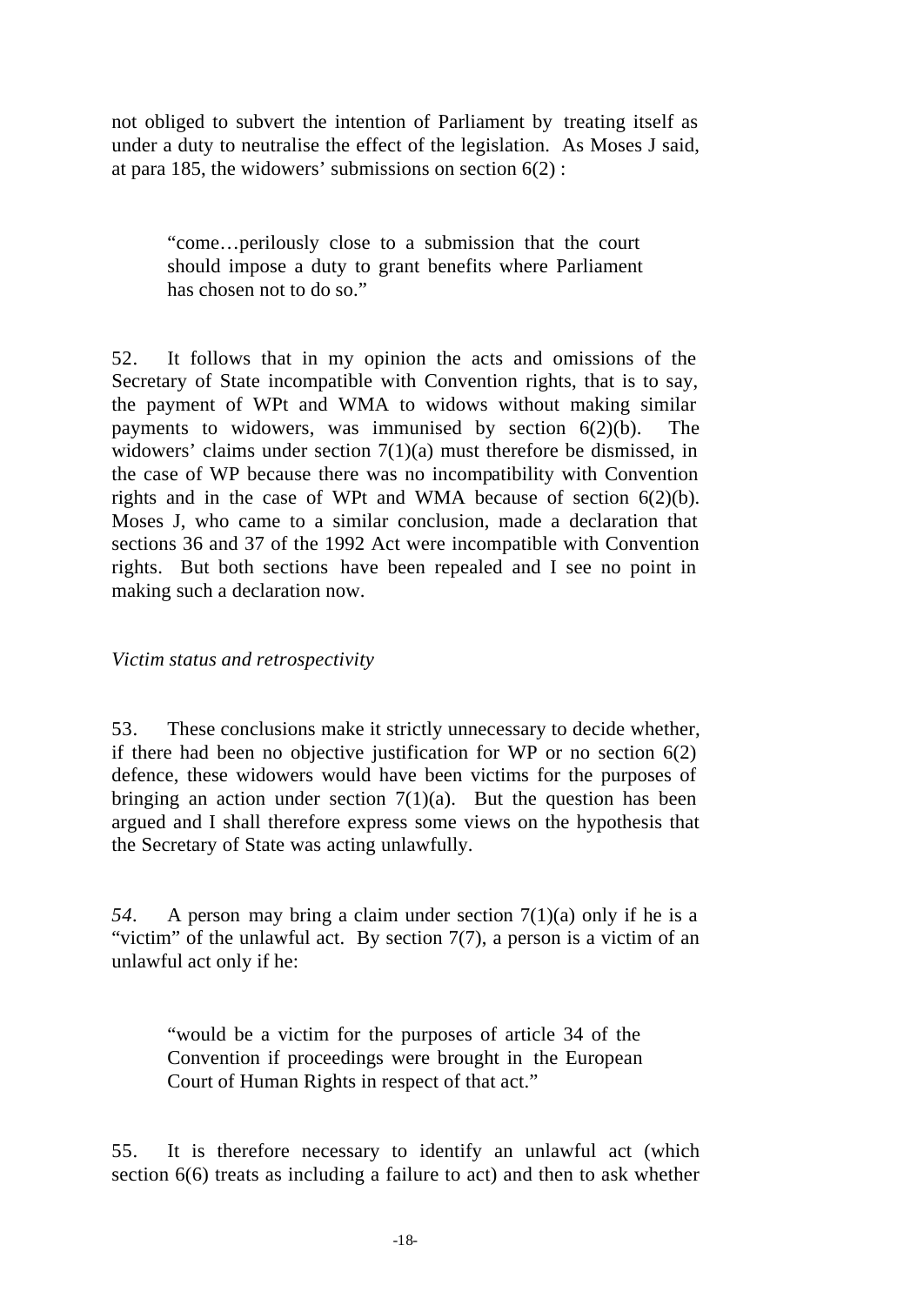the claimant would be regarded as a victim under article 34 if he brought proceedings in Strasbourg in respect of that Act. And section 22(4) provides that an act or omission cannot have been unlawful if it took place before the Act came into force.

56. On the stated hypothesis, the unlawful act was in my opinion a failure after 2 October 2000 to make available survivors' benefits to widowers who wished to claim them. How does one identify the widowers who wished to claim such benefits? The entitlement of a widow depended upon her making a claim within 3 months. If she did not make a claim to WPt within 3 months of bereavement she lost her entitlement. In the case of WMA and WP, she was entitled to weekly payments from bereavement or 3 months before the date of the claim but not for any earlier period. The general principle applied by the European Court of Human Rights is that a victim is someone "directly affected" by the impugned measure. Applying this principle, the court has decided that a man can be a victim of discrimination in respect of survivors' benefits only if he has done something which identifies him as having wished to make a claim. I put the matter in this way because a man could not have made a claim in exactly the same way as a woman. For women, there was a prescribed form. But for men, of course, there was no such form because no such benefits could be claimed at all.

57. What for this purpose counts as demonstating that one wished to make a claim? In *Cornwell v United Kingdom* (1999) 27 EHRR CD 62 the court treated an inquiry about the availability of benefits as sufficient. This suggests that any act will count if the appropriate official could reasonably have inferred that the applicant would have made a formal claim if there had been a form on which to make it. Moses J said that a claim to benefits had to be made clear in writing. The Court of Appeal disagreed and I think that the Court of Appeal was right. No doubt it would be better for good administration if such shadow-claims had been made in writing. But the Secretary of State, by refusing to allow such claims at all, has put it out of his power to insist that they be made in any particular form. If the principle I have suggested is correct, namely that the applicant must have done something to indicate to an appropriate official that he would have made a formal claim if this had been possible, then an oral inquiry should suffice.

58. The next question is when the claim, or equivalent of a claim, has to be made. In my opinion claims made before the 1998 Act came into force do not count. They cannot constitute the claimant a victim in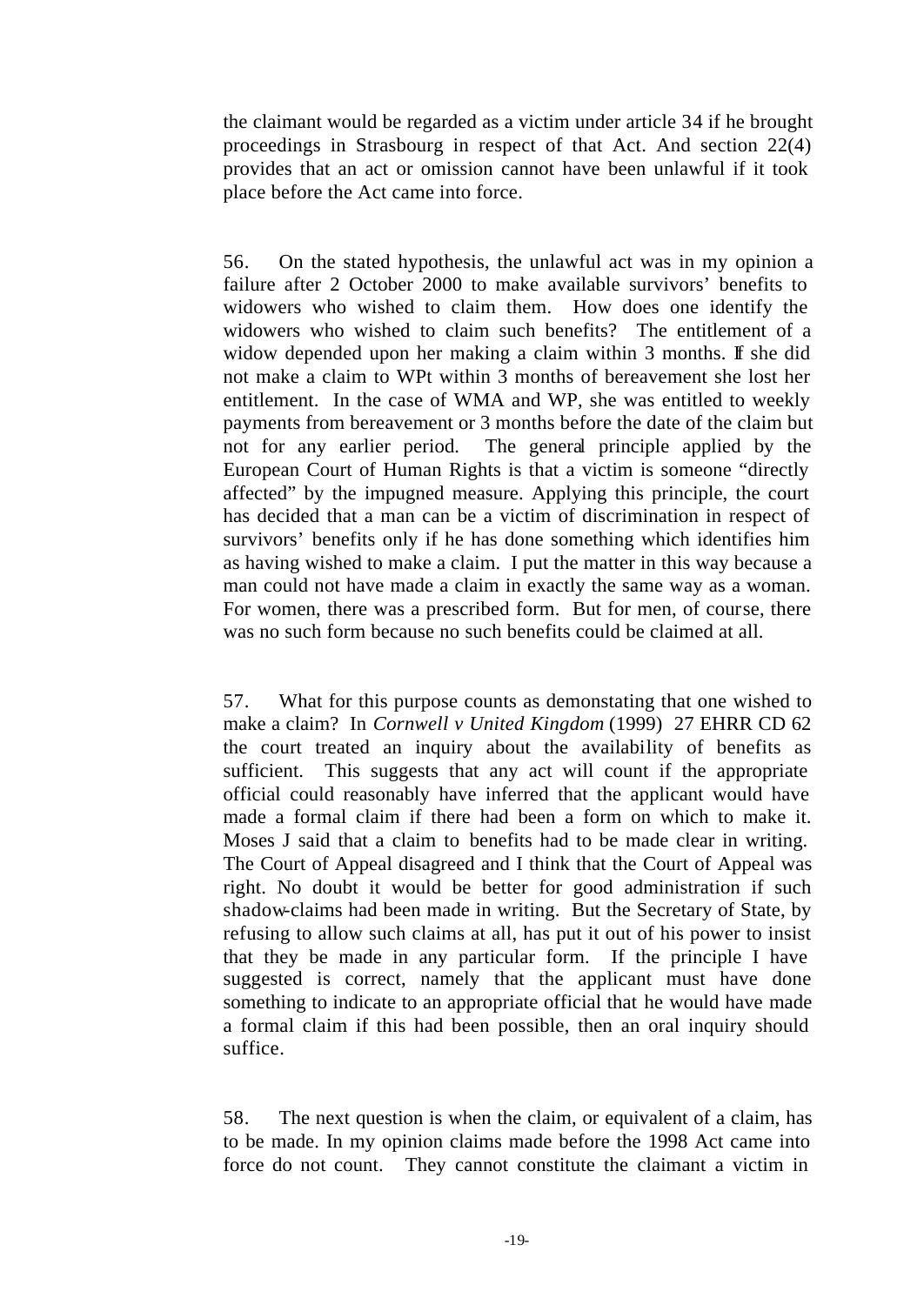respect of an unlawful act because until then the Secretary of State could not have been doing anything unlawful in rejecting them or taking no notice of them: see section 22(4). I reject the suggestion that the Secretary of State was obliged to preserve them in case the law of England should one day make it unlawful for him not to make survivors' benefits available to men. I likewise reject the submission that earlier claims remained active because they showed a continuing intention to make a formal claim if it should be possible to do so. An intention is not enough unless it is communicated to an appropriate official at a time when rejection would be unlawful. It is therefore necessary to be able to point to a claim made after 2 October 2000. But an act which amounts to an express or implied reaffirmation of an earlier claim would in my opinion be sufficient. It would convey to the official that the applicant would make a claim then and there if he was able to do so.

59. In the present case, Mr Hooper's solicitors wrote to the Department on 4 October 2000 referring to an earlier claim. Mr Withey filled in an application form on a widow's benefit form on 12 October 2000 and Mr Martin did the same on an uncertain date on October 2000. Mr Naylor wrote on 2 October 2000 asking to appeal against the refusal of benefit. In my opinion each of them became a victim on those dates and their cause of action under section  $7(1)(a)$ , if they had one, would have dated accordingly.

#### *Walden v Liechtenstein*

60. In *Walden v Liechtenstein* (Application No 33916/96) (16 March 2000) the applicant was a Liechtenstein pensioner who complained that calculation of the joint pension due to himself and his wife by reference only to his own contribution record discriminated unfairly against couples where the wife had a better contribution record than the husband. The domestic administrative courts agreed that there had been discrimination but said that it was mandated by primary legislation and could not be remedied without amendment. On 24 May 1996 the State (Constitutional) Court found the law to be unconstitutional but refused to set it aside on the grounds that this would be disruptive and contrary to good administration. It could have suspended the order quashing the law for a maximum of six months but was concerned that the new law would not be in place in time. In fact the new, non-discriminatory law came into force on 1 January 1997.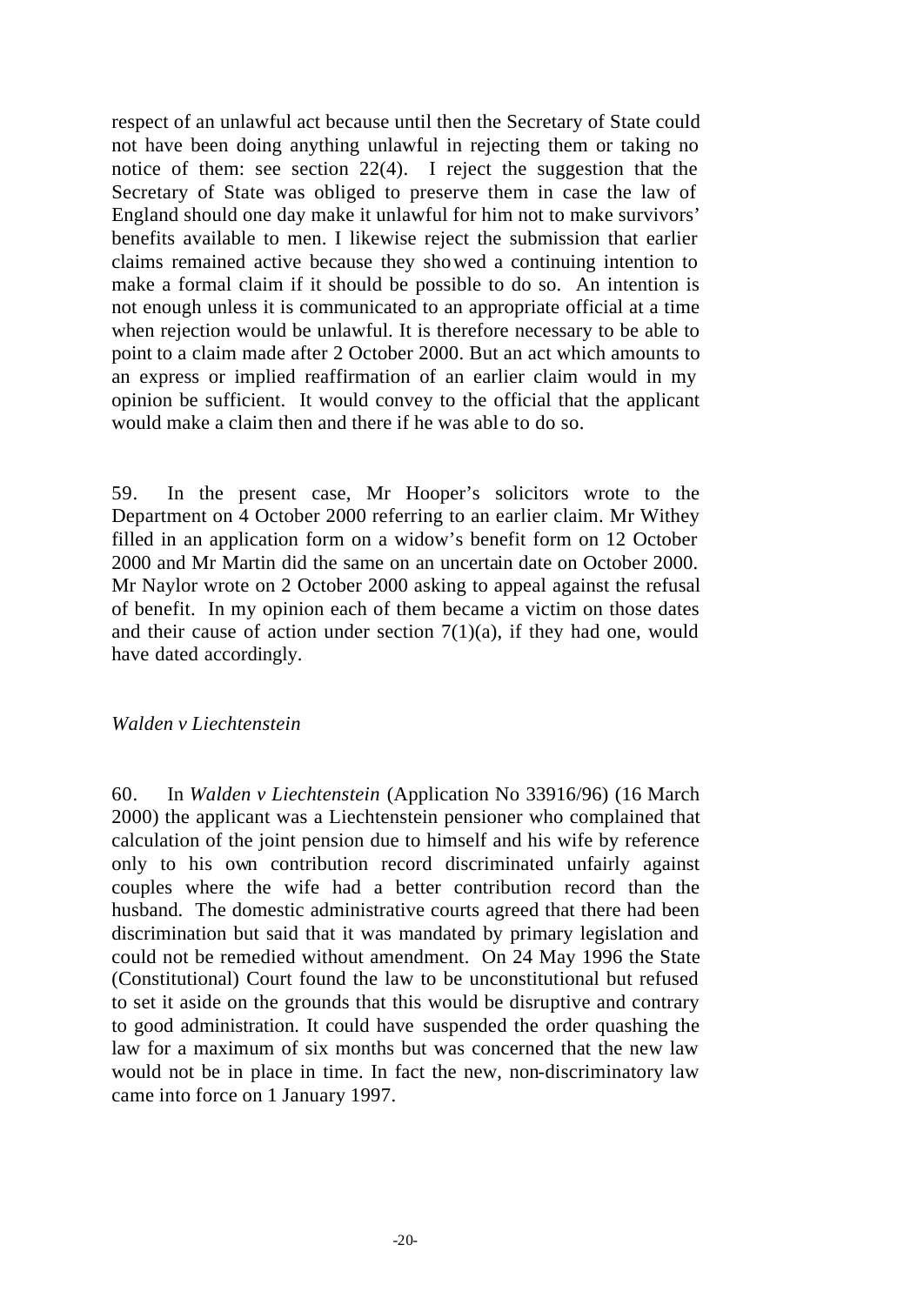61. The applicant complained that until the new law came into force his Convention rights had been violated. The Strasbourg court agreed with the domestic courts that the previous law had violated the applicant's rights under article 14 but held that, in the events which had happened, the refusal to quash the discriminatory law was equivalent to suspending it. The temporary preservation of the old law served the legitimate aim of maintaining legal certainty and the period of just over six months was proportionate.

62. I must confess to finding this a puzzling decision which may be explicable by reference to the way it was argued. ("The court notes that the parties' submissions in the present case concentrate on the question whether the State Court should have set the contested provisions aside"). I can quite understand that if one has a form of discrimination which was historically justified but, with changes in society, has gradually lost its justification, a period of consultation, drafting and debate must be included in the time which the legislature may reasonably consider appropriate for making a change. Up to the point at which that time is exceeded, there is no violation of a Convention right. But there is no suggestion in the report of *Walden v Liechtenstein* that the discrimination between married couples was ever justified and I find it hard to see why there was no violation of Convention rights as long as the old law remained in place.

63. In this case, the Secretary of State has not offered justification for WPt and WMA at any relevant time. It is not as if he was saying that they remained justifiable until shortly before the 1998 Consultation Paper was published and that afterwards it was reasonable to allow the period actually taken for the extension of the benefits to men to be enacted and brought into force. He has not addressed the question of justification at all. In those circumstances, if he had not been protected by section 6(2), he would not in my opinion have been able to resist liability on the grounds that a period for changing the law ought to have been taken into account.

#### *Discrimination between widowers and pre-2000 Strasbourg petitioners*

64. The Government has, as I mentioned earlier, followed a policy of arriving at a friendly settlement to pay off widowers who petitioned Strasbourg before the 1998 Act came into force and obtained a declaration (sometimes unopposed) that their complaints were admissible. But they have not been willing to pay off those who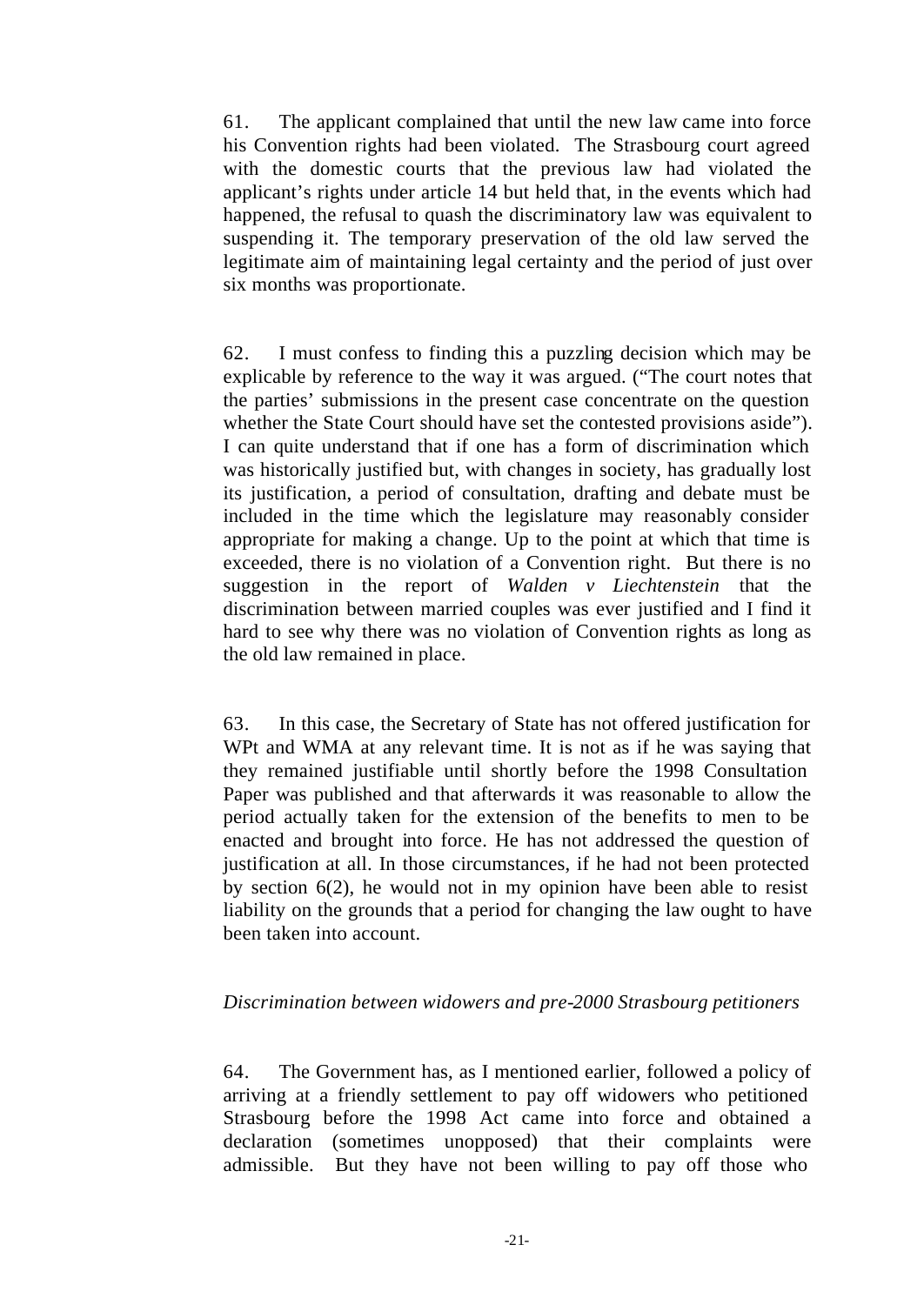petitioned after the Act came into force (defending the proceedings on the grounds that the applicants have not exhausted domestic remedies), still less those who have not petitioned at all. The widowers say that this is itself discrimination in according them fundamental rights and freedoms and therefore an infringement of article 14.

65. In my opinion, there is nothing in this complaint. The argument fails for a number of reasons. The first question is whether discrimination by reference to whether or not someone has started legal proceedings is covered by article 14 at all. In *R (S) v Chief Constable of the South Yorkshire Police* [2004] UKHL 39; [2004] 1 WLR 2196, 2213, paras 48-49, Lord Steyn (with the agreement on this point of all other members of the House) said that article 14 required discrimination to be by reference to some status analogous with those expressly mentioned, such as sex, race or colour. (See also *Kjeldsen, Busk Madsen and Pedersen v Denmark* (1976) 1 EHRR 711, 732-733, para 56.) Being a person who has started legal proceedings does not readily appear to qualify as a status.

66. Secondly, article 14 requires that the discrimination concern the "enjoyment of the rights and freedoms set forth in this Convention". Those rights must come within the ambit of one of the articles in Section 1 of the Convention, which is headed "Rights and Freedoms". But the right to compensation for infringement of a Convention right cannot be described as the enjoyment of that right. On the contrary, it is awarded because the applicant has not enjoyed the right in question. It arises, so far as it can be described as a right at all, from the Strasbourg court's power to award just satisfaction in article 41 in Section 2 of the Convention, which is headed "European Court of Human Rights".

67. Thirdly, there are clear grounds of objective justification for the Government distinguishing between applicants who petitioned before the 1998 Act came into force and the appellant widowers. The Government is entitled to have its domestic obligations under the 1998 Act clarified by this court before the Strasbourg court considers whether the domestic system, taken as a whole, complies with the Convention. As for the suggestion that the Government should pay petitioners who have not petitioned Strasbourg at all, it would require the Government to abandon the protection of section  $6(2)$  in domestic law, or the 6 month limitation period in article 35 of the Convention or both. I see no reason why the Government should do so.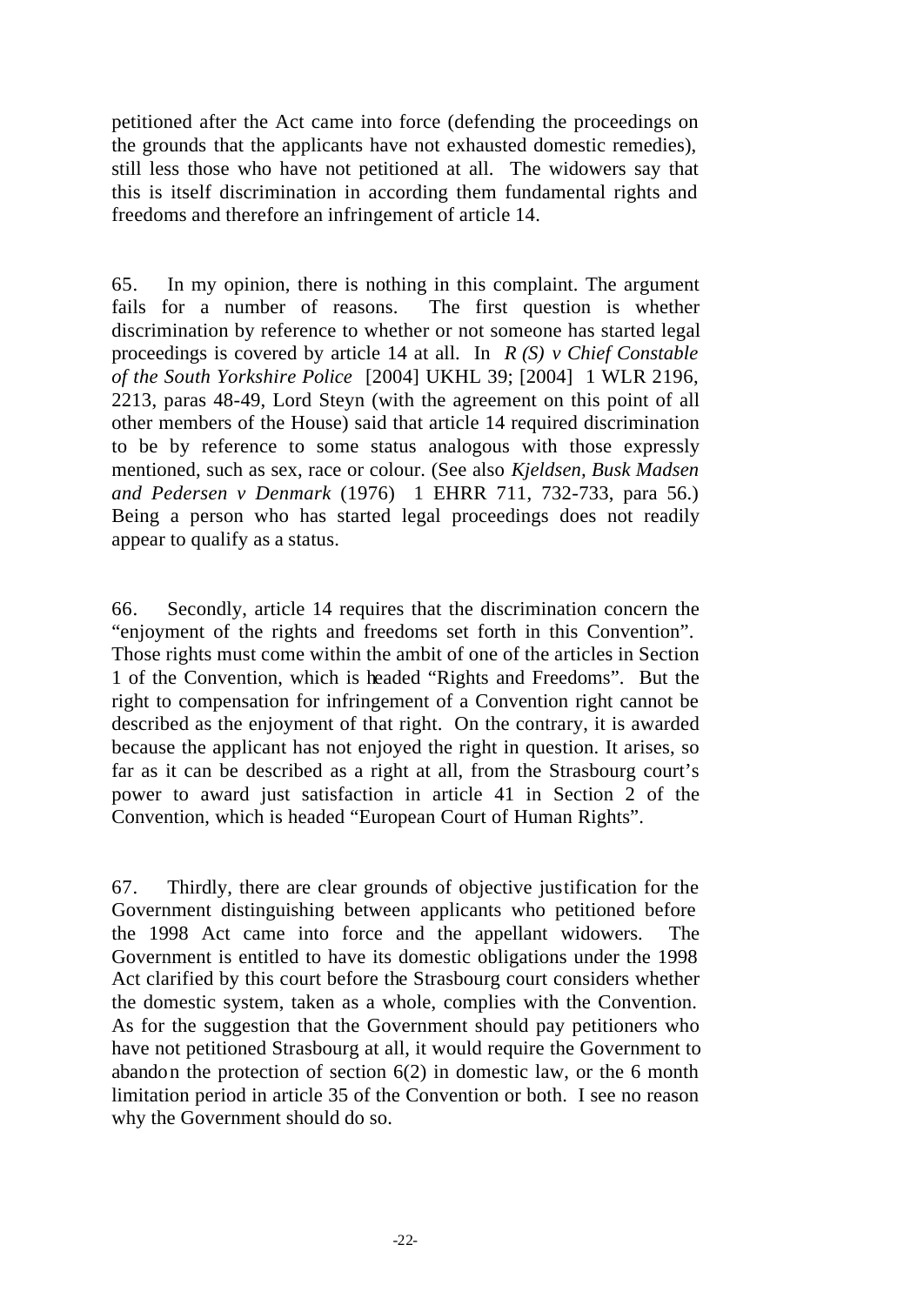#### *Disposal*

68. For these reasons I would allow the appeals of the Secretary of State and dismiss the appeals of the widowers.

#### **LORD HOPE OF CRAIGHEAD**

My Lords,

69. I have had the advantage of reading in draft the speech of my noble and learned friend Lord Hoffmann. I agree with it, and for the reasons which he has given I too would allow the appeals of the Secretary of State and dismiss the appeals of the widowers. I should like however to add some words of my own on the second important point in these appeals, which is whether the Secretary of State can rely on the exception which section 6(2)(b) of the Human Rights Act 1998 provides to the general rule in section 6(1) that it is unlawful for a public authority to act in a way which is incompatible with a Convention right.

70. Section 6(2) provides that subsection (1) does not apply to an act if:

- "(a) as the result of one or more provisions of primary legislation, the authority could not have acted differently; or
- (b) in the case of one or more provisions of, or made under, primary legislation which cannot be read or given effect in a way which is compatible with the Convention rights, the authority was acting so as to give effect to or enforce those provisions."

Paragraphs (a) and (b) both qualify the basic principle in section 6(1) that it is unlawful for a public authority to act in a way that is incompatible with the Convention rights. The purpose of these paragraphs is to prevent section 6(1) being used to undermine another of the Act's basic principles. This is that in the final analysis, if primary legislation cannot be interpreted in a way that is compatible with them, Parliamentary sovereignty takes precedence over the Convention rights.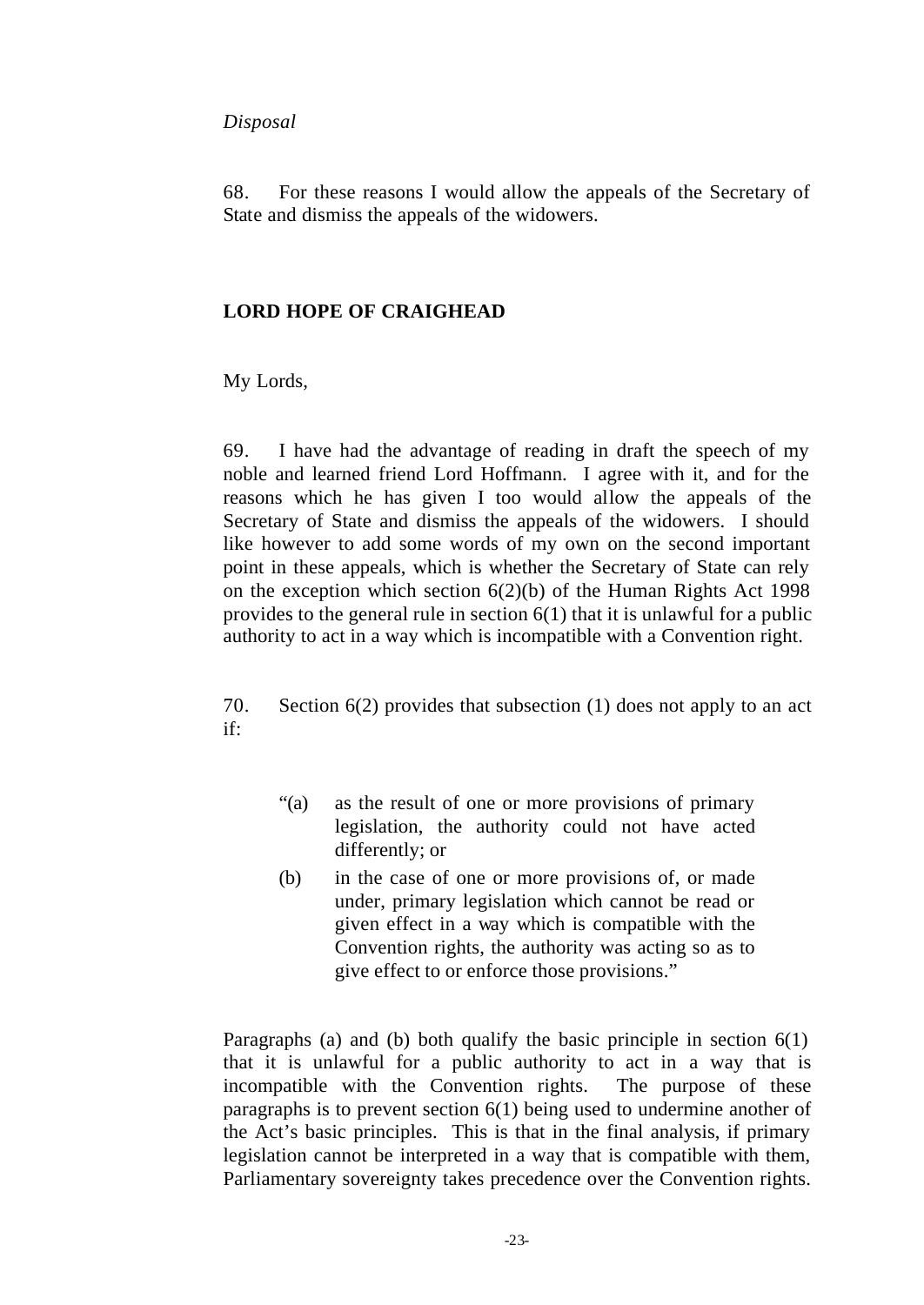As section  $3(2)(b)$  and (c) makes clear, the validity and continuing operation or enforcement of primary legislation, and of subordinate legislation too where the removal of the incompatibility is prevented by primary legislation, is unaffected by the Act if it cannot be read and given effect in a way which is compatible with the Convention rights: see also section  $4(6)(a)$ .

71. The situation to which paragraph (a) is addressed arises where the effect of the primary legislation is that the authority has no alternative but to do what the legislation tells it to do. The language of the paragraph tells us that this may be the result of one provision taken by itself, or that it may be the result of two or more provisions taken together. Where more than one provision is involved, they may be part of one enactment or they may be found in several different enactments. The key to its application lies in the fact that the effect of this legislation, wherever it is found, is that a duty is imposed on the authority. If the legislation imposes a duty to act, the authority is obliged to act in the manner which the legislation lays down even if the legislation requires it to act in a way which is incompatible with a Convention right. The authority has no discretion to do otherwise. As it is a duty which has been imposed on the authority by or as a result of primary legislation, Parliamentary sovereignty prevails over the Convention right. The defence is provided to prevent the legislation from being rendered unenforceable.

72. The situation to which paragraph (b) is addressed on the other hand arises where the authority has a discretion, which it has the power to exercise or not to exercise as it chooses, to give effect to or enforce provisions of or made under primary legislation which cannot be read or given effect to in a way which is compatible with the Convention rights. The source of that discretion may be in a single statutory provision which confers a power on the authority which it may or may not choose to exercise. That was the situation *R (Alconbury Developments Ltd) v Secretary of State for the Environment, Transport and the Regions* [2001] 2 All ER 929, where the Secretary of State's discretion under section 77 of the Town and Country Planning Act 1999 as to whether the planning application should be called in was under consideration and the question was whether he could ever exercise that discretion in a way which was compatible with the Convention right. It was also the situation in *R v Kansal (No 2)* [2001] UKHL 62; [2002] 2 AC 69, where the prosecutor, by leading and relying at the trial on compulsory questioning evidence under section 433 of the Insolvency Act 1986 which provided that statements made by a person in response to a requirement imposed by the Act or rules made under it may be used in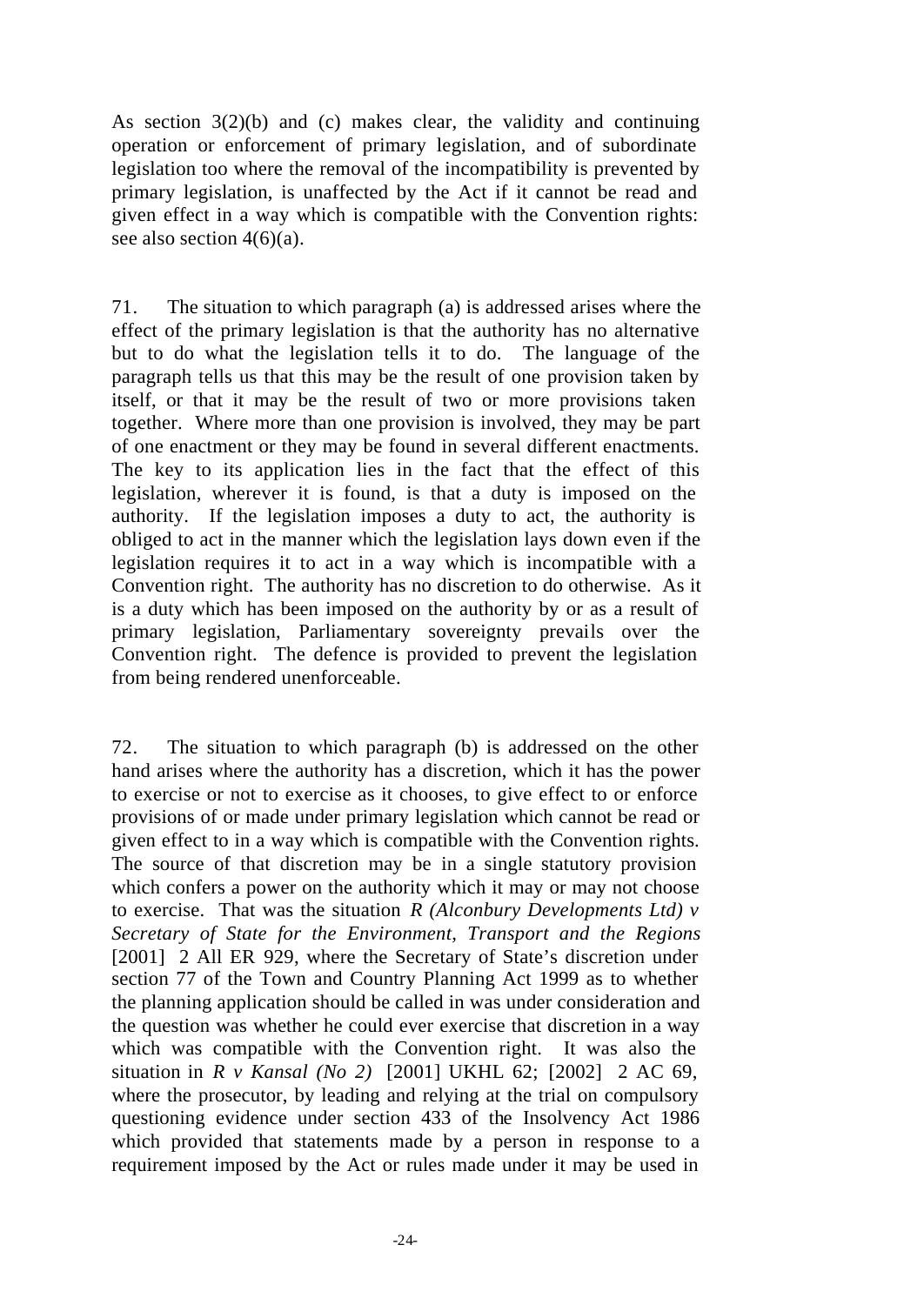evidence in proceedings against him, was acting so as to give effect to that section; see also *Aston Cantlow and Wilmcote with Billesley Parochial Church Council v Wallbank* [2004] 1 AC 546, where there was a statutory power which in its discretion the council was entitled to exercise. But the source of the discretion that is given to the authority may also be found in several statutory provisions which taken together have that effect. Or, as there is nothing in the language of the paragraph to indicate the contrary, it may be found in the common law.

73. The important point to notice about paragraph (b) is that the source of the discretion does not matter. What matters is (a) that the provisions in regard to which the authority has this discretion cannot be read or given effect compatibly with the Convention rights and (b) that the authority has decided to exercise or not to exercise its discretion, whatever its source, so as to give effect to those provisions or to enforce them. If it does this, this paragraph affords it a defence to a claim under section 7(1) that by acting or failing to act in this way it has acted unlawfully. In this way it enables the primary legislation to remain effective in the way Parliament intended. If the defence was not there the authority would have no alternative but to exercise its discretion in a way that was compatible with the Convention rights. The power would become a duty to act compatibly with the Convention, even if to do so was plainly in conflict with the intention of Parliament.

74. Moses J held that section 6(2)(b) of the 1998 Act provided the Secretary of State with a defence to the allegation that he had acted unlawfully by declining to make the payments to widowers. He reached the same conclusion in *R (Wilkinson) v Inland Revenue Commissioners* [2002] EWHC 182 (Admin); [2002] STC 347, 359, paras 45-49, as to whether the defence was available to the commissioners who had declined to give a bereavement allowance to widowers which was equivalent to that which they were required to give to widows by section 262 of the Income and Corporation Taxes Act 1988. He noted that the common law power to make extra-statutory allowances, if exercised, would lead to compatibility but refraining from exercising the power would lead to incompatibility. The effect of the argument that the commissioners were not entitled to rely on section  $6(2)(b)$  was to convert the power to give an extra-statutory allowance into a duty to do so. That would destroy the power altogether. It would replace it with an obligation to make widowers the same allowance as widows, as this would be the only way that the commissioners could act, as section 6(1) requires, in a way which was compatible with the widowers' Convention right.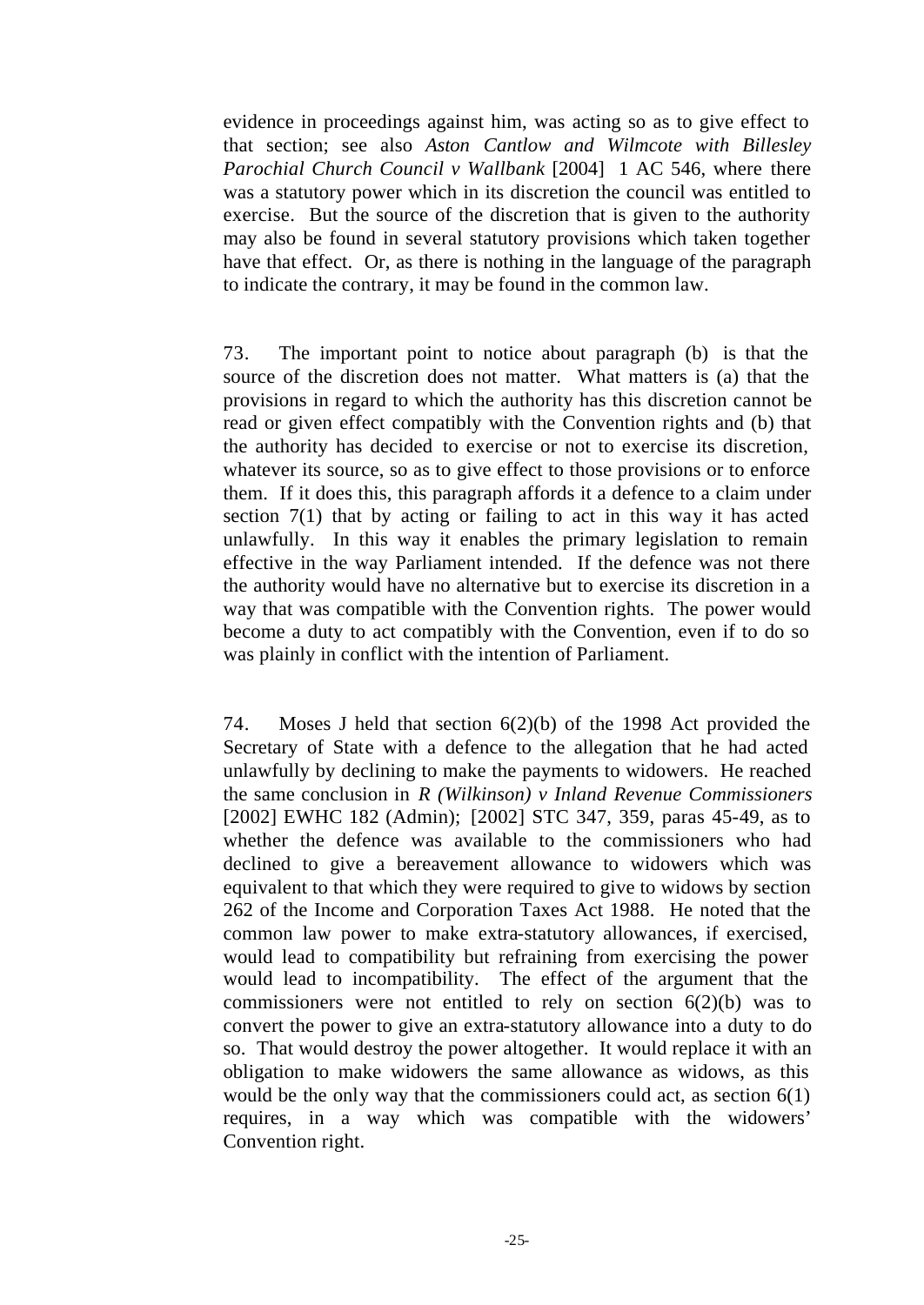75. The Court of Appeal in the present case said that the decision of Moses J on this point was in error, but I think with respect that his decision was the right one in both cases. In the view of the Court of Appeal the 1992 and 1999 Acts expressly required the Secretary of State to pay benefits to widows in accordance with their terms. He did not need to rely on any common law power to make payments to widowers to do what the statutes told him to do, which was to make payment to widows. So a decision not to exercise the common law power could not be said to be necessary in order to give effect to the statutes. Accordingly the defence under section 6(2)(b) was not available: [2003] 1 WLR 2623, 2667, para 119. But section 6(2)(b) does not seek to address cases where the exercise of the power is necessary. That situation is covered by section  $6(2)(a)$ . The fact that the exercise of the power is not necessary does not take it outside the ambit of section  $6(2)(b)$ .

76. In *R (Wilkinson) v Inland Revenue Commissioners* [2003] EWCA Civ 814; [2003] 1 WLR 2683, 2698, para 53, where the power was one which was given to the commissioners by statute, the Court of Appeal said that if circumstances were to arise in which it was necessary to exercise that power in order to avoid a breach of Convention rights they could see no basis upon which they could rely upon section  $6(2)(b)$  to justify a refusal to exercise the power. In my opinion this reasoning, which treats the power as a duty to act compatibly with the Convention rights, fails to give effect to the true purpose and function of this paragraph. It overlooks the principle which lies at the heart of the scheme of the Act that the Convention rights must in the end, if it is not possible under section 3(1) to interpret legislation in a way which is compatible with them, give way to the sovereignty of Parliament.

77. Mr Goudie QC for Mr Hooper, whose argument on this point Mr Cox QC adopted on behalf the other widowers, said that the Secretary of State's defence under section 6(2)(b) must fail for one or other of two reasons. He presented them as alternatives. On the one hand, he said, the Secretary of State could not bring himself within the opening words of section 6(2)(b). This was because the 1992 and 1999 Acts could be given effect in a way that was compatible with the widowers' Convention rights by making payments to them as well as to widows. By doing this the Secretary of State would be performing his statutory duty under the 1992 and 1999 Acts to make payments to the widows, and he would be performing his duty under section 6(1) of the 1998 Act by exercising his common law powers so as to avoid breaches of the widowers' Convention rights. On the other hand the Secretary of State could not bring himself within the closing words of section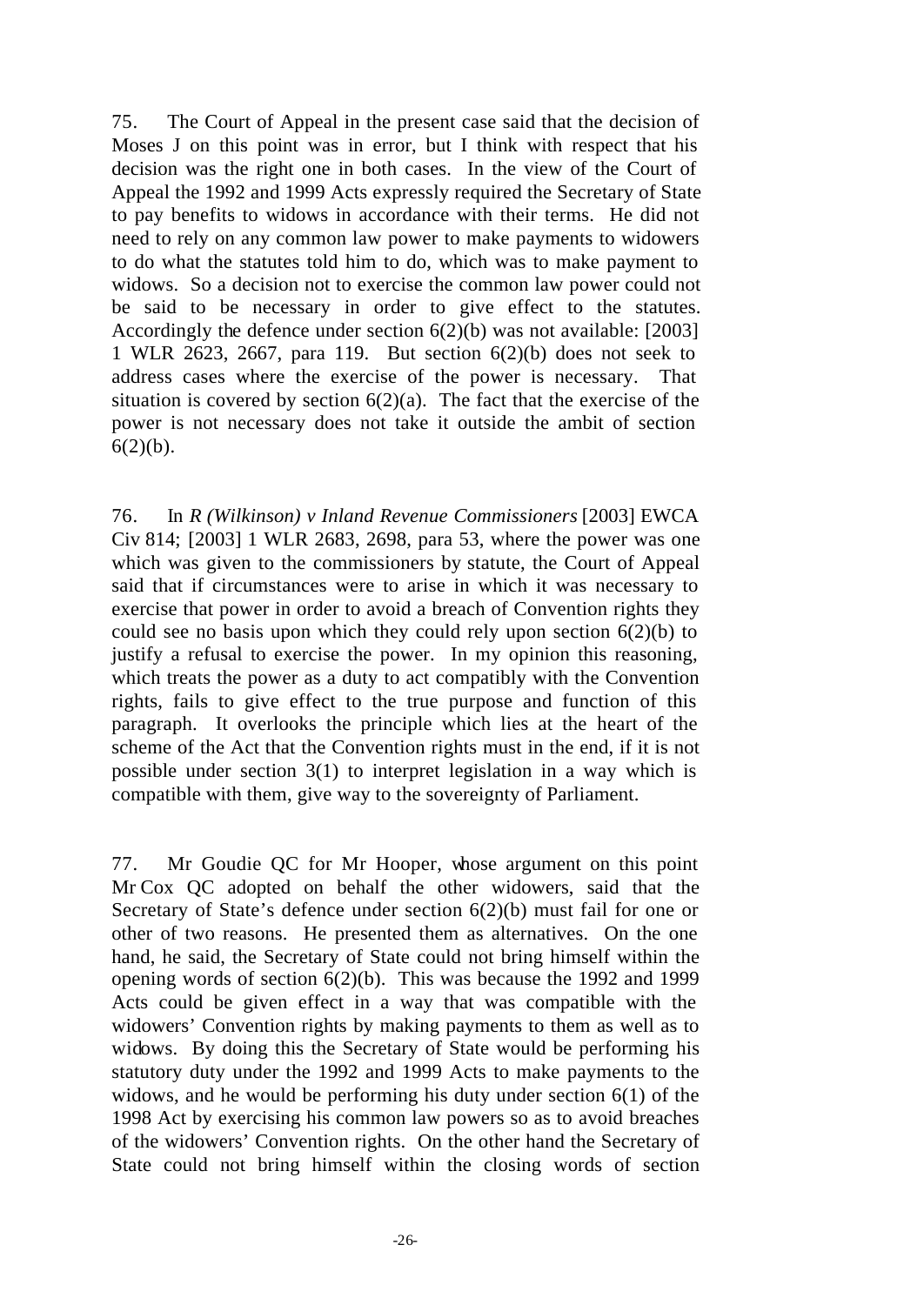$6(2)(b)$ . It would have provided him with a defence if he had been acting so as to give effect to or enforce the primary legislation. But his failure to exercise his common law powers had nothing to do with giving effect to the statutory scheme which had been laid down by the 1992 and 1999 Acts.

78. In my opinion this approach to the construction of section  $6(2)(b)$ too is in conflict with the way in which the basic scheme of the Act gives primacy to Parliamentary sovereignty over the Convention rights. According to Mr Goudie's first alternative argument, where a statutory scheme operated by the Secretary of State contains a feature which is incompatible with Convention rights which cannot be cured by means of the interpretative obligation in section  $3(1)$  of the 1998 Act, section  $6(1)$ requires him to exercise his common law power to make good that defect. The effect is to convert the Secretary of State's power into a duty. It becomes a duty to make extra-statutory payments out of public funds which, in unambiguously clear terms, Parliament has decided he should not make. And the argument that the defence in section  $6(2)(b)$ is available only where a decision whether or not to exercise a statutory power is in issue ignores the width given to the expression "public authority" by section 6(3), which does not limit its application to bodies which are creatures of statute and have no powers which they may exercise other than statutory ones.

79. In my opinion therefore the Secretary of State is entitled to rely on section  $6(2)(b)$ , and it follows that his act in not exercising his common law power by making payment to widowers was not unlawful. The route which provides him with this defence is a simple one. The starting point is the widowers' claim under section  $7(1)$  that his refusal to make the payments to them which the statutes required him to pay to widows was made unlawful by section 6(1) of the 1998 Act because he was acting in a way which was incompatible with their Convention right. Section 3(1) of the Act provides that, so far as it is possible to do so, the relevant provisions of the 1992 and 1999 Acts must be read and given effect to in a way that is compatible with Convention rights. It is now common ground that that it is impossible to read the references in the female gender in these sections as including the masculine. So, to adopt the language of the opening words of section  $6(2)(b)$ , these are provisions of primary legislation which cannot be read or given effect to in a way that is compatible with the Convention rights.

80. Mr Goudie's argument that the Secretary of State cannot bring himself within these opening words fails at this point. Section 3(1) and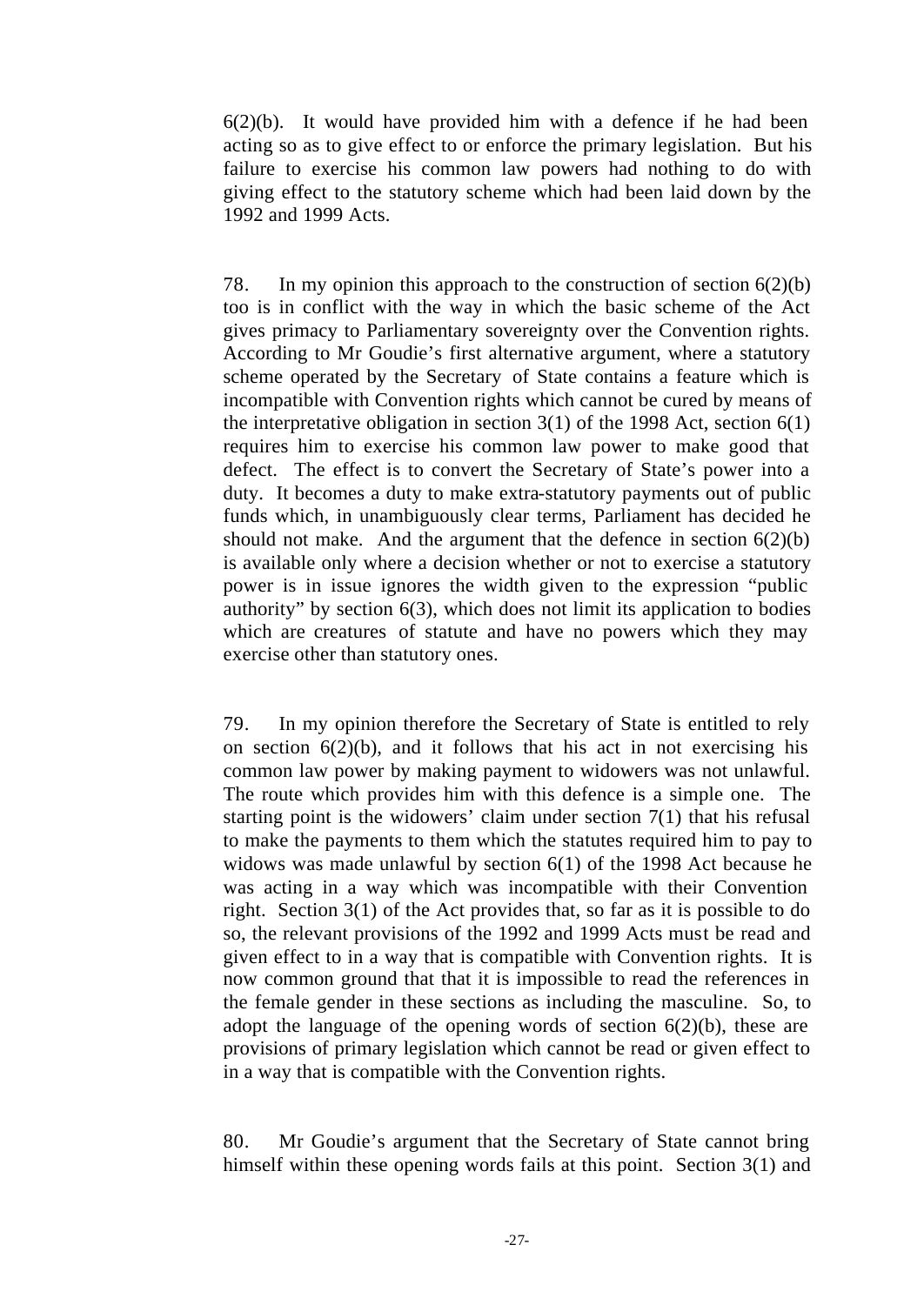section  $6(2)(b)$  are different sides of the same coin. If the effect of applying section 3(1) is that the provisions of the primary legislation can be read and given effect in a way which is compatible with the Convention rights, it is the duty of the public authority to act compatibly with them. Otherwise it will be acting in a way that is made unlawful by section 6(1). But if the provisions cannot be read and given effect in that way the defence which section  $6(2)(b)$  provides is available. In this way, as in others, the Act preserves the sovereignty of Parliament. A public authority is not obliged, in the performance of its duty under section 6(1) not to act in a way that is incompatible with Convention rights, to read and give effect to primary legislation in a way that conflicts with the intention of Parliament.

81. The Secretary of State had to consider whether the 1998 Act allowed him to decline to exercise his common law powers to make the payments to the widowers which they asked him to make to match those which he was under a duty to make to widows under the provisions of the 1992 and 1999 Acts. An act, for the purposes of section  $6(1)$ , includes a failure to act: section 6(6). So the question is whether he was giving effect to those provisions by failing to exercise the power which the common law gave him to make equivalent payments to widowers. As it is now common ground that those provisions can only be read and given effect by confining the payments to widows and not extending them to widowers, the answer to this question is self-evident. A common law power to make payments for which the statutes do not provide is only a power. By declining to exercise it, the Secretary of State was simply doing what the 1992 and 1999 Acts told him to do. He was giving effect to their provisions, as they obliged him to make payments to widows only and not to both widows and widowers.

82. It is important to note that it makes no difference that the power which the Secretary of State was declining to exercise was a common law power and not one given to him by statute. Unlike section  $6(2)(a)$ , which disapplies section 6(1) where as a result of one or more provisions of primary legislation the public authority could not have acted differently, section 6(2)(b) says nothing about the origin of the act, or the failure to act, which gives effect to or enforces the provisions of primary legislation which cannot be read or given effect in a way which is compatible with Convention rights. Where, as in *R v Kansal (No 2)* [2002] 2 AC 69, the public authority is doing what the statute authorises him to do the origin of its act will be found in the statute. But that cannot always be said to be so, especially where the power enables the authority to refrain from acting in a way that would be compatible with the Convention rights. The failure which in proceedings under section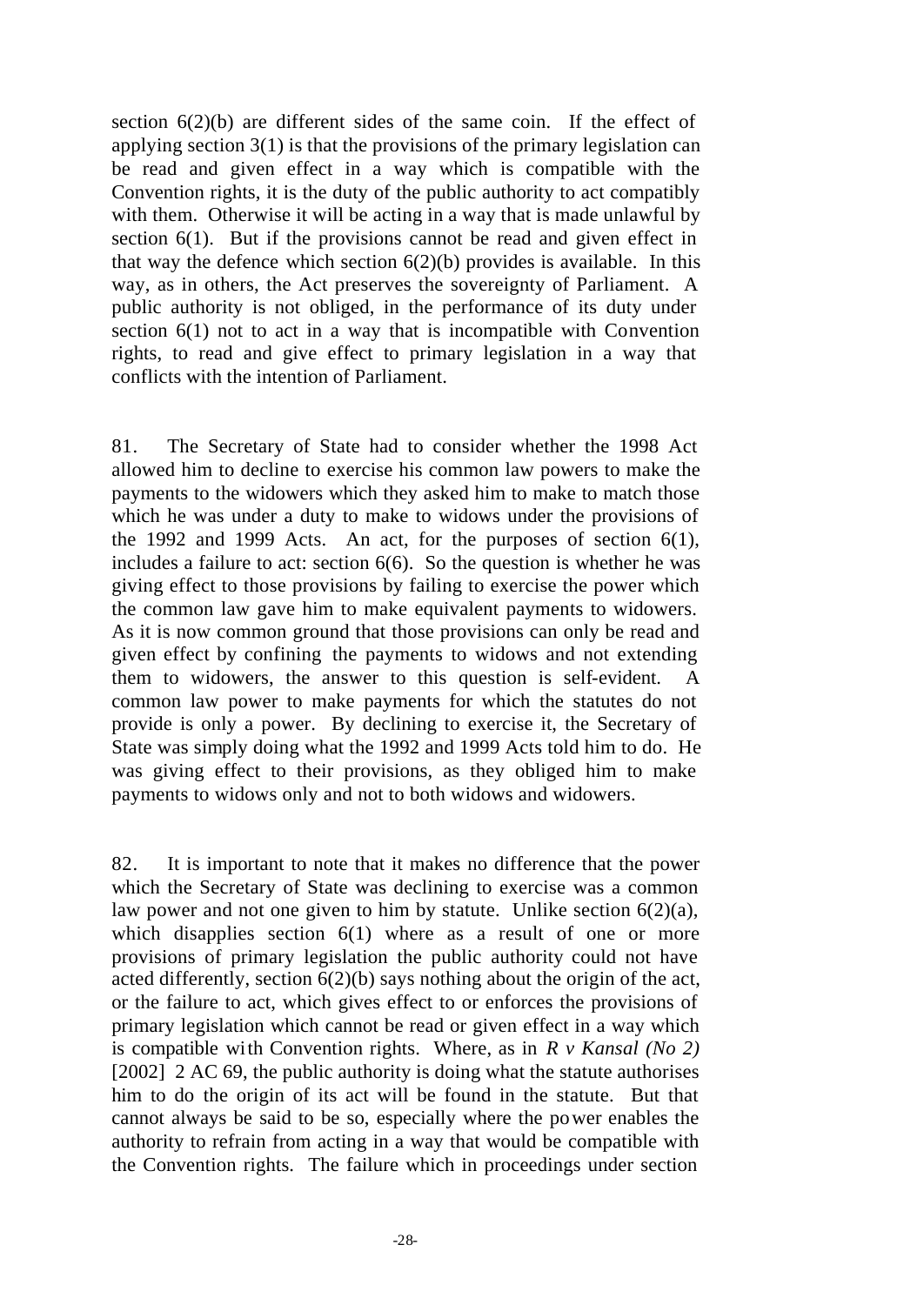7(1) a person alleges to amount to an act which is made unlawful by section 6(1) may consist simply of a refusal to give effect to the statute in a way which is compatible with a Convention right because it cannot be read as giving power to do so to the authority. But it may also, as in this case, consist of a refusal to exercise a power which has its origins elsewhere because to exercise it in a way that was compatible with the Convention would conflict with the intention of Parliament.

83. The expression "public authority" is not fully defined anywhere in the 1998 Act. What the Act does instead is to address itself to some particular issues by saying what the expression includes and does not include: see section 6(3). Many bodies which are obviously public authorities will be entirely creatures of statute. But bodies which are included in the definition of "public authority" for the purposes of this Act because certain of their functions are functions of a public nature are not so limited. It is the nature of their functions, not the nature of the body that performs them, that is determinative in their case. The scope of the defence which section  $6(2)(b)$  provides would be impeded if it was available only where the failure to act could be linked to a power which was given to the authority by statute because the definition of "public authority" is not limited in that way. It includes bodies which, because they are not creatures of statute, are largely if not entirely dependent upon the common law when taking decisions as to what they can and cannot do. There is no indication in section  $6(2)(b)$  or elsewhere that public authorities whose powers are not derived from statute or whose powers are derived in part from the common law are in a less favourable position for the purposes of the defence which it provides than those which are entirely the creatures of statute. The primacy that is given to the sovereignty of Parliament requires that they be treated in the same way, irrespective of the source of the power.

#### **LORD SCOTT OF FOSCOTE**

My Lords,

84. The main issue in these appeals, shortly stated, is whether the Secretary of State acted unlawfully in declining to pay to the four claimants, each a widower, sums of money equivalent to the benefits that, if they had been widows, they would have been entitled to be paid pursuant to sections 36 to 38 of the Social Security Contributions and Benefits Act 1992. I have had the advantage of reading in draft the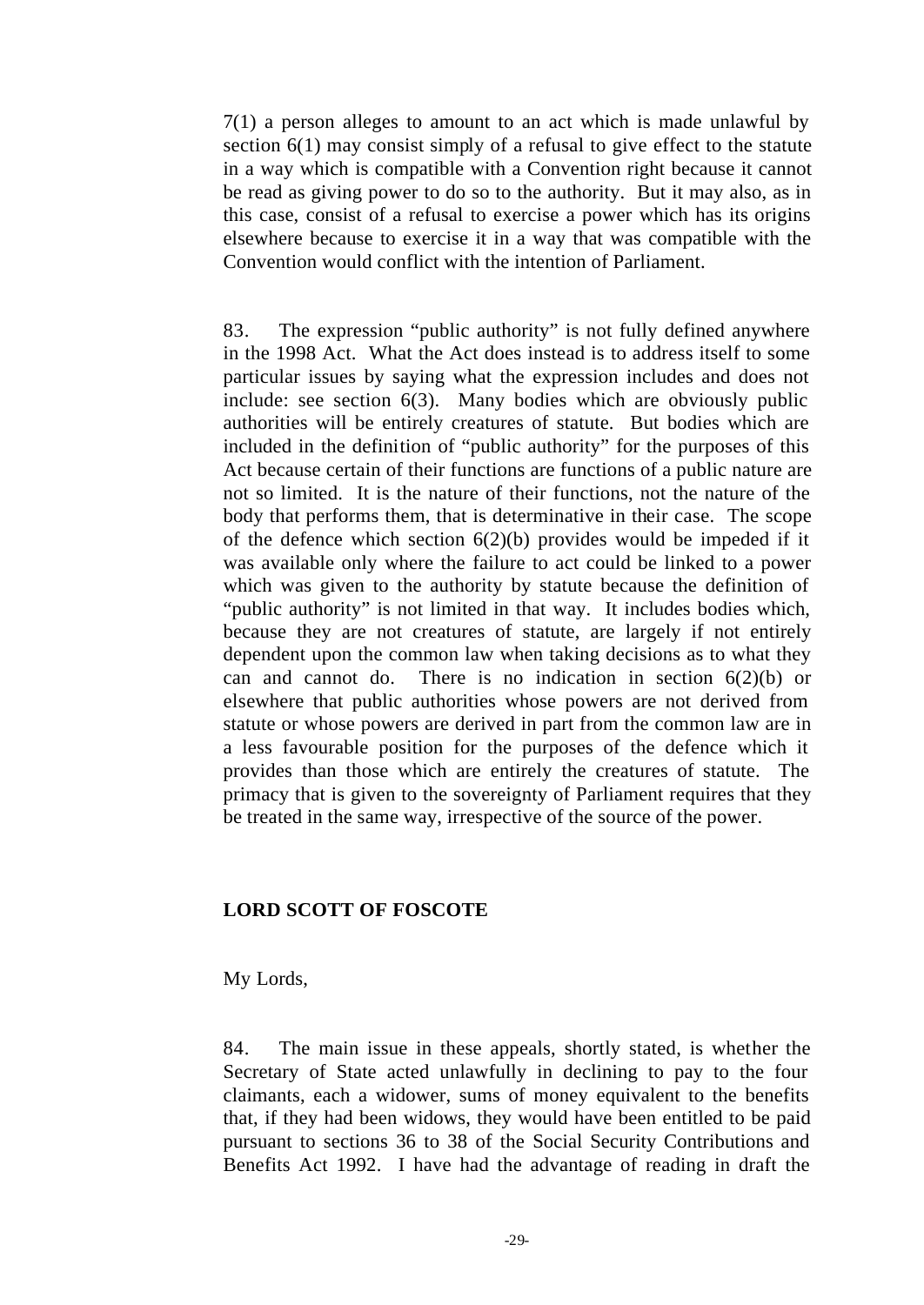opinions prepared by my noble and learned friends Lord Hoffmann, Lord Hope of Craighead and Lord Brown of Eaton-under-Heywood and respectfully agree with their conclusion that the Secretary of State did not act unlawfully in declining to make these payments. I agree, therefore, that the appeals of the Secretary of State should be allowed and the appeals of the widowers dismissed. There are, however, some differences between my noble and learned friends as to the application of section 6(2)(a) and (b) of the Human Rights Acts 1998 to these cases. So I want to express in my own words my opinion on that part of reasoning. I want also to question the assumption that the discrimination complained of by the widowers engages their rights under the Convention.

85. The case of each of the widowers is based on the unchallengeable fact that sections 36,37 and 38 of the 1992 Act discriminated between widows and widowers in favour of the former. Statutory benefits, namely, widow's payment (section 36), widowed mother's allowance (section 37) and widow's pension (section 38), could be claimed as of right by widows, provided certain specified statutory conditions were met, but could not be claimed in any circumstances by widowers. The claimants say that this discrimination was in breach of article 14 of the Convention. Section 6(1) of the 1998 Act says that it is unlawful for a public authority to act in a way which is incompatible with a Convention right and section 6(6) says that an "act" includes a failure to act. So, the argument goes, the Secretary of State's refusal to pay them sums equivalent to the benefits to which they would have been entitled had they been widows was unlawful. They claim an appropriate remedy (see section 8 of the 1998 Act).

86. The claimants do not now dispute that the language of the 1992 Act excludes them from claiming a statutory right to the payments they seek. They accept that the relevant sections of the 1992 Act cannot "be read and given effect in a way which is compatible with" article 14 (see section 3(1) of the 1998 Act). But they point out that the Secretary of State has a common law power (subject to parliamentary authority under the annual Appropriation Acts) to make payments out of public funds where he thinks it desirable and appropriate to do so and that he has in fact made extra-statutory payments to widowers who had instituted proceedings before the Strasbourg court. He has done so in order to settle their claims before that court for redress for wrongful discrimination. The widowers now before the House say that the Secretary of State's failure to make similar payments to them is not only an unlawful discriminatory failure to place them in the same position as the widows who can claim benefits under the 1992 Act but, in addition,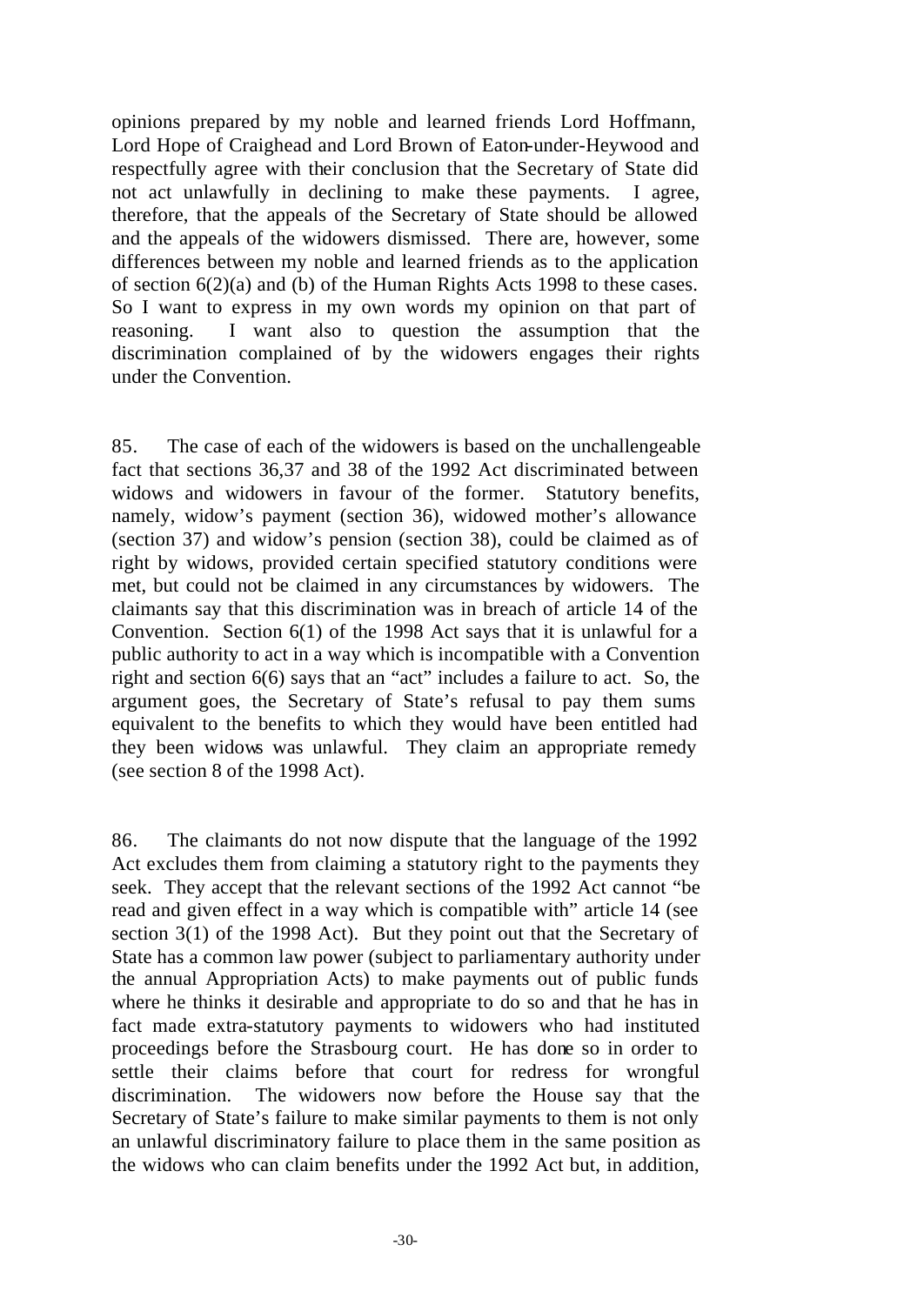constitutes an unlawful discrimination as between them and the Strasbourg claimants to whom the ex-gratia payments have been made.

#### *Is a Convention right engaged?*

87. The widowers' claims raise a number of issues. But underlying all these issues is the proposition that the payment of statutory benefits to widows but not widowers, or the payment of extra-statutory benefits to Strasbourg claimant widowers but not to widowers who have not taken their complaints to Strasbourg, engages a Convention right of the widowers. This is not a proposition that has been subjected to any critical examination before your Lordships but it is not in my opinion self-evident and warrants a little examination.

88. Article 14 of the Convention says that:

"The enjoyment of the rights and freedoms set forth in this Convention shall be secured without discrimination on any ground such as sex, race, colour … etc".

This is not a free-standing prohibition against discrimination. It bars signatory states from being discriminatory in the way in which they guarantee the substantive rights set out in the Convention (see *Clayton & Tomlinson's The Law of Human Rights,* vol 1 para 17.79). Contrast the corresponding article in the Charter of Fundamental Rights of the European Union, "proclaimed" at the Nice European Council in December 2000 and now incorporated in the Treaty establishing a Constitution for Europe signed on 29 October 2004:

"1. Any discrimination based on any ground such as sex, race, colour, ethnic or social origin …. [etc] … shall be prohibited" (article 21 of the Charter: article II-81 of the Treaty)

This article expresses a free-standing anti-discrimination prohibition. article 14 does not. Strasbourg jurisprudence, predating the enactment of the 1998 Act, has interpreted article 14 as requiring a complainant of discrimination to show that the complaint falls within the "ambit" of some substantive Convention right (see *Rasmussen v Denmark* (1984) 7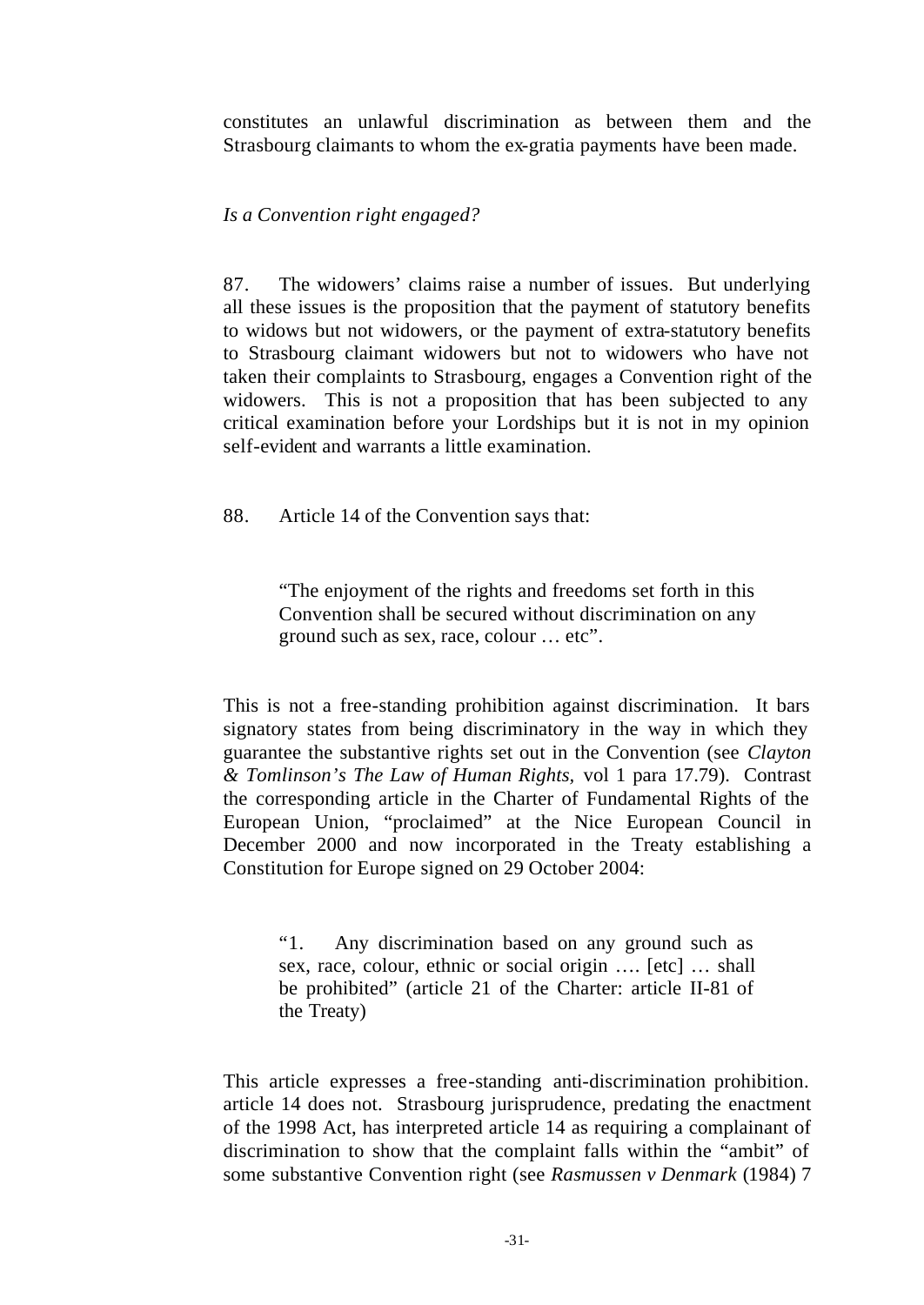EHRR 371). It is not necessary to show that the substantive Convention right has actually been breached. And in *Willis v United Kingdom* (2002) 35 EHRR 547) the Strasbourg court held that discrimination in favour of widows and against widowers in the payment to the former but not to the latter of the social security benefits with which these cases now before the House are concerned constituted a breach of article 14 taken in conjunction with article 1 of Protocol No 1. The court did not consider it necessary to express a view as to whether the discrimination was also a breach of article 14 taken in conjunction with article 8.

89. My Lords, I have remarked already that the question whether the discriminatory character of the statutory scheme for payment of benefits to widows but not to widowers engaged any Convention right was not addressed by counsel. So no final conclusion on the question can be expressed by your Lordships. But I want to take this opportunity of making clear my misgivings about the assumption that the answer to the question must be affirmative. The Strasbourg's court's conclusion in *Willis* that Convention rights were engaged by the statutory discrimination because the benefits were "… a sufficiently pecuniary right to fall within the ambit of article 1 of Protocol No 1" (see para 36) seems to me, if I may respectfully say so, to overlook that the statutory scheme deprives widowers of nothing. It no more deprives widowers of a "possession" than it deprives a widow who does not make her application in time or whose deceased husband had not paid the requisite contributions of a "possession". As to article 8, it would be necessary, I think, if the widowers complaints were to be held to be within the "ambit" of article 8, to categorise the payment of the statutory benefits to widows as being a means whereby the United Kingdom demonstrates its respect for family life (c/f *Petrovic v Austria* (1998) 33 EHRR 307, para 29) and to categorise the failure to make equivalent payments to widowers as indicating a lack of due respect for the widowers' family life. My initial reaction to such a submission if it were made would be, I confess, sceptical. The principle that article 14 discrimination will be in breach of a Convention right if it is within "the ambit" of a substantive Convention right ought, in my view, to be confined within the requirements of the principle of certainty. The Strasbourg's court's decision in *Willis* 35 EHRR 547 seems to me difficult to reconcile with that principle. Article 14 cannot be transformed by the jurisprudence of the Strasbourg court into a simple prohibition, along the lines of its Charter counterpart, against any discriminatory treatment. That would be an alteration, or extension, for Parliament, not the Strasbourg court, to make.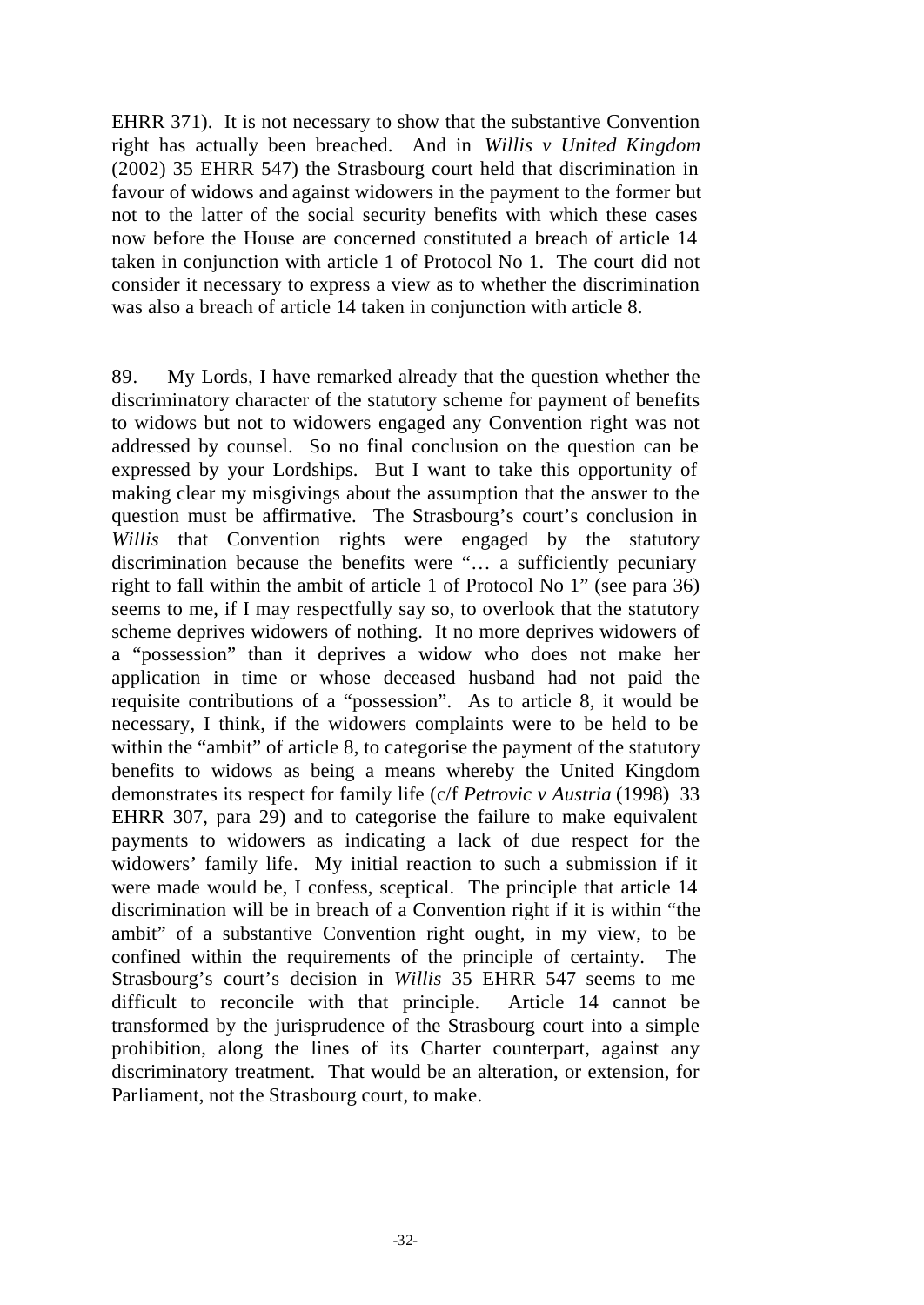90. However, on the footing, accepted by the Secretary of State before your Lordships and in the Court of Appeal, that the discrimination complained of is within the ambit of either article 1 of Protocol No 1 or article 8, I must address the section 6(2) issue.

#### *What is the effect of section 6(2) (a) and (b) of the 1998 Act?*

91. Section 6(2) mitigates the effect of section 6(1). Subsection (1) says that it is unlawful for a public authority to act in a way which is incompatible with a Convention right. But subsection (2) disapplies subsection (1) in respect of any case which falls within paragraph (a) or paragraph (b) of subsection (2) ie if the case falls within paragraph (a) or paragraph (b) it is not unlawful for the Secretary of State to act in a way incompatible with a Convention right.

92. As my noble and learned friends have pointed out, subsection (2) is intended to preserve the supremacy of Parliament. A sovereign Parliament has power to legislate in a manner incompatible with Convention rights if it chooses to do so. If Parliament does do so, the legislation is effective and must take effect accordingly. There are not, under English domestic law, any fundamental constitutional rights that are immune from legislative change. So paragraph (a) says that if as a result of a provision of primary legislation the Secretary of State could not have acted differently, it is not unlawful for him to act in a way incompatible with a Convention right.

93. It follows, in my opinion, from paragraph (a) that the act of the Secretary of State in authorising payment of the section 36, section 37 and section 38 statutory benefits to widows who satisfy the requisite statutory conditions and in refusing to authorise payment of those benefits to widowers, or for that matter to widows who do not satisfy the statutory conditions, cannot be categorised as a section 6(1) unlawful act. The act is discriminatory but it is not unlawful. The widowers, and the widows who do not satisfy the statutory conditions, are not entitled to the statutory benefits. So the Secretary of State cannot authorise the payment to them of the statutory benefits.

94. For my part I regard the conclusion expressed in the previous paragraph as determinative of these appeals. But reliance is placed by the widowers not on the failure of the Secretary of State to authorise payment to them of the statutory benefits – they recognise that they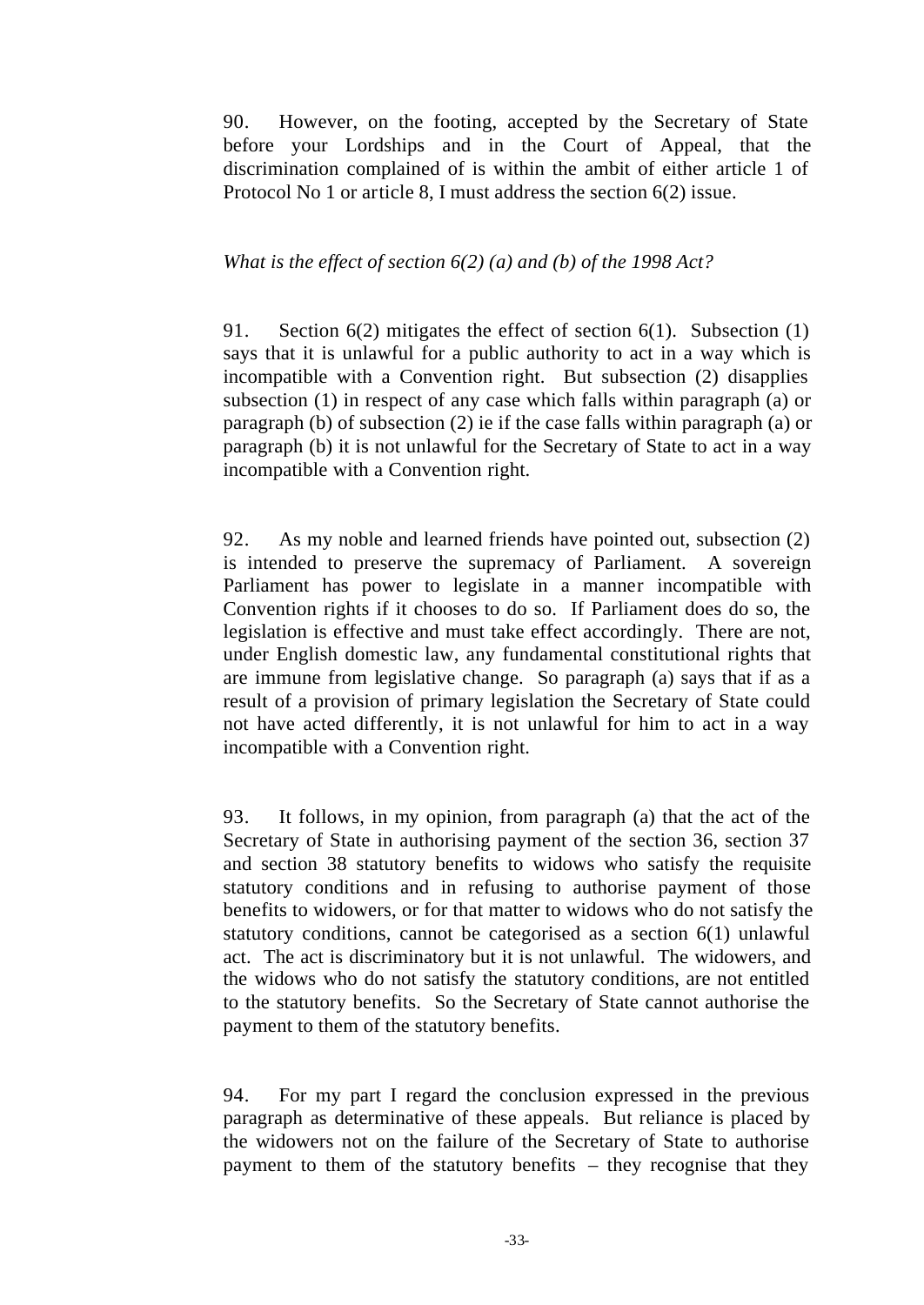cannot bring themselves within the statutory language – but on his failure to exercise his common law power to make them extra-statutory payments corresponding in amount to the statutory benefits. My noble and learned friends Lord Hoffmann and Lord Hope of Craighead have expressed the conclusion that this way of putting the widowers' case is met by paragraph (b) of subsection (2) – the Secretary of State, in declining to exercise his extra-statutory common law power, "was acting so as to give effect to or enforce" the relevant provisions of the 1992 Act. My noble and learned friend Lord Brown of Eaton-under-Heywood, however, has expressed some doubts about the applicability of section 6(2)(b) to an exercise by the Secretary of State of his common law power (see paras 112 and 113 of Lord Brown's opinion). But, nonetheless, my noble and learned friend rejects the widowers' reliance on the common law power. He does so on the ground that an exercise of the common law power so as to subvert the intentions of Parliament as expressed in the 1992 Act would be an abuse of that power (see paras 119 and 120) and expresses a preference for paragraph (a) rather than paragraph (b) as the torpedo that sinks the widowers' reliance on the Secretary of State's refusal to exercise the common law power.

95. I, too, if forced to a choice, would prefer the paragraph (a) to the paragraph (b) route; but I regard the difference between them, when applied to a case such as the present, as immaterial. Whether one is looking at paragraph (a) or paragraph (b), it is the provisions of sections 36, 37 and 38 of the 1992 Act that make it inappropriate for the Secretary of State to create, via his common law power, a scheme entitling widowers to the same benefits as those which the parliamentary enactment has confined to widows and withheld from them.

96. In any event, however, I would reject the widowers' claims for a reason that has nothing to do with section 6(2). The widowers' claims are article 14 discrimination claims. They cannot claim to be entitled to statutory benefits. The statutory language bars them. So they claim that the Secretary of State should have exercised his common law power in their favour. But where is the discrimination? Leaving aside for the moment the payments made to the Strasbourg claimants, to which I must return, what discrimination has the Secretary of State perpetrated in failing to make extra-statutory payments to these widowers? Who are the comparators? The widows are not apt comparators for they are the statutory beneficiaries under a statutory scheme that does not include widowers (section  $6(2)(a)$ ). The fact of the matter is that, bar the Strasbourg claimants, the Secretary of State has not made comparable extra-statutory payments to anyone. His failure to make extra-statutory payment to these widowers cannot, therefore, be categorised as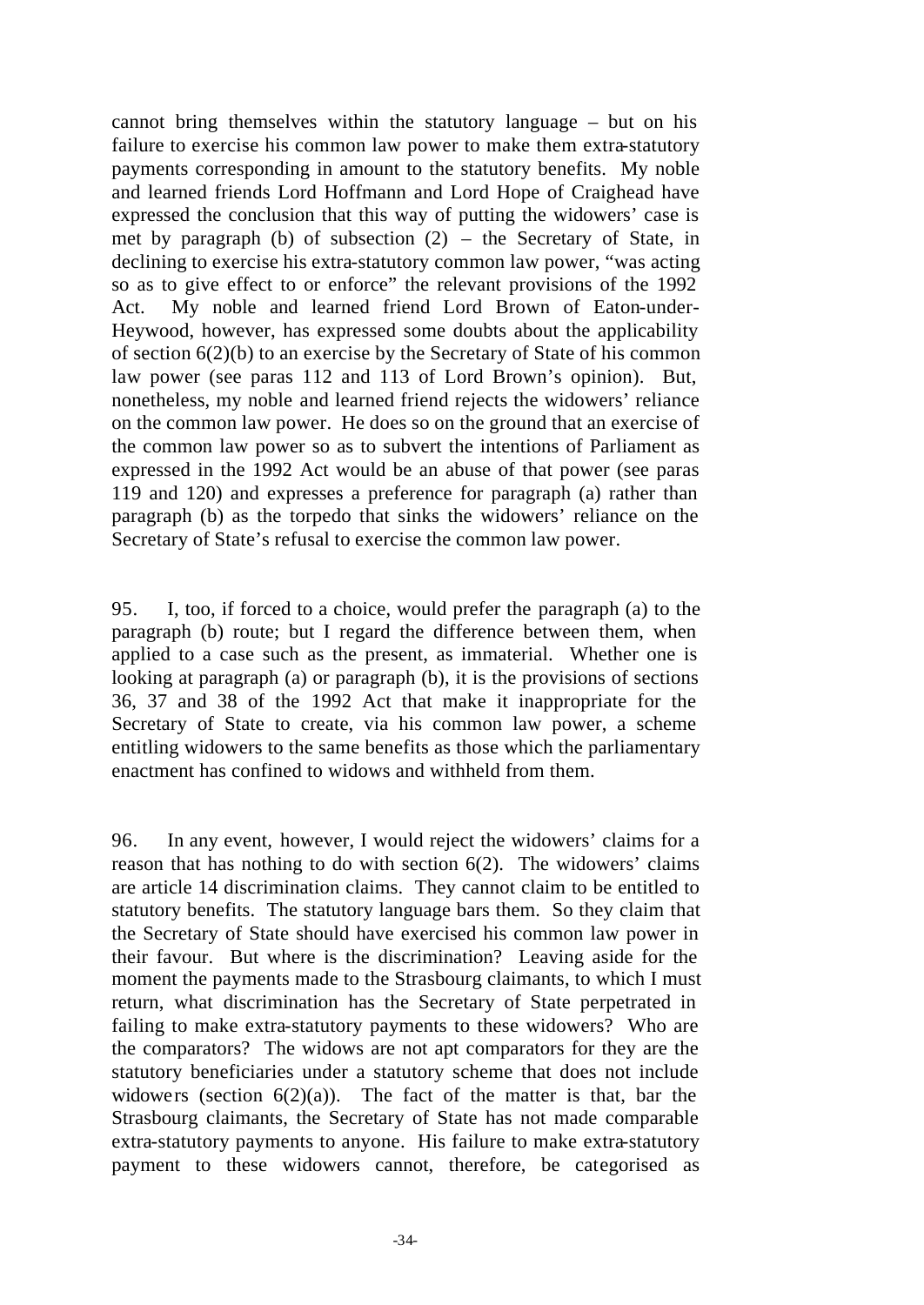discriminatory. It is, of course, true that he has declined to exercise a power available to him to place the widowers in possession of sums of money comparable to the statutory benefits of widows. But I would, for my part, reject the proposition that a failure to make an extra-statutory payment to match the benefits to which widows are entitled under a discriminatory statutory scheme is itself an act of discrimination. If that were not so it would be an act of discrimination to decline to make extra-statutory payments to widows who had not claimed in time, or to widows whose husbands had not paid the requisite contributions. The widowers' concentration on the common law power that enables the Secretary of State to make extra-statutory payments to all sorts of people in all sorts of circumstances must not be allowed to divert attention from the only discriminatory feature in this case, namely, the statutory scheme itself. I would reject the widowers' claims on the ground that the Secretary of State's failure to make the extra-statutory payments was not discriminatory as between widows and widowers. The widows, as statutory beneficiaries under the statutory scheme, were not apt comparators.

97. Finally I come to the widowers' argument based on the extrastatutory ex-gratia payments made to the Strasbourg claimants. The Secretary of State's refusal to make comparable payments to widowers who had not instituted proceedings in Strasbourg was, I would accept, discriminatory as between them and the Strasbourg claimants. But the refusal cannot, in my opinion, be categorised as an "unlawful act" for section 6(1) purposes.

98. First, whatever may be the justification for regarding the discrimination under the 1992 Act in favour of widows and against widowers as discrimination falling within the ambit of either or both of article 8 or article 1 of Protocol No.1, I can see no possible justification for regarding the discrimination in favour of Strasbourg claimants and against widowers who had not instituted proceedings in Strasbourg as within the ambit of either article. Article 14, I repeat, is not a freestanding prohibition against discrimination. Second, I would regard the desirability of settling the claims instituted before the Strasbourg court as constituting an eminently reasonable objective justification for the payments to those claimants. For both reasons I would reject the widowers' reliance on the payments made to the Strasbourg claimants.

99. For the reasons I have given I would allow the Secretary of State's appeals and dismiss the widowers' appeals. On all points I have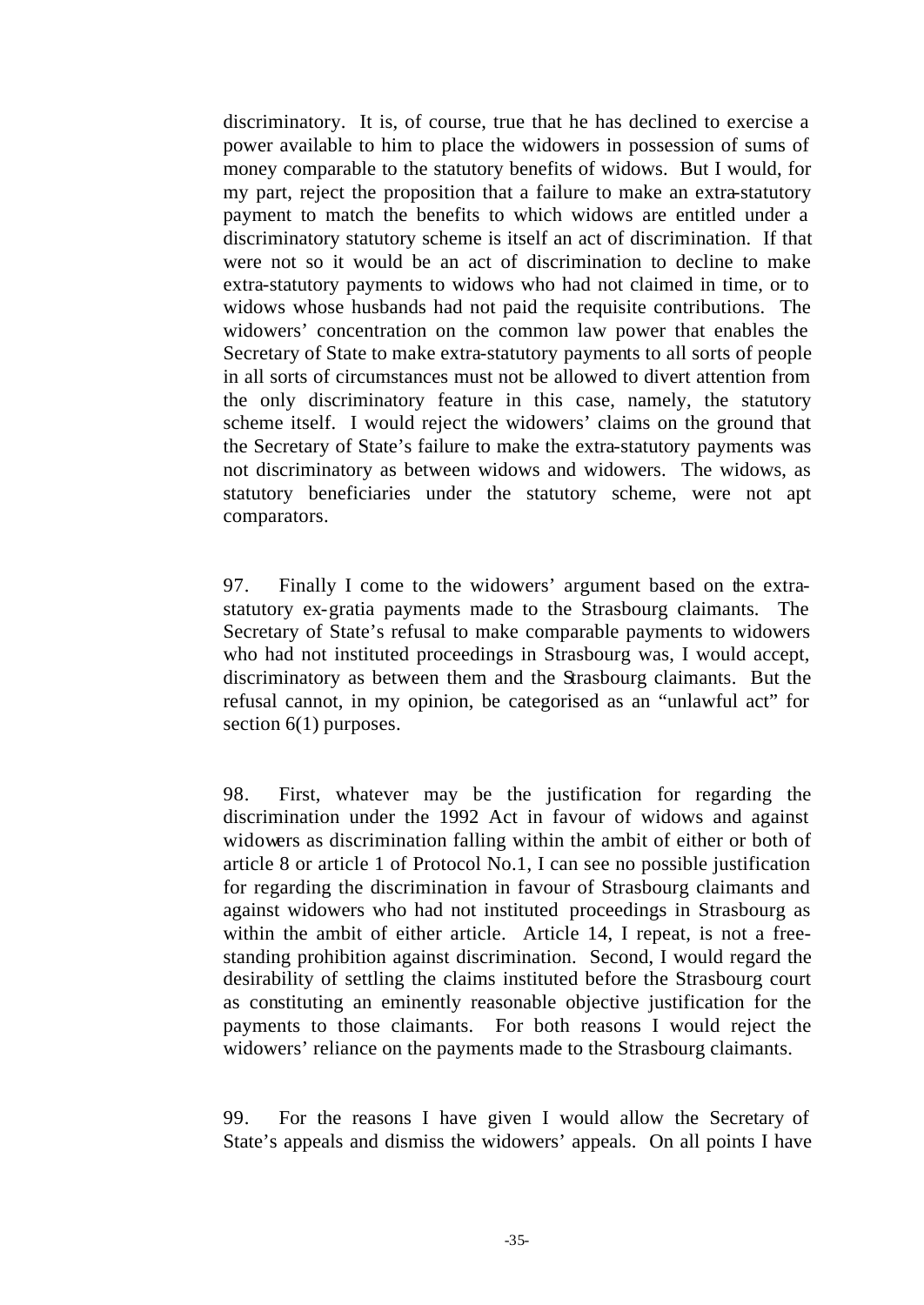not expressly mentioned I am in full agreement with the opinions expressed by my noble and learned friend Lord Hoffmann.

#### **LORD BROWN OF EATON-UNDER-HEYWOOD**

My Lords,

100. I have had the advantage of reading in draft the speech of my noble and learned friend Lord Hoffmann and (subject to this opinion) for the reasons he has given I too would allow the Secretary of State's appeals and dismiss the widowers' cross appeals. Since, however, I have found some considerable difficulty with regard to the application here of section 6 of the Human Rights Act 1998 ("the 1998 Act") I prefer to express my conclusion on this issue in my own words.

101. Most materially section 6 provides:

- "(1) It is unlawful for a public authority to act in a way which is incompatible with a Convention right.
- (2) Subsection (1) does not apply to an act if—
	- (a) as the result of one or more provisions of primary legislation, the authority could not have acted differently; or
	- (b) in the case of one or more provisions of, or made under, primary legislation which cannot be read or given effect in a way which is compatible with the Convention rights, the authority was acting so as to give effect to or enforce those provisions."

102. Subject to the Secretary of State's argument based on *Walden v Liechtenstein* (Application No 33916/96) (16 March 2000) (which fails for the reasons given in paras 60-63 of Lord Hoffmann's speech), it is common ground, first, that the payment to widows but not to equivalent widowers, during the relevant period, of a widow's payment and widowed mothers' allowance pursuant respectively to sections 36 and 37 of the Social Security Contributions and Benefits Act 1992 was incompatible with the widowers' Convention right under article 14 read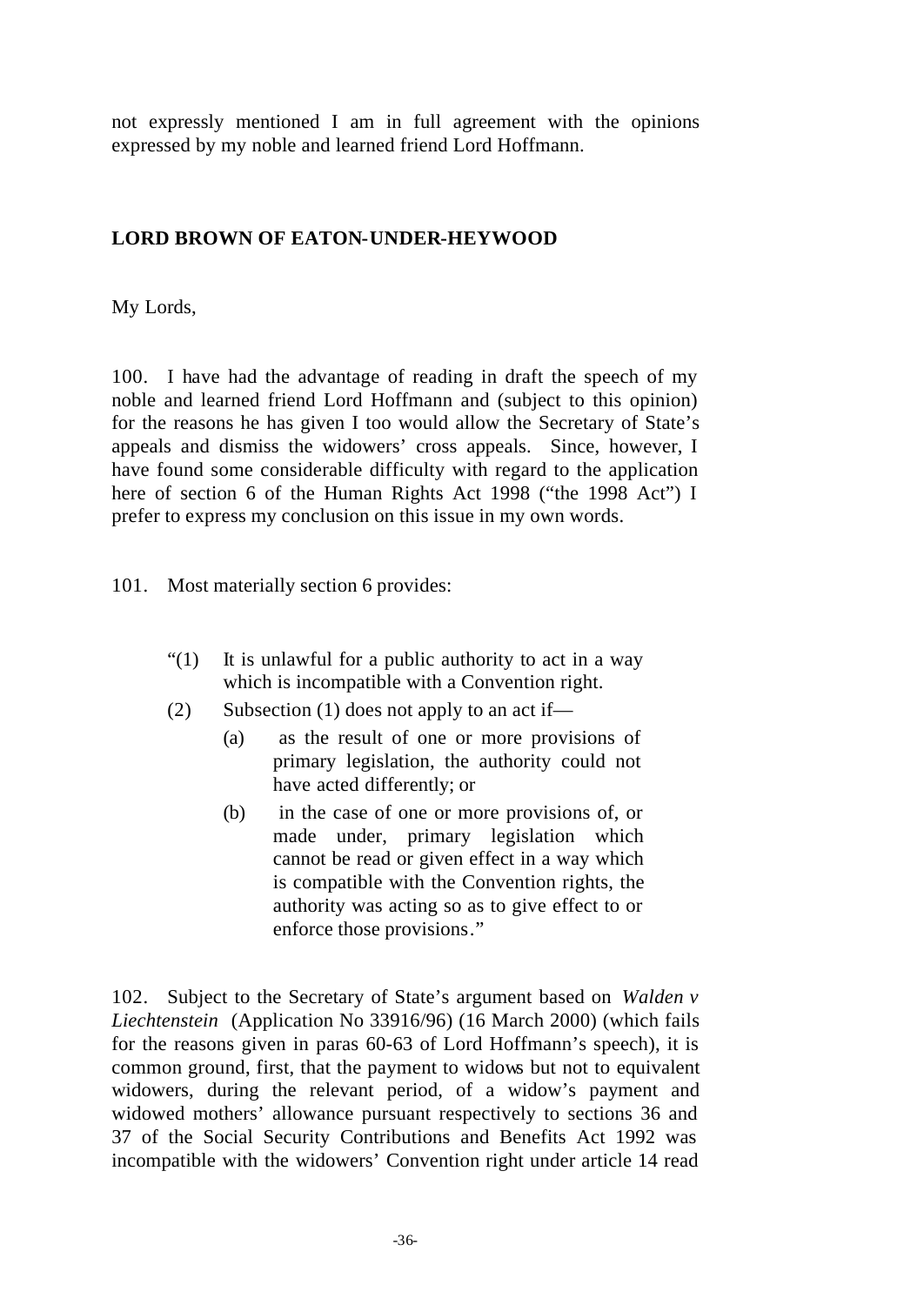with article 8 (and/or with article 1 of Protocol 1); and, secondly, that, by virtue of section 6 (1) of the 1998 Act, this would be unlawful under domestic law unless section 6 (1) is disapplied here by section 6 (2). The critical question arising with regard to these two benefits, therefore, is whether the Secretary of State can rely on section 6 (2).

103. If and insofar as the widowers' complaint relates to the payment of the benefits to widows, clearly the Secretary of State can rely on section 6 (2) (a): he had no option but to make these payments: sections 36 and 37 required it. To meet that difficulty the widowers, therefore, complain, not of the payment to the widows, but rather of the nonpayment of equivalent benefits to themselves. The first question which a complaint in this form raises is whether the Secretary of State could have acted differently in this regard: could he, had he wished, have made matching payments to widowers? He contends that he could and let it be assumed for present purposes that he is right, at any rate to this extent: that the Crown has a general common law power to make extrastatutory payments whenever it thinks it right to do so—as, for example, when the Criminal Injuries Compensation scheme was first set up.

104. The bulk of the argument, therefore, has focused on section 6 (2) (b) and it is this provision which to my mind gives rise to particular difficulty in a case like this.

105. The essential role of section 6 (2) in the 1998 Act is, of course, clear. It is, just as section 6 (6) is, a necessary corollary to the cardinal principle enshrined in the Act—exemplified too by sections 3 (2) (b) and (c) and 4 (6) (a)—that of the sovereignty of Parliament. If the legislation cannot, despite the Court's best efforts pursuant to section 3 (1), "be read and given effect in a [Convention compatible] way," and if the authority "could not have acted differently" (section  $6(2)(a)$ ) and/or "was acting so as to give effect to or enforce" legislative provisions "which cannot be read or given effect in a [Convention compatible] way" (section 6 (2) (b)), then the complainant cannot succeed in his claim: the authority will not have acted unlawfully under domestic law. The most the complainant can attain is a declaration of incompatibility pursuant to section 4 (2)—the last thing most complainants want since it carries with it no redress (save as to costs) although of course it unlocks the door to a successful application in Strasbourg.

106. All this, of course, is clear. What is altogether less clear is precisely what is meant by an authority "acting so as to give effect to or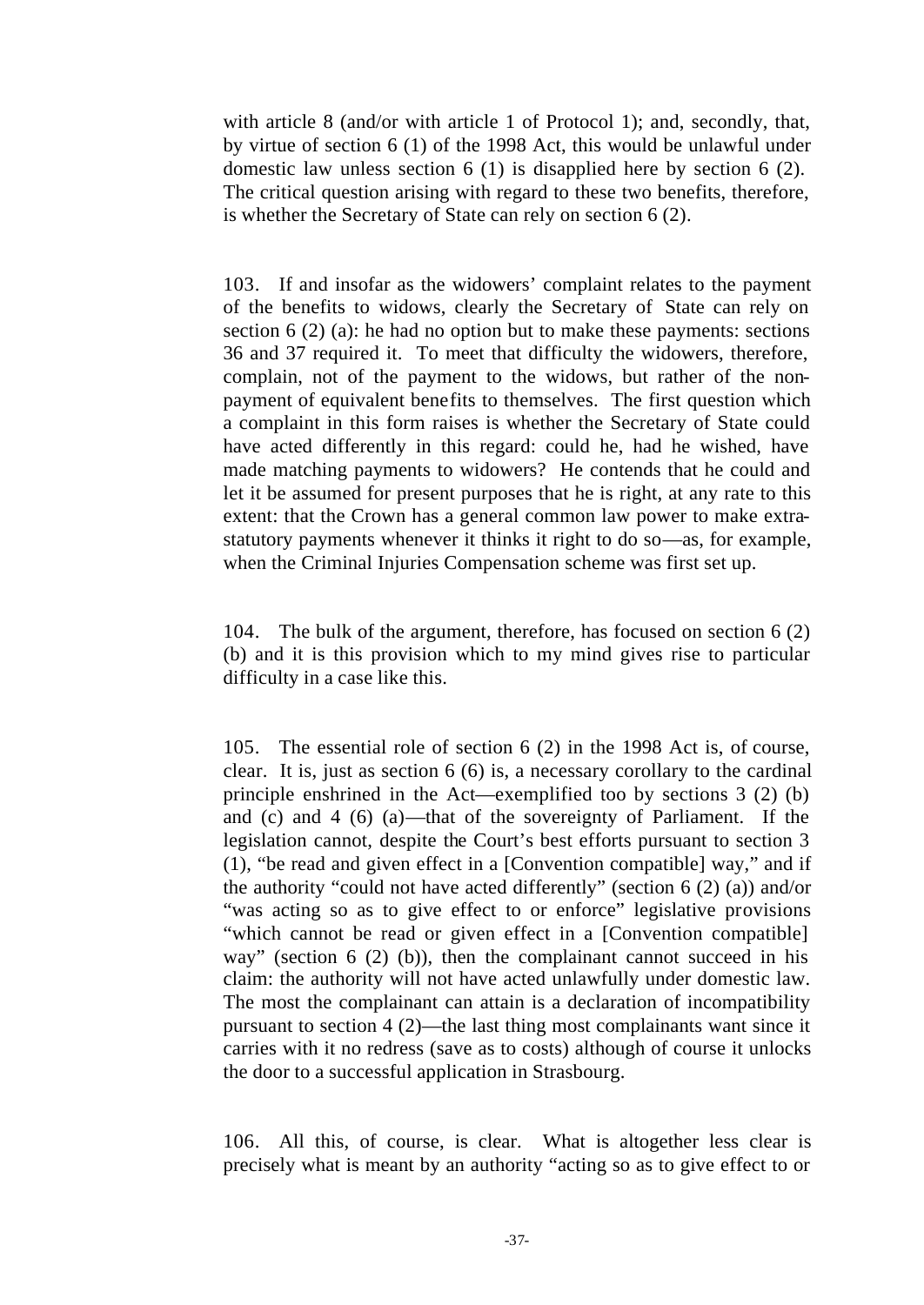enforce" incompatible legislative provisions within the meaning of section 6 (2) (b). It is useful to start with three authoritative illustrations of such instances, the decisions of this House respectively in *R (Anderson) v Home Secretary* [2002] UKHL 46; [2003] 1 AC 837 ("*Anderson")*, *Aston Cantlow and Wilmcote with Billesley PCC v Wallbank* [2004] 1 AC 549 *("Aston Cantlow")* and *R v Kansal (No 2)* [2002] 2 AC 69 ("*Kansal"*)—although none of them, it is worth pointing out at once, were discrimination cases.

107. *Anderson* concerned the Secretary of State's power under section 29 of the Crime (Sentences) Act 1997 to refer the cases of mandatory life prisoners to the Parole Board and, if so recommended by the board, then to release such prisoners on licence. The claimants sought, not a declaration that section 29 was incompatible with their article 6 rights, but rather a declaration that the Secretary of State must exercise his discretion under the section so as not to exceed the tariff recommended by the judiciary. They succeeded only in getting a declaration of incompatibility. As Lord Bingham of Cornhill put it, at para 30:

"Since … the section leaves it to the Home Secretary to decide whether or when to refer a case to the Board and he is free to ignore its recommendation if it is favourable to the prisoner, the decision on how long the convicted murderer should remain in prison for punitive purposes is his alone."

Lord Hutton alone referred specifically to section 6 of the 1998 Act, at para 82:

" … [I]n forming his own view whether to accept the recommendation of the judiciary as to tariff or to fix a longer tariff period and when to refer a case to the Parole Board, the Home Secretary is acting in accordance with the intention of Parliament expressed in section 29. In deciding for himself when to release a prisoner the Home Secretary is, for the purposes of section  $6(2)$  (b) 'acting so as to give effect to' section 29."

108. *Aston Cantlow* concerned the PCC's power under section 2 (2) of the Chancel Repairs Act 1932 to bring proceedings to recover from those liable as lay rectors monies for the repair of the chancel. The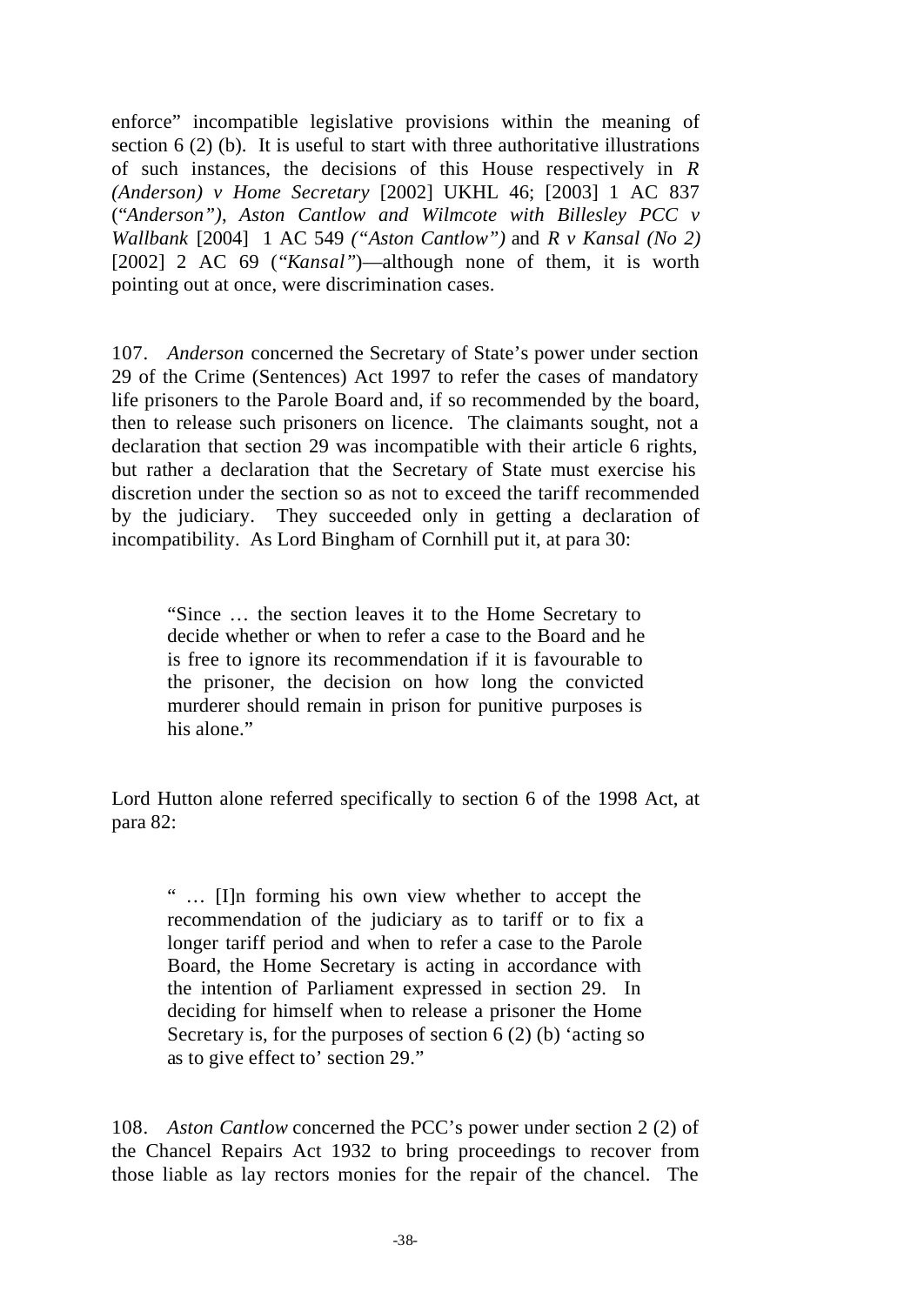House held that, even assuming the PCC would otherwise have been acting unlawfully under section 6 (1), they would have been protected by section 6 (2) (b). Lord Nicholls of Birkenhead, at para 19, approved what was noted in *Grosz, Beatson & Duffy*, *Human Rights: the 1998 Act and the European Convention* (2000), p72: a public authority is not obliged to neutralise primary legislation by treating it as a dead letter.

109. Lord Hobhouse of Woodborough, at para 93, said:

"Incontrovertibly the PCC were seeking to give effect to and enforce provisions of [the 1932 Act]. On the above stated assumption, the PCC's Act in suing the Wallbanks comes squarely within the exception. Paragraph (b) of the subsection  $[6 (2)]$  is to be contrasted with paragraph  $(a)$ which is manifestly intended to cover cases where the public authority did not have any alternative but to act as it did (ie it was compelled to do so). Paragraph (b), on the other hand, covers situations where the public authority was empowered by legislation to act as it did and the intention of the legislation, whilst leaving open a measure of discretion, was that it should use the power provided."

110. *Kansal* concerned a prosecutor's power under section 433 of the Insolvency Act 1986 to use evidence obtained by compulsory questioning. The House rejected the appellant's contention that compatibility with his Convention rights could be, and therefore had to be, achieved by refraining from ever exercising this power. As Lord Hope of Craighead pointed out, at para 88, in deciding to adduce this evidence the prosecutor was giving effect to the legislation:

"Section 433 authorised [the prosecutor] to lead and to rely on that evidence. He was entitled also to give effect to section 433 by asking the judge to hold that in terms of that section the evidence was admissible."

111. Moses J in the present case, at para 178, described *Kansal* as "an example of a case where exercise of the power conferred by the statutory provision would inevitably lead to incompatibility with the Convention." He gave as another example the Divisional Court's decision in *R (Alconbury Developments Ltd) v Secretary of State for the Environment, Transport & the Regions* [2001] 2 All ER 929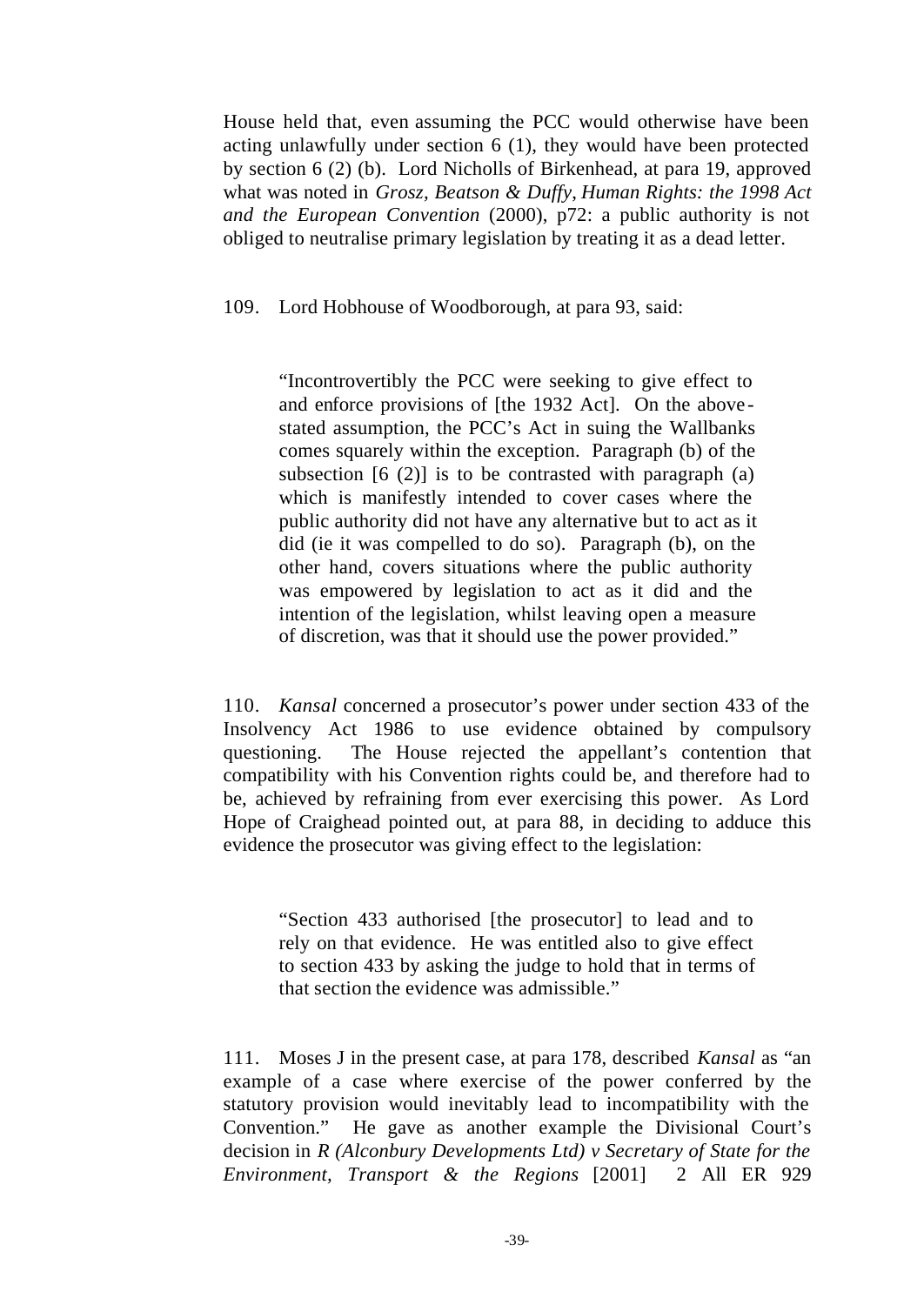(*"Alconbury"*) (unaffected in this respect by the House of Lords subsequent decision allowing the Secretary of State's appeal), holding that since every exercise of the Secretary of State's power to call in planning applications under section 77 of the Town and Country Planning Act 1999 would inevitably breach article 6 of the Convention, section 6(2) (b) was engaged: "We do not think it is legitimate to read down a legislative provision so as to extinguish it (para 104)." Moses J contrasted that with Forbes J's decision in *R (Friends Provident Life Office) v Secretary of State for the Environment, Transport & the Regions* [2001] EWHC Admin 820; [2002] 1 WLR 1450 where, following the House of Lords' ruling in *Alconbury* that the exercise of the section 77 call in power was not after all incompatible with article 6, it was unsuccessfully argued instead that a *refusal* to call in a planning application under section 77 would necessarily be incompatible with article 6. Forbes J concluded that the obligation to call in a planning application to ensure compliance with article 6 would only arise in some cases, for example where there were significant issues of fact to be decided and because, therefore, the discretion remained largely intact, section 6 (2) (b) did not apply.

112. As for the present case, Moses J recognised that it differs from *Alconbury* and *Kansal*—cases where compatibility could only be achieved by refraining from any exercise of the power—because here the widowers' contention is that the power (the common law power to make matching payments) *must* be exercised. He concluded, however, that the three cases share an important feature, namely that compatibility could only be achieved by converting a power into a duty. He applied the identical process of reasoning in the parallel case of *R (Wilkinson) v Inland Revenue Commissioners* [2002] STC 347 where the argument was that the commissioners were bound to exercise their power under section 1 of the Taxes Management Act 1970 to allow widowers an equivalent allowance to the widows bereavement allowance enjoyed by widows under section 262 of the Income and Corporation Taxes Act 1988. Having concluded in each case that the effect of the widowers' argument was "to destroy the power altogether", he decided in both that the section  $6(2)$  (b) defence applied.

113. The Court of Appeal disagreed with Moses J about the application of section 6 (2) (b) in both cases. Their decision on the point in *Wilkinson* [2003] 1 WLR 2683 was strictly unnecessary since they had already concluded (rightly, as Lord Hoffmann's speech in that case makes clear) that the commissioners did not in fact have the power the widowers contended they had under section 1 of the 1970 Act, so that the section 6 (2) (a) defence applied without complication. It is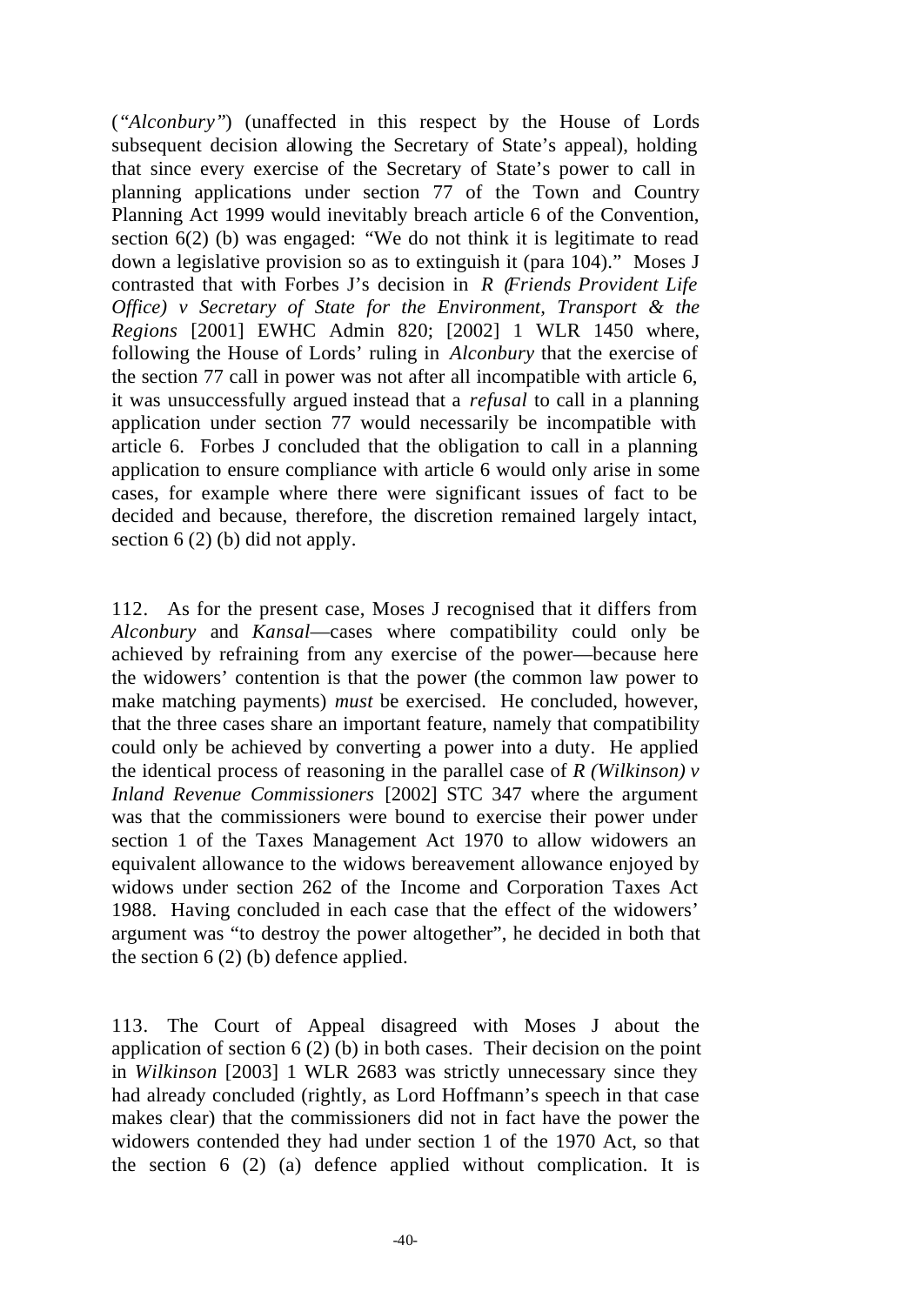nevertheless instructive to see what the Court of Appeal said in each case, and most convenient to start with their judgement in *Wilkinson*:

"52  $\ldots$  It seems to us that section 6 (2)(b) addresses the grant by Parliament of a statutory power which, regardless of the circumstances in which it is exercised, will inevitably be incompatible with Convention rights. In such circumstances the power cannot be given effect to in a way which is compatible with the Convention, and thus section 6 (2) (b) enables the exercise of the power without breach of section 6 (1).

53. We appreciate the argument that if a failure to exercise a statutory power will inevitably involve a breach of Convention rights, section 6 (2) (b) is engaged, because implicit in the statutory power is the right to refrain from exercising the power. We make no comment as to whether that argument is sound or unsound. We simply observe that it has no application to the facts of this case. Section 1 of the 1970 Act is a wide general power. In most circumstances exercising that power will involve no incompatibility with the Convention. Equally, in most circumstances failing to exercise the power will involve no incompatibility with the Convention. If circumstances arise under which it is necessary to exercise the power in order to avoid a breach of Convention rights, we can see no basis upon which the commissioners can rely upon section 6 (2) (b) to justify a refusal to exercise the power."

114. In other words the Court of Appeal in *Wilkinson* was saying that the commissioners' section 1 power (just as the Secretary of State's section 77 call in power in *Friends Provident*) [2002] 1 WLR 1450 would only sometimes, not invariably, have to be exercised to achieve Convention compatibility and in that situation the section 6 (2) (b) defence does not apply. True, the (postulated) section 1 power would have had to be exercised in every case where a widower was claiming a matching allowance; but so too the section 77 power would have had to be exercised in every case where a substantial factual issue arose.

115. I turn then to the Court of Appeal's reasoning in the present case [2003] 1 WLR 2623: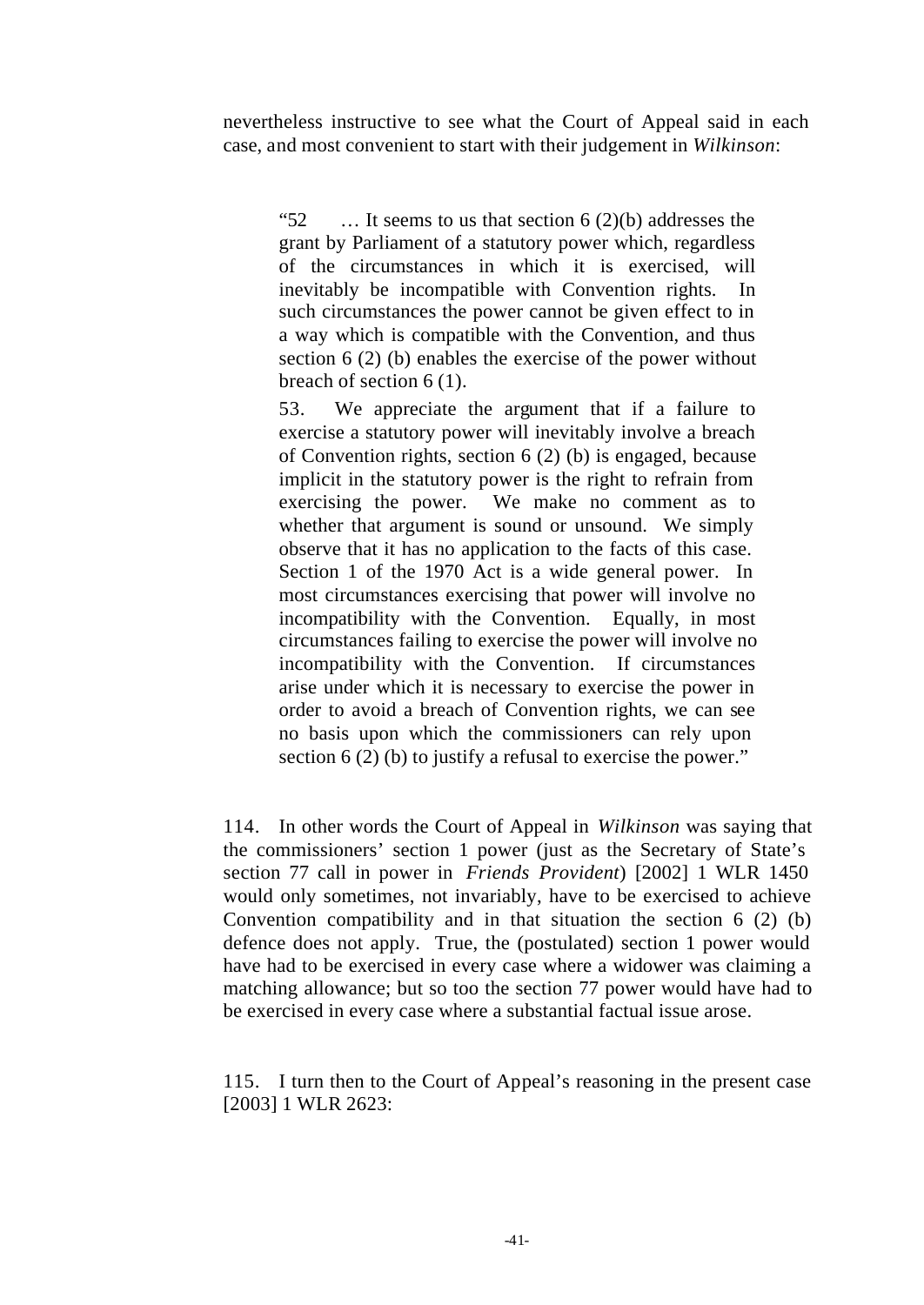"116 … We shall set out, in stages, the [Secretary of State's] argument as we understand it. (1) Section 6 (2) (b) provides an authority with a defence when a statute *requires* the authority to Act in a way which is incompatible with a Convention right; section  $6(2)(b)$ provides an authority with a defence where a statute confers on an authority *a power* which, if exercised, will necessarily involve infringement of a Convention right. (2) The 1992 and 1999 Acts, on their true construction, leave unfettered the Secretary of State's common law power to pay benefits to widowers if he chooses so to do. (3) Each Act might, for the avoidance of doubt, have provided 'this Act is without prejudice to the Secretary of State's common law power to pay benefits to widowers, if he chooses so to do.' The position would still have been precisely the same as (2). (4) Each Act might have stated: '(i) The Secretary of State may pay benefits to widowers if he chooses so to do; (ii) The Secretary of State may refrain from making payments to widowers if he chooses so to do.' The position would still have been precisely the same as in (2) and (3). (5) Had the Acts expressly authorised the Secretary of State to refrain from paying benefits to widowers, the exercise of that statutory power would necessarily have involved infringing their Convention rights. In such circumstances section  $6(2)(b)$  would have provided him with a defence. (6) Parliament cannot have intended that, by leaving implicit what could have been expressed, the Secretary of State's discretion should be fettered by the 1998 Act.

117. We accept the starting point of this argument. If a statute confers an express power which can only be exercised in a manner which infringes a Convention right, then Parliament has expressly authorised a breach of the Convention. Section 6(2)(b) preserves the supremacy of Parliament by permitting an authority to exercise the power granted by Parliament.

118. The chain of reasoning that follows is, however, fallacious. If the 1992 and 1999 Acts do not restrict a common law power enjoyed by the Secretary of State to make payments to whomsoever he pleases, it does not follow that Parliament has thereby authorised the Secretary of State to ignore the requirements of the 1998 Act when deciding whether or not to exercise that power. A duty in certain circumstances to make payments to widowers is in no way incompatible with a general common law power to make payments to anybody.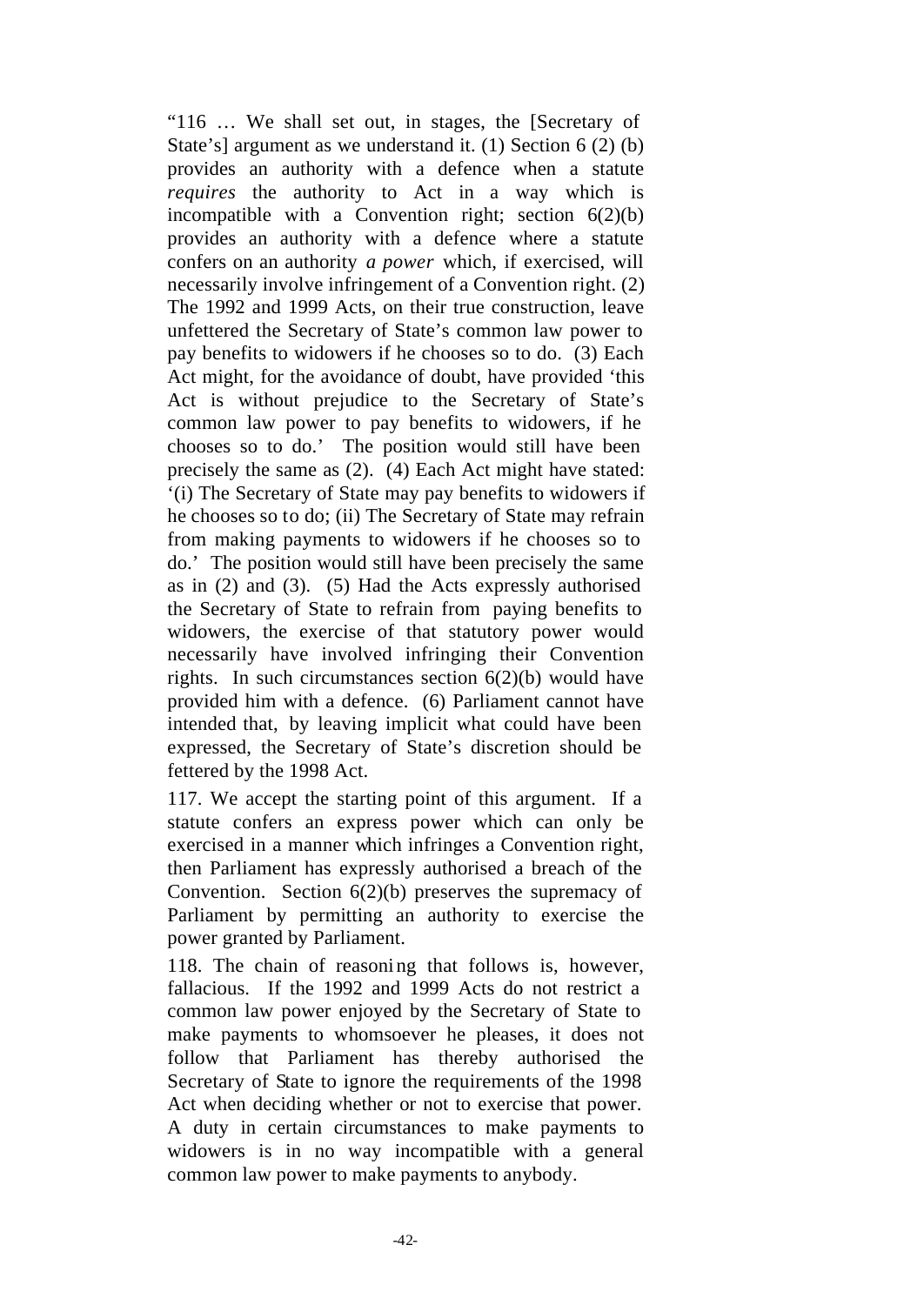119. The 1992 and 1999 Acts expressly require the Secretary of State to pay benefits to widows in accordance with their terms. If he retains a common law power to make payments to widowers, we cannot see how a decision not to exercise that power can be said to be necessary in order to give effect to the provisions, express or implied, of either Act. The decision of Moses J on this point was in error."

116. Here too, it appears, although less explicitly than in *Wilkinson* [2003] 1 WLR 2683 the Court of Appeal were pointing out that the general common law power to make payments to anyone will not, contrary to Moses J's suggestion, be "destroy[ed] altogether" by a conclusion that it *must* be exercised to make matching payments to widowers. There will be many other situations in which the power, including in particular the discretion to refuse payment, will be available.

117. For my part I find the Court of Appeal's reasoning on this part of the section 6 (2) argument compelling. Indeed I would go further: I would reject entirely the suggested analogy between cases (like *Kansal* [2002] 2 AC 69 and *Alconbury* [2001] 2 All ER 929) where an express statutory power can only ever be exercised in a manner which infringes a Convention right, and cases like the present (and *Wilkinson*) where it is contended rather that any *refusal* to exercise the power would infringe a Convention right. The suggestion is, of course, that by the same token that *Kansal* and *Alconbury* decided that the section 6 (2)(b) defence is available if otherwise any exercise of the power would inevitably lead to incompatibility, so too it is available if otherwise any non-exercise of the power would breach the Convention. Superficially the similarity is clear and the suggested analogy at first blush plausible. But in my judgment it would be wrong to extend *Kansal* in this way.

118. Plainly it is not the case that section 6 (2)(b) applies whenever a statutory discretion falls to be exercised in a particular way to ensure compliance with a Convention right. This occurs in a host of different situations and, so far as I am aware, no one has ever suggested that, had the discretion not been exercised compatibly, the public authority would nevertheless have been protected against a domestic law claim by the section 6 (2)(b) defence on the basis that otherwise a power would be turned into a duty. So much I take to be clear. Why, then, should it make all the difference if the statutory discretion is one which, to secure Convention compliance, will have to be exercised in every case and not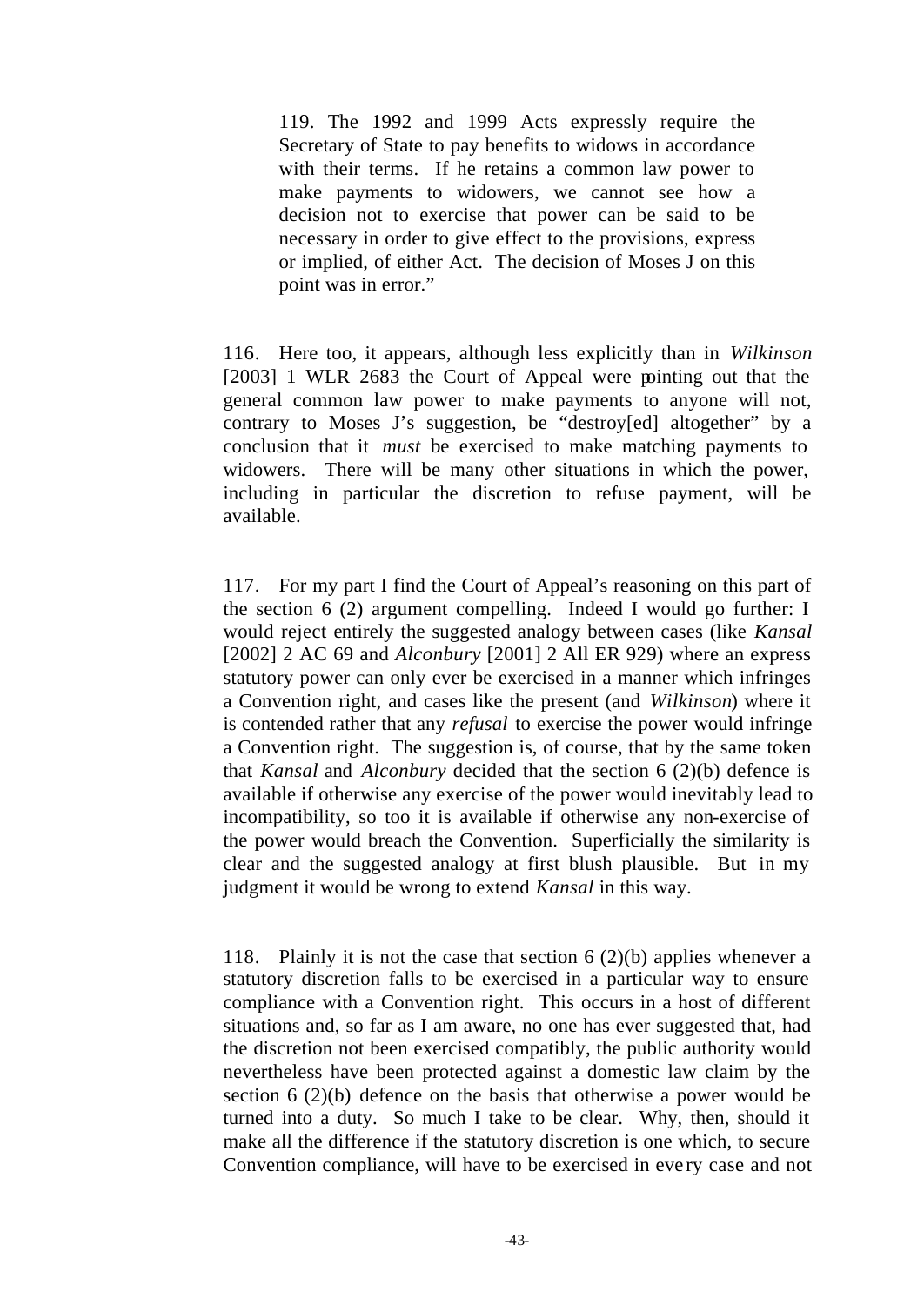merely in some cases? Why should the section  $6(2)(b)$  defence apply if the discretion would otherwise always have to be exercised in a particular way, but not when this is only sometimes the case? Still on occasions the power is being treated as a duty. Why should the issue turn on how narrowly the power is conferred, or whether, perhaps only exceptionally, the power can be exercised compatibly with the Convention—essentially chance matters?

119. I would accordingly reject the suggested analogy. To have held, as was unsuccessfully argued in *Kansal* and *Alconbury*, that a statutory power can never be exercised would be one thing; to say that it must always be exercised is another. The first, as was decided in those cases, would be to give no effect whatever to the legislation; the second, it is true, would be to convert the power into a duty, but that, as already explained, is often required so as to secure Convention compliant decision-making. To recognise that the power must invariably be exercised is still "to give effect" to it. The legislation is not, as it would have been in *Kansal* and *Alconbury*, set at nought. Rather it is to be interpreted as required by section 3 of the 1998 Act: the word "may" is to be construed and applied as "must" whenever this is necessary to achieve Convention compatibility.

120. In deciding this question it should be borne in mind that the wider the ambit given to section 6 (2) the more often will the United Kingdom be acting incompatibly with article 13 of the Convention: the requirement (not incorporated into domestic law) to provide an effective domestic remedy for any breach of the Convention. This no doubt is the thinking underlying the submissions advanced in the leading textbooks on the 1998 Act that section 6 (2) should be given a narrow construction—consistent with the construction given by this House in *Hampson v Department of Education and Science* [1991] 1 AC 171 to a comparable provision, section 41 (1)(b) of the Race Relations Act 1976—see *Clayton & Tomlinson* The Law of Human Rights (2000), vol 1, at para 5.105 A and *Grosz, Beatson & Duffy* Human Rights: the 1998 Act and the European Convention (2000) at para 4-21.

121. It follows that I reject too Forbes J's reasoning in *Friends Provident* [2002] 1 WLR 1450: even had it been necessary for Convention compatibility always to exercise the section 77 call in power, that would not in my judgment have given rise to a section 6 (2)(b) defence. I therefore conclude that this part of Moses J's reasoning in the present case and in *Wilkinson* is unsound—an issue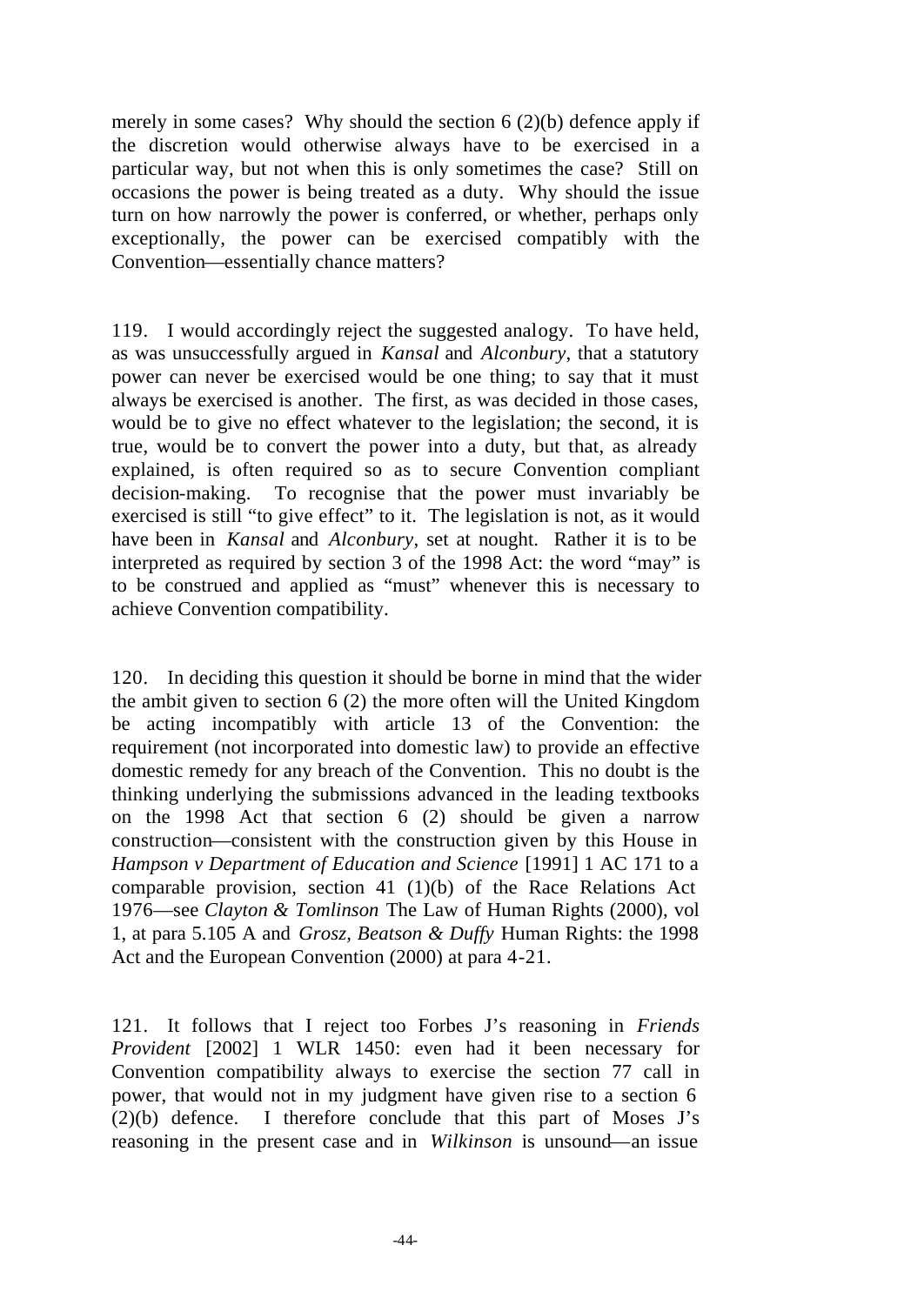upon which the Court of Appeal in *Wilkinson* expressly declined to express a view.

122. It does not follow, however, that the Secretary of State's section 6 (2)(b) defence here (or in *Wilkinson*) must fail as the Court of Appeal held it must. All that I have concluded thus far is that, in deciding not to make matching payments to widowers, the authority was not "acting so as to give effect to" their power to make such payments (the Secretary of State's common law discretion in the present case; the commissioners' (wrongly assumed) statutory discretion in *Wilkinson*). In short, I have rejected the argument that to hold that the power *must* be exercised would be to convert the power into a duty and thus destroy it. That, however, is not the end of the case. Rather there seems to me a quite separate and distinct argument available to the respondent authority both here and in *Wilkinson*. This is the argument that they cannot be required to act in such a way as to subvert the intention of Parliament. It is on this basis that I would hold that the section 6 (2) defence to be available. In each case it is plain that Parliament's unambiguous intention was that payments (or allowances) *should* be made to widows and *should not* be made to widowers. The failure of the widowers' section 3 argument in both cases establishes this beyond question. Despite the Secretary of State's argument set out in para 116 of the Court of Appeal's judgment in the present case—see para 111 above—the position is not, in my judgment, the same as it would have been had the 1992 and 1999 Acts expressly stated:

"(i) The Secretary of State may pay benefits to widowers if he chooses so to do."

Had those been the circumstances it could plainly not have been said that Parliament's unambiguous intention was that widows only were to be paid.

123. Given Parliament's unambiguous intention in the matter it would seem to me an obvious abuse of power for the Secretary of State to have introduced a scheme to make matching extra-statutory payments to widowers. Whatever his general common law power to make such payments, he could not lawfully exercise it inconsistently with Parliament's clearly expressed will. The extra-statutory Criminal Injury Compensation scheme, for example, would not have been lawful had Parliament just rejected a Bill promoted to enact it—consider the analogous situation in *R v Secretary of State for the Home Department,*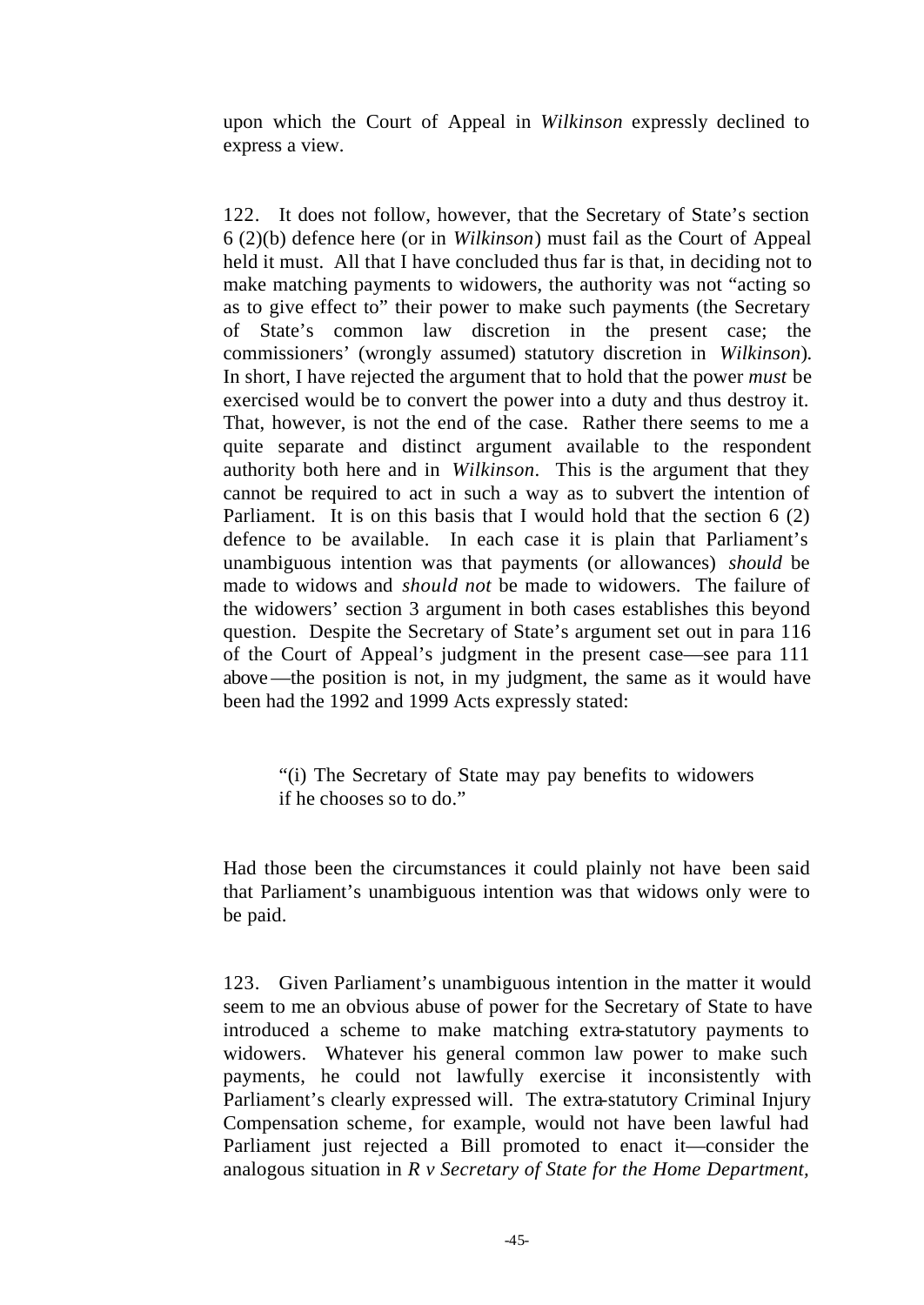*Ex p Fire Brigades Union* [1995] 2 AC 513, in particular Lord Nicholls' analysis, at  $p 575 H - 576 B$ .

124. It is for this reason that in my judgment the Secretary of State is entitled to rely on the section 6 (2) defence. I understand that my Lords prefer to put the case under section  $6(2)(b)$ , on the basis that in deciding not to make matching payments the Secretary of State was "acting so as to give effect to" sections 36 and 37 of the 1992 Act, sections mandating payment of the benefits to widows only. My preference is rather to put it under section 6 (2)(a) on the basis that: "as a result of [sections 36 and 37], the [Secretary of State] could not have acted differently": he had to pay the widows and could not lawfully have made matching payments to widowers. Either way I conclude that the defence is made out.

125. I should say that I have some difficulty in accepting the approach adopted in para 50 of Lord Hoffmann's speech: that the whole case for unlawful discrimination in domestic law collapses because section 6 (1) "does not apply" to the acts of making payments under sections 36 and 37, an essential part of the discrimination complaint. On this approach, of course, the section 6 (2) defence would apply equally even had the statute conferred on the Secretary of State an express discretion to pay benefits to widowers too. As already pointed out, the complaint here is not that mandatory payments *were* made to widows but rather that, despite such payments to widows and the power to make them also to widowers, they were not in fact made to widowers. An act includes a failure to act (section  $6(6)$ ) and it is that failure which is said to be unlawful under section 6 (1) and which accordingly needs to be immunised under section 6 (2).

126. The Court of Appeal, I should note, thought that the introduction of the 1998 Act made all the difference to whether it would have been unlawful for the Secretary of State to create a matching scheme for widowers; they held that the 1998 Act *required* the introduction of such a scheme so as to avoid incompatibility. I respectfully disagree: such a conclusion to my mind undermines rather than respects the sovereignty of Parliament.

127. I add just this. The unusual feature of this case and the particular difficulty it presents is that, as a discrimination case, it has two limbs: payment to widows, non-payment to widowers. It is in this context that the courts have to decide what the sovereignty of Parliament dictates. Two arguments appear to me to have become entangled in the course of